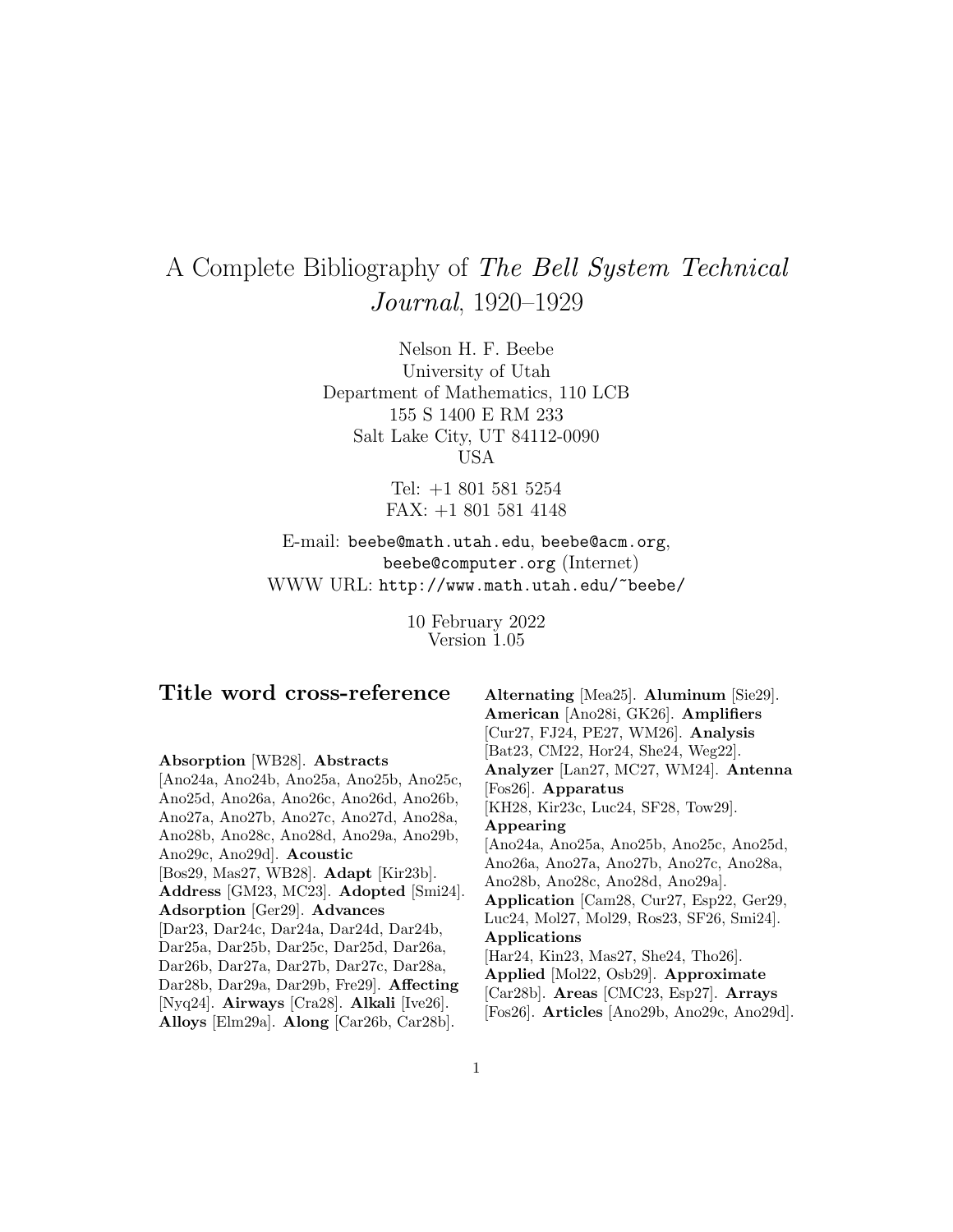**Articulation** [FS29]. **Asymptotic** [Wis29]. **Atom** [Dar25c, Dar25d, Dar26b]. **Atom-Model** [Dar25c, Dar25d, Dar26b]. **Audition** [Fle23, Weg22]. **Automatic** [Clo27, Rob28]. **Average** [MC24]. **Averages** [She26a].

**Bands** [Har23]. **Based** [MH26]. **Bearing** [Fle23]. **Before** [Dar26b]. **Bell** [Ano24a, Ano25a, Ano25b, Ano25c, Ano25d, Ano26a, Ano26c, Ano26d, Ano26b, Ano27a, Ano27b, Ano27c, Ano27d, Ano28a, Ano28b, Ano28c, Ano28d, Ano29a, Ano29b, Ano29c, Ano29d, Cha25, Kir23a, Nan24, Ros23, SP24]. **Between** [Hel22]. **Binaural** [HF22]. **Binomial** [Mol29]. **Books** [Ano26b]. **Braun** [Joh29]. **Bridge** [Fer27, Her28, Sha27, Wil26]. **Brief** [Dar26b]. **Broadcast** [BMP26, Esp27]. **Building** [Car24a]. **Building-up** [Car24a]. **Cable** [Buc25, Buc28, CG22, Car26b, Cla23, Dem23, Har28a, Pil22]. **Cables** [Clo27, Cur27, EH27, Gil26, Gil27, Hit26]. **Calculus** [Car22, Car25a, Car26b, Car26a]. **Capacitance** [FB28]. **Capacity** [Cam22a, WT28, WM26]. **Carrier** [ADG28, Har23, Hit26, Ros23, Sha27, Wol25]. **Carrier-Current** [Hit26]. **Carrying** [WM26]. **Cathode** [Joh22]. **Cell** [Ive26]. **Central** [GW29]. **Certain** [Nyq24]. **Change** [Dar29a]. **Chapter** [Car26b, Car26a]. **Characteristics** [CG22, Cur25, Gil27, Mil24, Weg22, Zob24]. **Charts** [She26c]. **Chemical** [HS23]. **Chestnut** [Smi25]. **Chicago** [Pil22]. **Circuit** [Car25a, Car26b, Car26a, Car27, WS27]. **Circuits** [Cam23a, Car25b, Cla23, Cri25a, Dem23, Fos24b, Lle26, Nan24, Osb29, SF26, Tru22, Wil26, Zob28]. **City** [Esp27]. **Classical** [Dar28a, Dar28b]. **Clock** [Fer24]. **Clock-Controlled** [Fer24]. **Cobalt**

[Elm29a]. **Coefficient** [WB28].

**Coefficients** [Lac29]. **Combination** [Mas27]. **Communication** [Cra28, GK26, Hit26, Osb29, SF28, Tru22]. **Compensating** [Hoy24]. **Complex** [HF22, Lan27]. **Composite** [Zob23]. **Composition** [HS23]. **Condenser** [Sie29]. **Conditions** [MC24]. **Conductors** [Eng28, Mea25]. **Confirmation** [Fle26]. **Considerations** [Bos29]. **Constant** [Fer24, Hoc26, Zob28]. **Constants** [Fle25]. **Construction** [Kir23b, Kir23c]. **Containing** [Car25c]. **Contemporary** [Dar23, Dar24c, Dar24a, Dar24d, Dar24b, Dar25a, Dar25b, Dar25c, Dar25d, Dar26a, Dar26b, Dar27a, Dar27b, Dar27c, Dar28a, Dar28b, Dar29a, Dar29b]. **Contributions** [Ano29e, Ano29f]. **Contributors** [Ano22a, Ano22b, Ano23a, Ano23b, Ano23c, Ano23d, Ano24c, Ano24d, Ano24e, Ano24f, Ano25e, Ano25f, Ano25g, Ano25h, Ano26e, Ano26f, Ano26g, Ano26h, Ano27e, Ano27f, Ano27g, Ano27h, Ano28e, Ano28f, Ano28g, Ano28h, Ano29g, Ano29h]. **Control** [She26c, She27, Sto29]. **Controlled** [Fer24]. **Copper** [SM27a]. **Correction** [Mea28, She26b, She26a, Zob28]. **Cost** [Rho25]. **Coverage** [Esp27]. **Covered** [Har28a]. **Creosoting** [Smi25]. **Crossfire** [Sha26]. **Crystal** [Dav28, Lac29]. **Crystals** [Dar29b]. **Current** [Car26b, Hit26, Mea25, PK28, Wil26]. **Currents** [Car24a, CH27]. **Curves** [Cam23b].

**Data** [She24, She26b, She26a]. **Decibel** [Mar29c]. **Definite** [Mol29]. **Densities** [Pet28]. **Department** [And26]. **Design** [Hoy23, Hoy24, JS25, Mil24, Zob23]. **Desired** [Tow29]. **Determination** [Gil27]. **Development** [SF26]. **Developments** [Har28a, SM27a]. **Deviation** [MC24]. **Diagrams** [Fos26]. **Dielectric** [Hoc26]. **Diffraction** [Dar29b, Dav28, Ger29]. **Dipole** [Wis29]. **Direct** [Cam22a]. **Directive**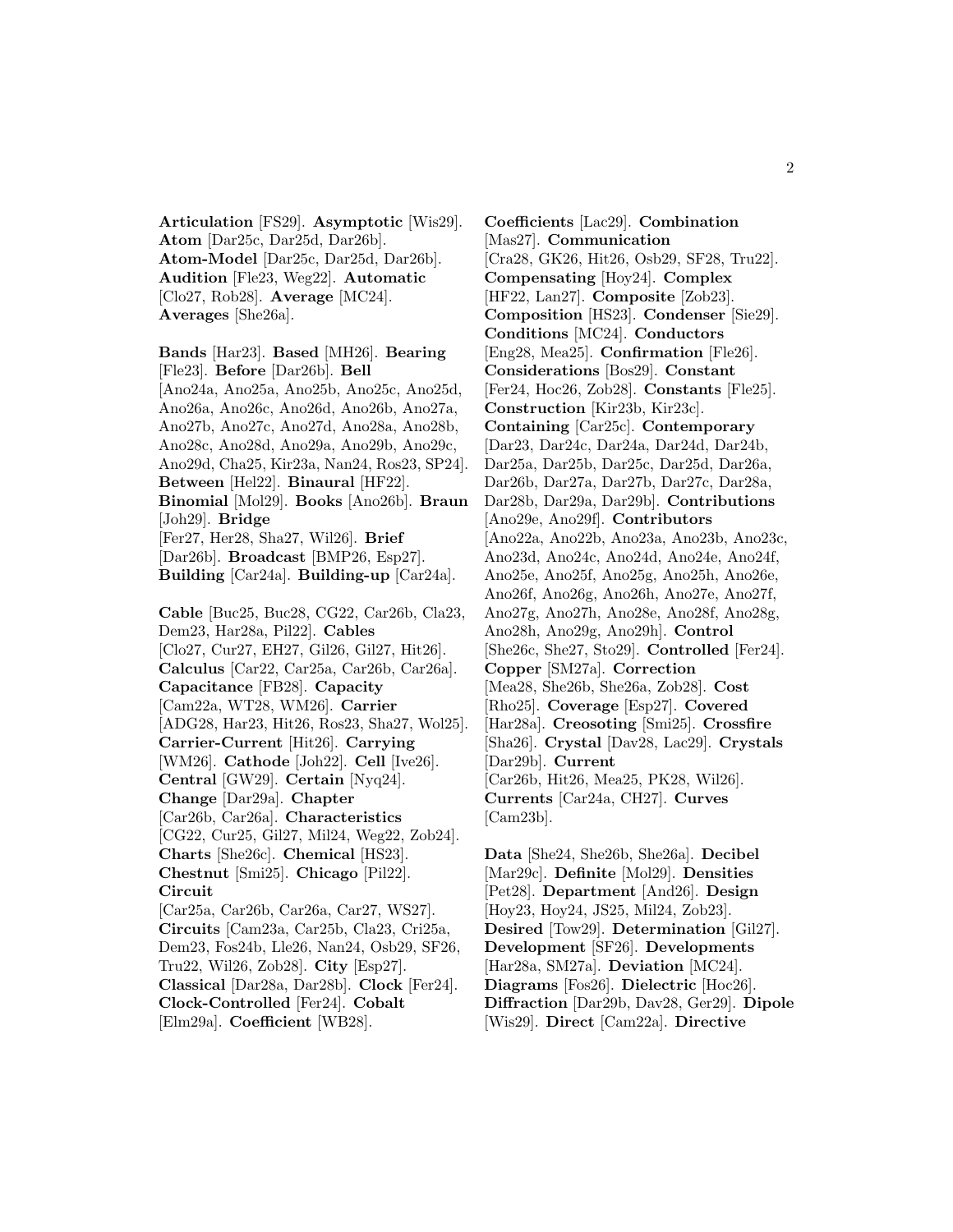[Fos26]. **Distance** [ADG28]. **Distortion** [Her29, Mea28, Zob28]. **Distribution** [CM22, Hel22, MW29]. **Driving** [Fos24b]. **Driving-Point** [Fos24b]. **Duplex** [Wil26]. **Dynamical** [CS24, Cra27, Weg22].

**Ear** [Weg22]. **Earth** [Car29, NS25]. **Economically** [Kir23b]. **Editor** [Ano27i]. **Effect** [Her29]. **Effects** [Hoc26, Tru22]. **Efficiency** [WT28]. **Electric** [Cam22b, CZ23, Car25a, Car26b, Car26a, Car27, Lan27, NS25, Osb29, Zob23, Zob24]. **Electrical** [Ano28i, Car28b, FD24, GK26, Gil27, Har24, Mas29, SF28, WM24, Zob28]. **Electricity** [Dar24b, Dar25a, Dar29c]. **Electrode** [Hoc26]. **Electrolytic** [Sie29, WM29]. **Electromagnetic** [Car27]. **Electromagnets** [Mil24]. **Electron** [DG29, Ger29]. **Electrons** [Dav28, Dav29]. **Elementary** [Cog28]. **Elements** [Mas27]. **Energy** [CM22, Sac25]. **Engineering** [Cha25, Cog28, Esp22, Pen25, Rho25, She24]. **Engineers** [Ano28i]. **Equipment** [Clo27, Dem23, Kir23b]. **Errors** [She26b, She26a]. **Evaluation** [Mol29]. **Evolved** [HS23]. **Expansion** [Pen29]. **Experimental** [Fle26]. **Exponential** [Cam23b]. **Extension** [NE23]. **External** [Weg22]. **Extraneous** [Gil26].

**Factor** [Hoc26]. **Factors** [Nyq24]. **Fatigue** [TG29]. **Features** [Wat28]. **Ferromagnetic** [Pet28]. **Ferromagnetism** [Dar27b]. **Ferrous** [TG29, TS29]. **Fibers** [Mas27]. **Filter** [Cam22b, JS25]. **Filters** [JS25, Mas27, Zob24, CZ23, Zob23]. **Finite** [Car26a]. **First** [Dar25c, Dar28a]. **Flux** [Pet28]. **Fork** [Fer24]. **Formulas** [Wis29]. **Forward** [Ano22c]. **Foundations** [Car27]. **Fourier** [Cam28]. **Frequencies** [Pet28, Sha27]. **Frequency** [Dar29a, Fer24, FB28, Fer29, FJ24, Mar29a, MW29, MC27, WM24]. **Fundamental** [SB26].

**Gaging** [Rob28]. **Gain** [Cri25b]. **Gas** [Ger29]. **Gases** [Dar25a, HS23]. **General** [Cha25, Cog28]. **Generalization** [Car24b, Pen29]. **Glasses** [HS23]. **Gone** [Dar26b]. **Graphic** [Car25c]. **Graphical** [Bat23, Hor24]. **Grid** [PK28]. **Ground** [Car26c, Car29]. **Grounded** [Cam23a]. **Grounding** [Tru22].

**Harmonic** [Pet28]. **Hearing** [Fle23, Fle25]. **Heaviside** [Gil25, Car22, Pen29]. **Henry** [GK26]. **High** [AE23a, Buc28, Fer29, FJ24, Mar29a, MH26, WT28, Wil22, Wol25]. **High-Frequency** [Fer29]. **High-Speed** [Buc28]. **Horn** [WT28]. **Horn-Type** [WT28]. **Horns** [Mas27]. **Howling** [Fle26]. **Humidity** [Whe24]. **Hysteresigraph** [Joh29].

**II** [Cra27, Dar24c]. **III** [Dar24a]. **Impedance** [Car29, Car25c, Cri25b, Cur25, Fos24b, Hoy23, Hoy24, Sha27, WB28]. **Impedances** [Cam23a, Car26a]. **Incomes** [Hel22]. **Inductance** [Fer27, JS25]. **Inductive** [Car26b, Sha27, Tru22]. **Industrial** [Cam24]. **Influence** [WM29]. **Information** [Har28b]. **Inputs** [Cur25]. **Inspection** [DR29]. **Institute** [Ano28i]. **Institution** [Ano28i]. **Insulating** [Hoc22, Hoc26]. **Insulation** [GW29]. **Insulators** [WM29]. **Integral** [Cam28]. **Integrals** [Mol29]. **Interference** [Car25b, Gil26]. **Interpretation** [Fle22]. **Intervals** [Her28]. **Introduction** [Dar27c, JS25]. **Involved** [Bos29]. **Ionization** [Dar26a]. **Iron** [Elm29a]. **Irregularities** [Cri25a, Cri25b]. **Issue** [Ano22a, Ano22b, Ano23a, Ano23c, Ano23d, Ano24d, Ano24e, Ano24f, Ano25e, Ano25f, Ano25g, Ano25h, Ano26e, Ano26f, Ano26g, Ano26h, Ano27e, Ano27f, Ano27g, Ano27h, Ano28e, Ano28f, Ano28g, Ano28h, Ano29g, Ano29e, Ano29f, Ano29h, Ano23b, Ano24c]. **IV** [Dar24d]. **IX** [Car26a, Dar25d].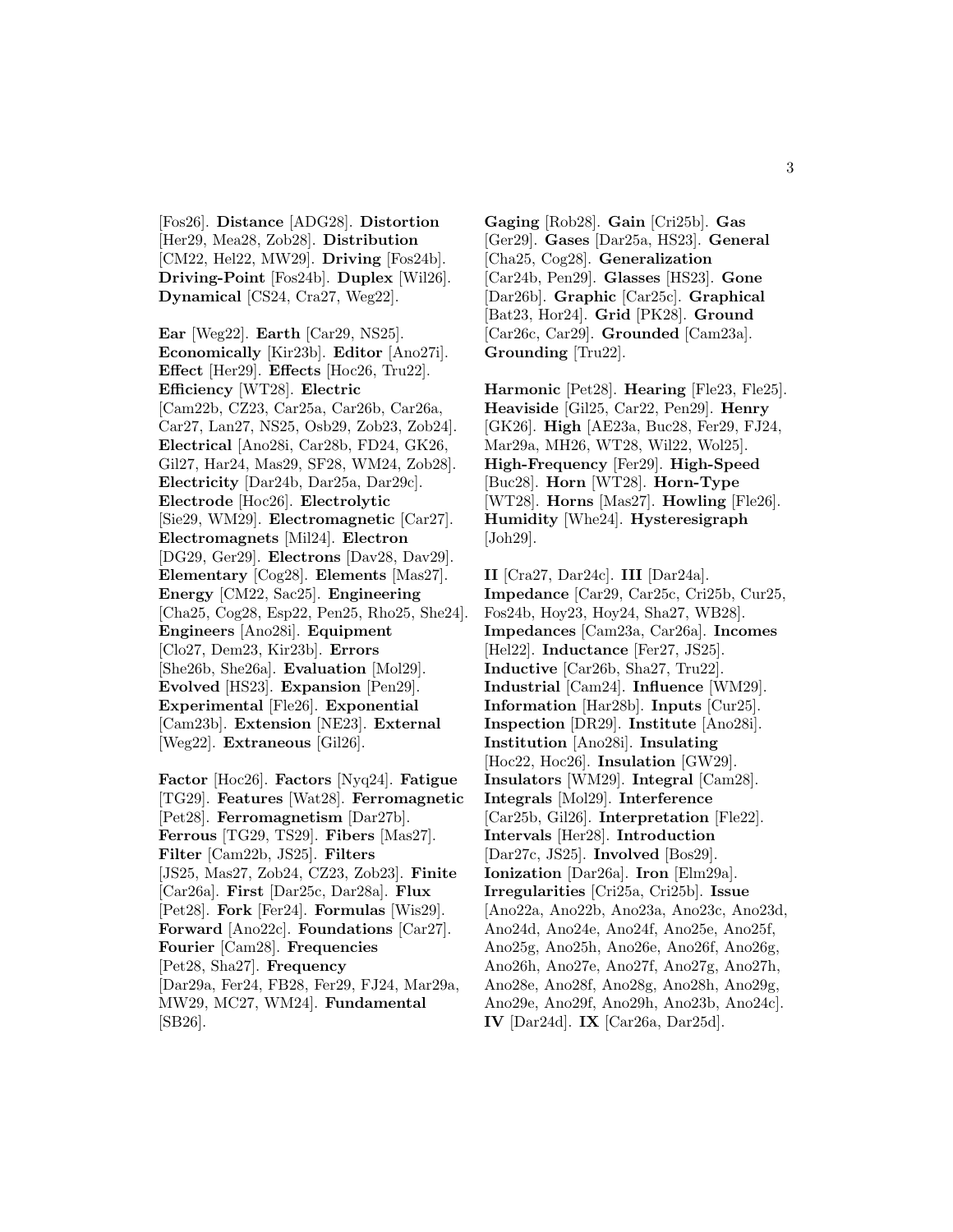**Joint** [Ano28i]. **Joseph** [GK26]. **Journal** [Ano25b, Ano25c, Ano25d, Ano26a, Ano27a, Ano27b, Ano27c, Ano28a, Ano28b, Ano28c, Ano28d, Ano29a, Ano24a, Ano25a].

**Known** [HS23].

**Labor** [Kir23c]. **Labor-saving** [Kir23c]. **Laplacian** [Mol29]. **Large** [CMC23, WT28]. **Lead** [Har28a]. **Lead-Covered** [Har28a]. **Letters** [Ano27i]. **Light** [Dar28a, Dar28b, Dar29a, Mac29]. **Limitation** [Cri25b]. **Line** [Car26a, Wil26]. **Linear** [Eng28]. **Lines** [ADG28, Car24a, Hoy23, Hoy24, IHPC25, MC23, Wol25]. **Load** [WM26]. **Loaded** [Buc25, Car24a, Clo27, Cri25a, Gil27, Hoy24]. **Loading** [SF26]. **Location** [EH27, HF22]. **London** [WS27]. **Long** [ADG28, BDW29, Car24a, Cla23, Clo27, Dem23, Nan24]. **Long-Wave** [BDW29]. **Losses** [Hoc22]. **Loud** [Bos29, WT28]. **Low** [Cur25, Joh22, Pet28].

**Machine** [CMC23, Rob28]. **Magnetic** [AE23a, Elm29a, Elm29b]. **Maintenance** [Har24, Har25, Kir23b]. **Making** [KH28]. **Manufacture** [KH28, Pen25, SM27a]. **Manufactured** [Dod28]. **Manufacturing** [Har28a]. **Map** [Kir23a]. **Master** [MG29]. **Material** [AE23a, WM29]. **Materials** [Hoc22, Hoc26, Pet28, WB28]. **Mathematics** [Cam24]. **Matter** [Dar29c]. **Mean** [MW29]. **Measurement** [Cam22a, Fer27, FB28, Hoc26, SF28, She26b, Siv29, WB28]. **Measurements** [Bos29, Fer29, Fle23, HS23, Sha27]. **Measuring** [Her28]. **Mechanics** [Dar27c]. **Meeting** [Ano28i]. **Men** [MC24]. **Mesh** [Fos24b]. **Metal** [Ive26]. **Metals** [TG29, TS29]. **Method** [Bat23, Dod28, DR29, Hor24, Mas29, Mol29]. **Methods** [FS29, MH26, She24, TS29]. **Metropolitan** [CMC23]. **Microscopy**

[Luc24]. **Model** [Dar25c, Dar25d, Dar26b]. **Modes** [Lac29]. **Modulation** [PE27, PK28]. **Moisture** [WM29]. **Morse** [Her29]. **Most** [Kir23b]. **Motion** [Scr29]. **Music** [MH26]. **Mutual** [Cam23a, JS25].

**Name** [Mar29c]. **Natural** [Eng28]. **Nature** [Fle22]. **Neighboring** [Tru22]. **Networks** [Car25c, Hoy23, Hoy24, Mas29, Tru22, Zob28]. **Neutralization** [Sha26]. **Nickel** [Dav28, Elm29a]. **No** [Dav27]. **Non** [Car26b, TG29, TS29]. **Non-Ferrous** [TG29, TS29]. **Non-Inductive** [Car26b]. **Numerical** [Fle25].

**Observations** [Lac29]. **Obtained** [She26a]. **Obtaining** [Mas29]. **Ocean** [Buc28]. **Office** [GW29]. **Offices** [You27]. **Oliver** [Gil25]. **Open** [Smi25]. **Opens** [EH27]. **Operating** [Wat28]. **Operation** [Fle26, Lle26]. **Operational** [Car22, Car25a, Car26b, Car26a]. **Order** [Kir23b]. **Oscillations** [CZ23]. **Oscillators** [Hor24]. **Oscillograph** [Joh22]. **Oscillographs** [Mar29b]. **Outstanding** [Car28a]. **Overhead** [Car26c]. **Owen**

[Fer27].

**Papers** [Ano24a, Ano24b, Ano25a, Ano25b, Ano25c, Ano25d, Ano26a, Ano26c, Ano26d, Ano26b, Ano27a, Ano27b, Ano27c, Ano27d, Ano28a, Ano28b, Ano28c, Ano28d, Ano29a]. **Parallel** [CH27, Mea25]. **Part** [Dar25c, Dar25d, Dar26b, Dar28a, Dar28b, Cra27]. **Period** [Eng28]. **Periodic** [CH27]. **Periodically** [Car24a]. **Permalloy** [AE23a]. **Permeability** [AE23a]. **Perminvar** [Elm29b]. **Petersen** [Tru22]. **Phase** [Mea28]. **Phenomena** [Mar29b]. **Philadelphia** [Pil22]. **Photoelectric** [Ive26]. **Photomicrography** [Luc24]. **Physical** [Cam22b, Fle23, She24, TS29, Weg22]. **Physics** [Dar23, Dar24c, Dar24a, Dar24d,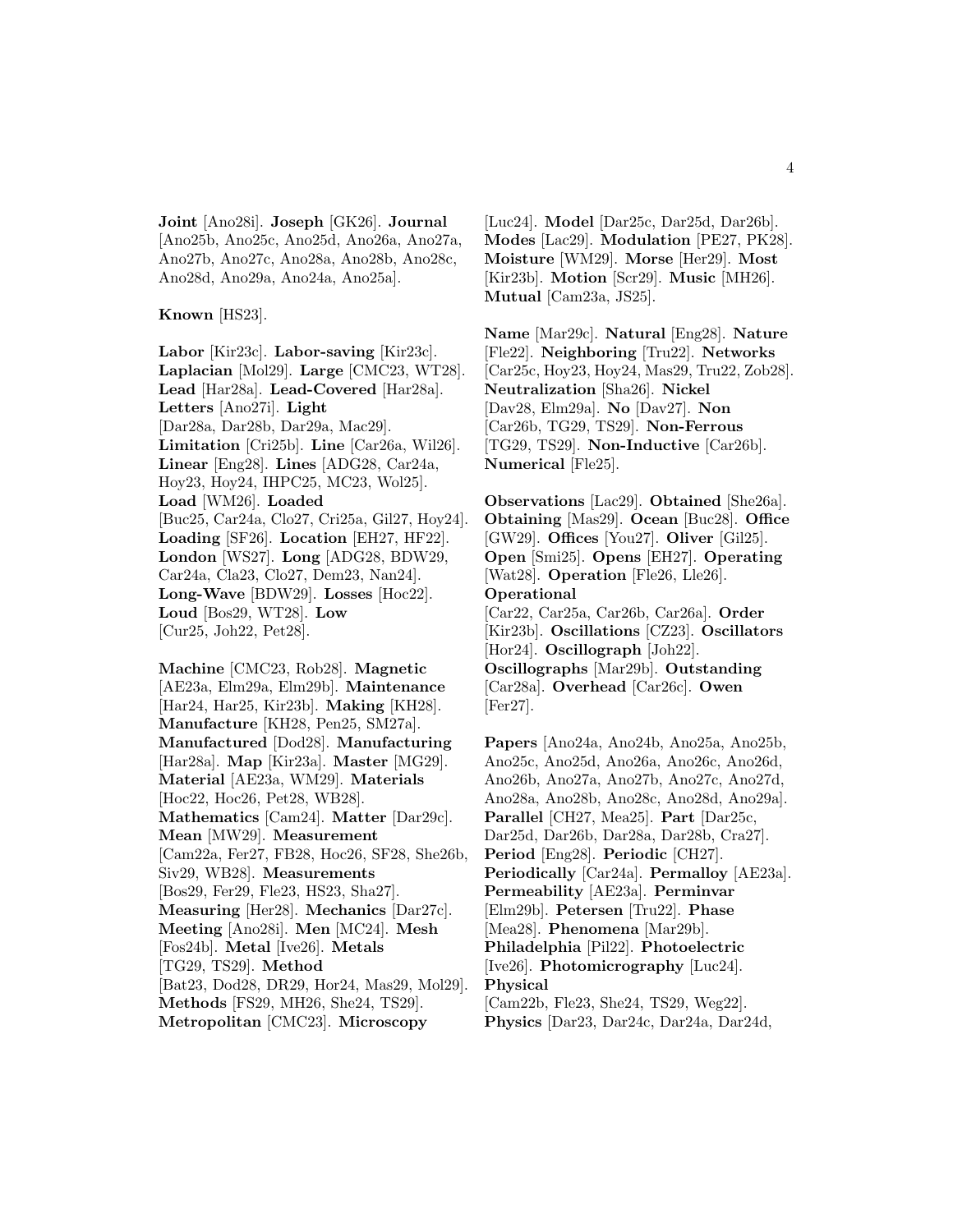Dar24b, Dar25a, Dar25b, Dar25c, Dar25d, Dar26a, Dar26b, Dar27a, Dar27b, Dar27c, Dar28a, Dar28b, Dar29a, Dar29b]. **Physics-II** [Dar24c]. **Physics-IV** [Dar24d]. **Physics-X** [Dar26b]. **Physics-XIII** [Dar27b]. **Picture** [Scr29]. **Pictures** [IHPC25, Sto29]. **Pioneer** [GK26]. **Pittsburgh** [Pil22]. **Planning** [Pen25]. **Plant** [Kir23c]. **Plants** [Smi25, You27]. **Plates** [Lac29]. **Point** [Fos24b]. **Poisson** [Cam23b, Tho26]. **Polar** [Wil26]. **Polarization** [DG29]. **Poles** [Smi25]. **Police** [And26]. **Porous** [WB28]. **Power** [Cur25, Hoc22, Hoc26, Sac25, SB26, Siv29, Tru22, WT28, Wil22, Wol25, You27]. **Practical** [Cam28, Ros23, Smi24]. **Practises** [Har25]. **Precision** [KH28, Mar29a]. **Predominating** [WM29]. **Present** [Car28a]. **Principal** [Tow29]. **Principles** [Osb29]. **Printing** [Clo27]. **Probabilities** [Mol22]. **Probability** [Cam23b, Mol27, Tho26]. **Problem** [Bla28]. **Problems** [Car28a, Cha25, Mol22, Mol27]. **Process** [Har28a]. **Product** [Dod28]. **Production** [GHM27, Pet28]. **Projector** [Scr29]. **Propagation** [Car26b, Car26c, CH27, Mea25, NS25]. **Properties** [Elm29b, TS29, Tow29]. **Public** [GM23, MC23]. **Purified** [GW29].

**Quality** [Her29, MH26, She26c, She27]. **Quanta** [Dar25b, Dav29]. **Quartz** [Lac29].

**Radiation** [Dar29c, Wis29]. **Radio** [And26, AE23b, BDW29, BMP26, Bro27, Esp22, EAB25, Esp27, Har23, Nel27, NE23]. **Radioactivity** [Dar27a]. **Random** [MC24]. **Range** [MC27]. **Rating** [Dod28]. **Ray** [Joh22]. **Reactance** [Fos24a]. **Reactances** [Car25c]. **Recapitulation** [Dar26b]. **Receiver** [WT28]. **Receivers** [Cur25]. **Receiving** [BDW29]. **Recently** [Smi24]. **Reciprocal** [Car24b]. **Recorder** [Fri26]. **Recorders** [Whe24]. **Recording**

[Fre29, Mac29, Mar29b, MH26]. **Recurrent** [Mas27, Zob28]. **Reference** [Mar24, MG29]. **Reflection** [DG29]. **Regarding** [Fos24b]. **Regular** [Mas27]. **Regulation** [Wil26]. **Relation** [Hel22, Tru22]. **Relations** [Har23]. **Relays** [Mil24, SP24]. **Rental** [Hel22]. **Rents** [Hel22]. **Repeaters** [Cri25b]. **Representation** [Car25c]. **Reproducing** [MH26]. **Research** [Cam24, MH26]. **Resistance** [FB28, Mea25, Zob28]. **Resistances** [Car25c]. **Results** [Cog28]. **Return** [Car26c, Car29]. **Review** [Tow29]. **Rigorous** [Car28b].

**Sampled** [MW29]. **Samples** [MC24, She26a]. **Sampling** [Cog28, DR29]. **saving** [Kir23c]. **Scattering** [Dar29a]. **Sea** [NE23]. **Second** [Dar25d, Dar28b]. **Section** [Pil22]. **Selective** [Car25b]. **Service** [Cra28, Wat28]. **Sheet** [Hoc26, TG29, TS29]. **Shielded** [Fer27, Sha27]. **Shielding** [Fer29]. **Ships** [NE23]. **Showing** [Cam23b]. **Side** [Har23]. **Side-Bands** [Har23]. **Signal** [Her29]. **Signaling** [And26]. **Signals** [GHM27]. **Significance** [MC24]. **Simulating** [Hoy23, Hoy24]. **Sinusoidal** [Car24a]. **Sleet** [Kir23a]. **Small** [Her28, She26a]. **Smooth** [Hoy23]. **Solids** [Dar24b]. **Solutions** [Mas29]. **Some** [BMP26, Car28a, Cog28, Dar23, Dar24c, Dar24a, Dar24d, Dar24b, Dar25a, Dar25b, Dar25c, Dar25d, Dar26b, Nan24, She24, TS29]. **Sound** [Mac29, Scr29, Sto29]. **Sounds** [CS24, Cra25, Cra27, HF22, SB26]. **Source** [Fer24]. **Sources** [Ano26c, Ano26d, Ano26b, Ano27d, Ano29b, Ano29c, Ano29d]. **Speaker** [Bos29, WT28]. **Specializing** [Kir23b]. **Speech** [CM22, Cra25, Fle22, Fle25, MH26, Sac25, SB26, Sha27, Siv29]. **Speed** [Buc28, Nyq24, Sto29]. **Springs** [Tow29]. **Standard** [Mar29a]. **State** [Bos29]. **Static** [Car25b, Fri26]. **Statistical** [Dar29c, She24]. **Status** [Car28a]. **Steady** [Bos29]. **Stethophone** [FD24].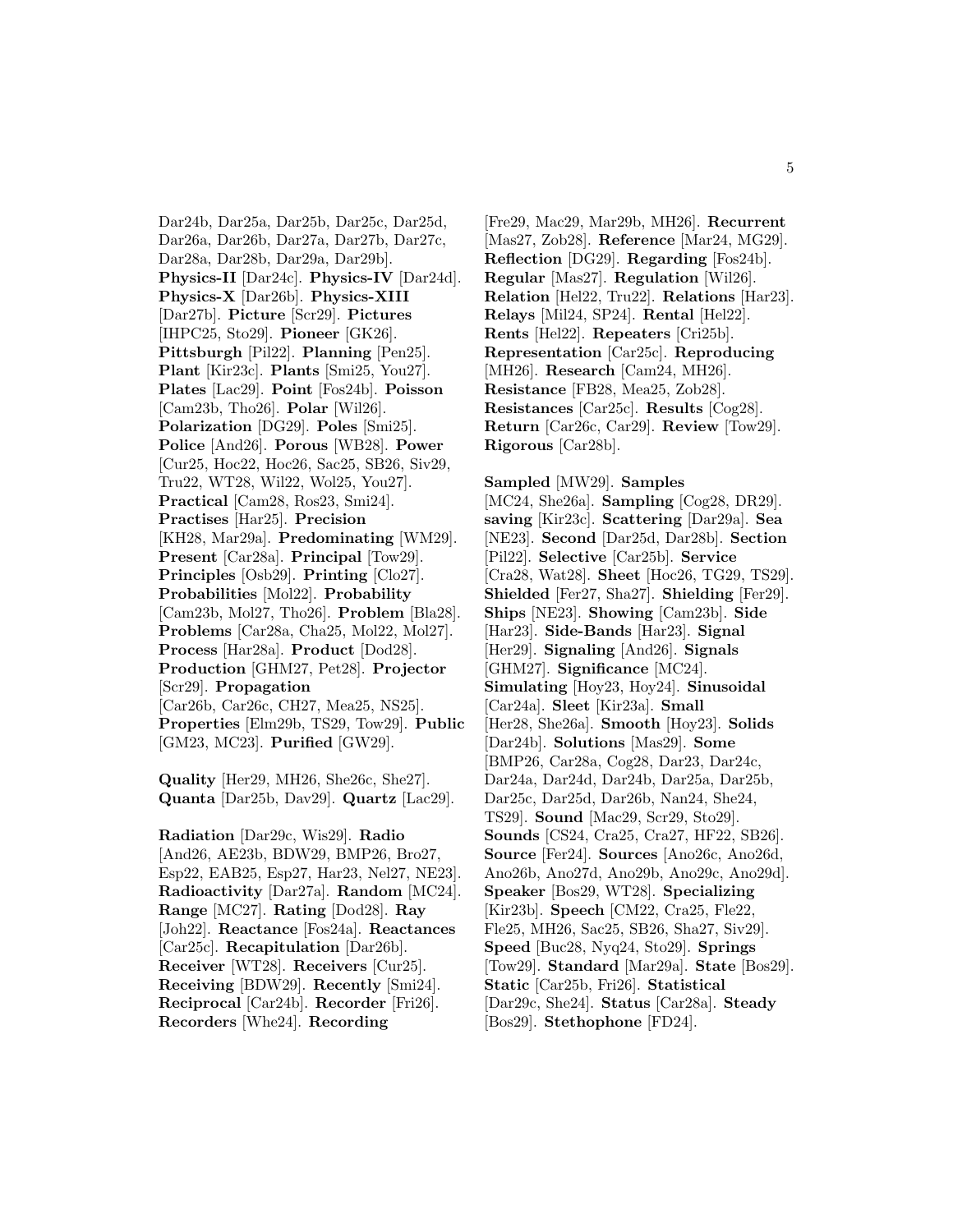**Stethoscope** [FD24]. **Storm** [Kir23a]. **Studies** [BMP26, Rho25, TG29]. **Study** [CS24, Cra27, Ger29, Mas27]. **Submarine** [Buc25, CG22, Clo27, Cur27, Gil26, Hit26]. **Summation** [Cam23b, Mol29, Tho26]. **Switchboard** [Dav27]. **Switching** [CMC23]. **Synchronization** [SM27b, Sto29]. **Synchronized** [Sto29]. **System** [And26, Ano24a, Ano25a, BDW29, CH27, CMC23, GG27, MC23, MG29, Nel27, NE23, Scr29, Tru22, Ano24a, Ano25a, Ano25b, Ano25c, Ano25d, Ano26a, Ano26c, Ano26d, Ano26b, Ano27a, Ano27b, Ano27c, Ano27d, Ano28a, Ano28b, Ano28c, Ano28d, Ano29a, Ano29b, Ano29c, Ano29d, Cha25, Kir23a, Nan24, Ros23, SP24]. **Systems** [ADG28, GM23, Mar24].

**Tank** [Smi25]. **Tapered** [Mas27]. **Technical** [Ano24a, Ano24b, Ano25a, Ano25b, Ano25c, Ano25d, Ano26a, Ano26c, Ano26d, Ano26b, Ano27a, Ano27b, Ano27c, Ano27d, Ano28a, Ano28b, Ano28c, Ano28d, Ano29a, Ano29b, Ano29c, Ano29d, Bla28, Luc24]. **Telegraph** [Buc25, Clo27, Cur27, Gil26, Gil27, Her29, Nyq24, Ros23, Sha26, Wil26]. **Telegraphy** [Buc28]. **Telephone** [ADG28, Cla23, CMC23, Cri25a, Cri25b, Cur25, Dem23, EH27, EAB25, Fle26, GW29, Har24, Har25, Har28a, IHPC25, KH28, Kir23b, Luc24, MC23, Mar24, MG29, MH26, Mil24, Mol22, Mol27, Nan24, NE23, Ros23, SF26, Tow29, WS27, You27]. **Telephony** [AE23b, BDW29, Bla28, Bro27, Wat28, Wol25]. **Television** [GG27, GHM27, Ive27, Nel27, SM27b]. **Temperature** [Lac29]. **Terminal** [Car26a]. **Terms** [FB28]. **Test** [DG29, TS29]. **Testing** [FS29]. **Tests** [Har24]. **Textile** [GW29]. **Textiles** [WM29]. **Theaters** [Scr29]. **Their** [Fle23, Har24, Kin23]. **Theorem** [Car24b, Fos24a, Pen29]. **Theorems** [Fos24b]. **Theories** [Car28b, Dar29c]. **Theory** [Cam22b, Car25a, Car26b, Car26a,

Car27, Car28a, Cog28, Dar28a, Dar28b, Fle23, Fle26, Mol22, Mol27, Zob23]. **Thermionic** [Kin23, Lle26]. **These** [Tow29]. **Third** [Dar26b]. **Time** [Her28]. **Toll** [Dav27, EH27]. **Tool** [KH28]. **Traffic** [MC24]. **Transatlantic** [AE23b, BDW29, Bla28, Bro27, EAB25, Wat28]. **Transient** [CZ23, Mar29b, Mas29]. **Transmission** [BMP26, CG22, Car28a, Car28b, Cla23, Esp22, EAB25, GG27, Har24, Har25, Har23, Har28b, Her29, IHPC25, Mar24, Mar29c, MG29, Nel27, Smi24, Zob24]. **Transportation** [Kir23b]. **Treating** [Smi25]. **Trunking** [Mol22, Mol27]. **Tube** [Cur27, Hor24, Joh29, Lle26, Wil22]. **Tubes** [Kin23, PE27]. **Tubular** [Mea25]. **Tuning** [Fer24]. **Two** [Car25c, Cri25b, Fos24b]. **Two-Mesh** [Fos24b]. **Two-Way** [Cri25b]. **Type** [WT28, Wil22]. **Types** [Tow29].

**Underground** [Car29]. **Uniform** [Zob23]. **Unit** [Mar24, Mar29c, Smi24]. **Universe** [MW29]. **Unknown** [MW29]. **Upon** [WM29]. **Use** [Cog28, Kir23c, MC23, Scr29]. **Used** [PE27]. **Useful** [Fle25]. **Utilization** [GHM27].

**V** [Dar24b]. **Vacuum** [Cur27, Hor24, Kin23, Lle26, PE27, Wil22]. **Values** [Hel22]. **Valve** [Mac29]. **Very** [AE23a, Dar26b, Nan24]. **VI** [Car26b, Dar25a]. **Vibration** [Lac29]. **Vibratory** [Cur25]. **VII** [Dar25b]. **VIII** [Dar25c]. **Voice** [MC27]. **Voltage** [Car26b, Joh22, Wol25]. **Vowel** [CS24, Cra27].

**Wave** [BDW29, Cam22b, CZ23, Car26c, Dar27c, JS25, Mea25, Zob23, Zob24]. **Wave-Filter** [Cam22b]. **Wave-Filters** [Zob24, CZ23, Zob23]. **Waves** [Dar25b, Dar29b, DG29, Lan27, NS25]. **Wax** [Fre29]. **Way** [Cri25b]. **Wire** [Car28a, Car29, Esp22, GG27, SM27a].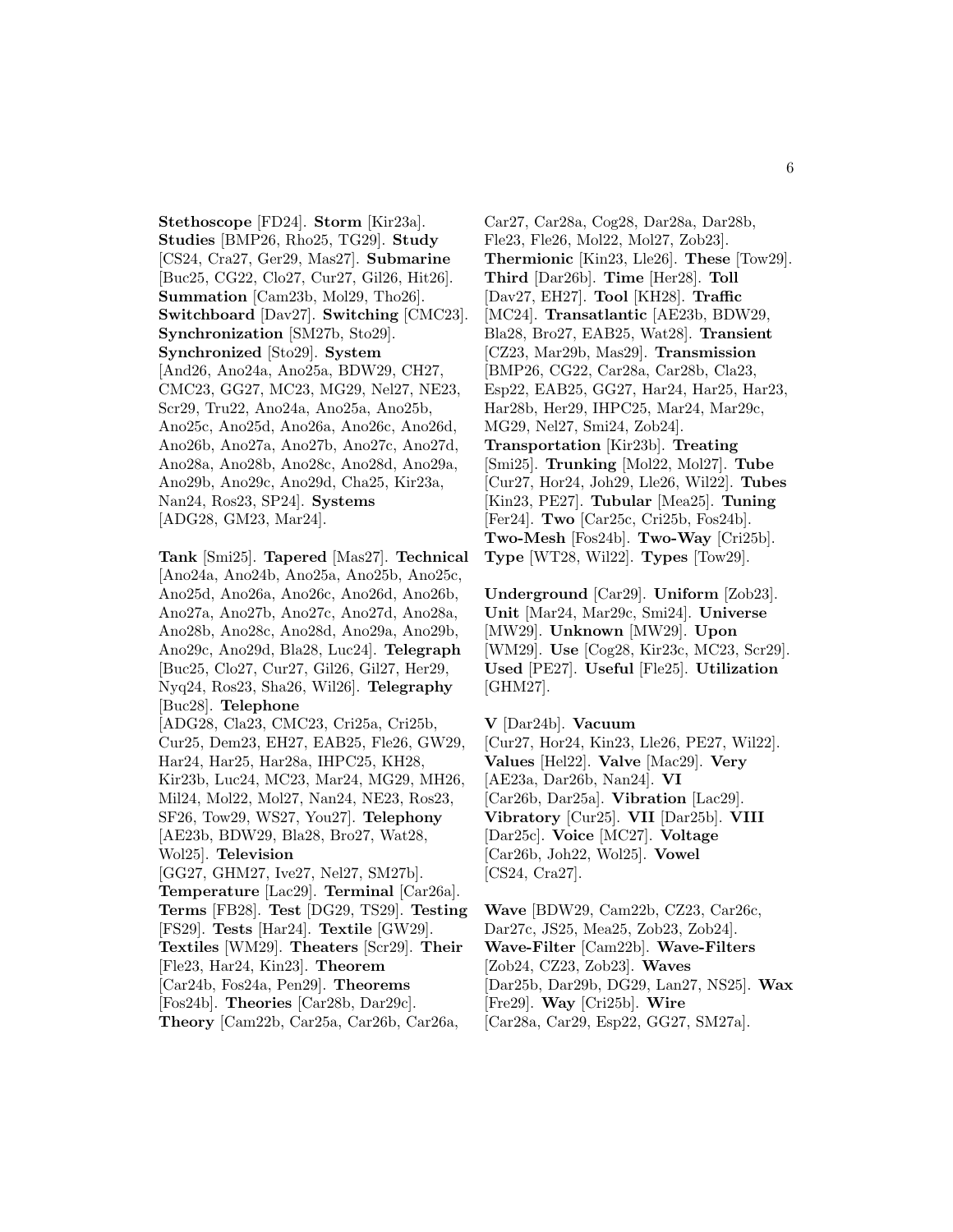#### *REFERENCES* 7

**Wires** [Car26c, CH27, Car28b]. **Wiring** [GW29]. **Work** [Har25, Kir23b, Kir23c].

**X** [Dar26b]. **XI** [Dar26a]. **XII** [Dar27a]. **XIII** [Dar27b]. **XIV** [Dar27c]. **XV** [Dar28a]. **XVI** [Dar28b]. **XVII** [Dar29a]. **XVIII** [Dar29b].

**York** [And26, Pil22, WS27].

# **References**

**Affel:1928:CSL**

[ADG28] H. A. Affel, C. S. Demarest, and C. W. Green. Carrier systems on long distance telephone lines. The Bell System Technical Journal, 7(3):564–629, July 1928. CODEN BSTJAN. ISSN 0005-8580 (print), 2376-7154 (electronic). URL http://bstj.belllabs.com/BSTJ/images/Vol07/bstj7- 3-564.pdf; http://www.alcatellucent.com/bstj/vol07-1928/articles/ bstj7-3-564.pdf.

#### **Arnold:1923:PNM**

[AE23a] H. D. Arnold and G. W. Elmen. Permalloy, A new magnetic material of very high permeability. The Bell System Technical Journal, 2(3):101–111, July 1923. CODEN BSTJAN. ISSN 0005-8580 (print), 2376-7154 (electronic). URL http://bstj.belllabs.com/BSTJ/images/Vol02/bstj2- 3-101.pdf; http://www.alcatel-[Ano22b] Anonymous. Contributors to this lucent.com/bstj/vol02-1923/articles/

bstj2-3-101.pdf.

# **Arnold:1923:TRT**

[AE23b] H. D. Arnold and Lloyd Espenschied. Transatlantic radio telephony. The Bell System Technical Journal, 2(4):116–144, October 1923. CODEN BSTJAN. ISSN 0005-8580 (print), 2376-7154 (electronic). URL http://bstj.belllabs.com/BSTJ/images/Vol02/bstj2- 4-116.pdf; http://www.alcatellucent.com/bstj/vol02-1923/articles/ bstj2-4-116.pdf.

#### **Anderson:1926:RSS**

[And26] S. E. Anderson. Radio signaling system for the New York Police Department. The Bell System Technical Journal, 5(4):529–538, October 1926. CODEN BSTJAN. ISSN 0005-8580 (print), 2376-7154 (electronic). URL http://bstj.belllabs.com/BSTJ/images/Vol05/bstj5- 4-529.pdf; http://www.alcatellucent.com/bstj/vol05-1926/articles/ bstj5-4-529.pdf.

# **Anonymous:1922:CIa**

[Ano22a] Anonymous. Contributors to this issue. The Bell System Technical Journal,  $1(1):145-146$ , July 1922. CODEN BSTJAN. ISSN 0005-8580 (print), 2376-7154 (electronic). URL http://bstj.belllabs.com/BSTJ/images/Vol01/bstj1- 1-145.pdf; http://www.alcatellucent.com/bstj/vol01-1922/articles/ bstj1-1-145.pdf.

#### **Anonymous:1922:CIb**

issue. The Bell System Technical Journal, 1(2):152–153, November 1922. CODEN BSTJAN. ISSN 0005-8580 (print), 2376-7154 (electronic). URL http://bstj.belllabs.com/BSTJ/images/Vol01/bstj1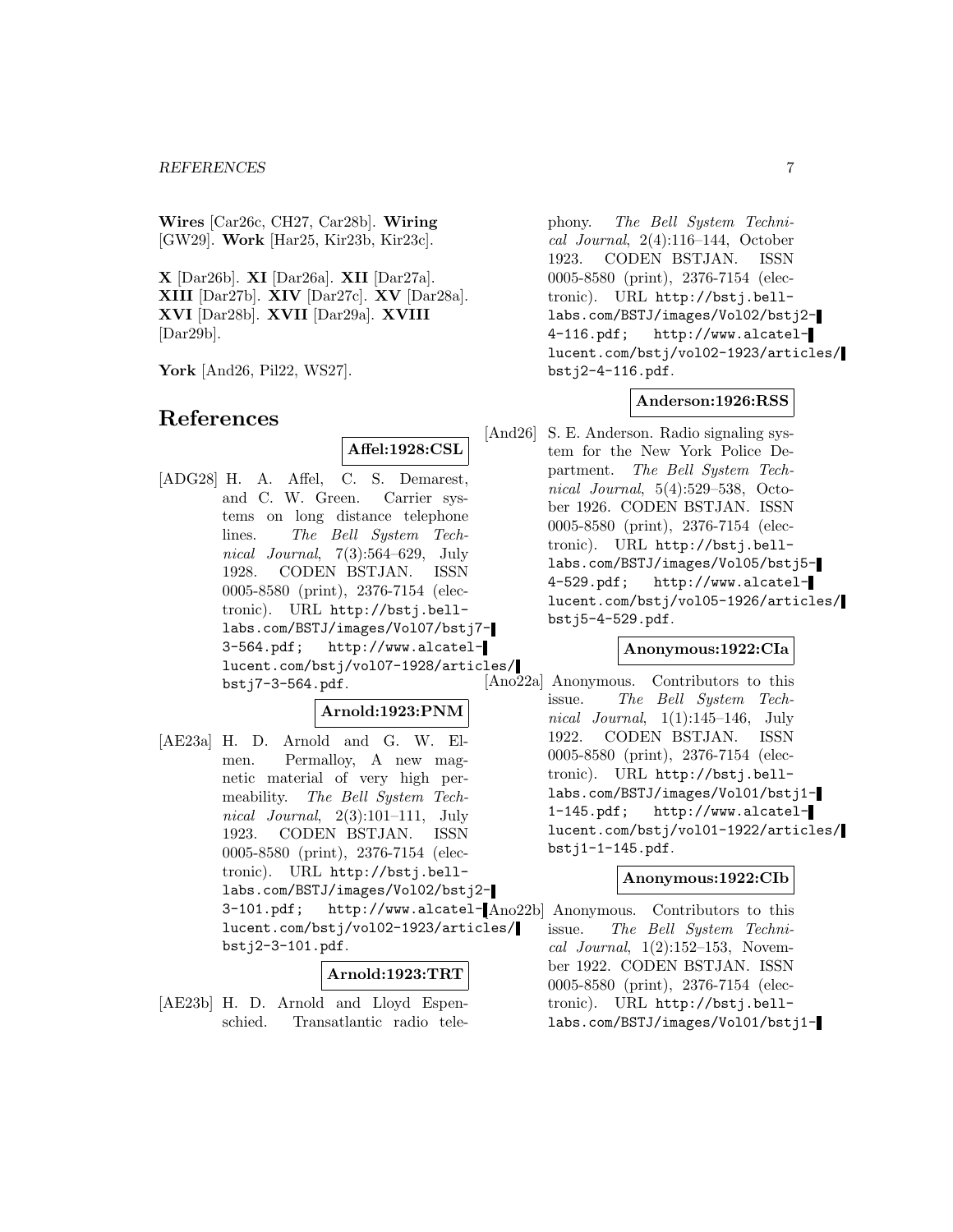2-152.pdf; http://www.alcatellucent.com/bstj/vol01-1922/articles/ bstj1-2-152.pdf.

# **Anonymous:1922:F**

[Ano22c] Anonymous. Forward. The Bell System Technical Journal, 1(1):1–3, July 1922. CODEN BSTJAN. ISSN 0005-8580 (print), 2376-7154 (electronic). URL http://bstj.belllabs.com/BSTJ/images/Vol01/bstj1- 1-1.pdf; http://www.alcatellucent.com/bstj/vol01-1922/articles/  $bstj1-1-1.pdf.$ 

#### **Anonymous:1923:CIa**

[Ano23a] Anonymous. Contributors to this issue. The Bell System Technical Journal, 2(1):133, January 1923. CODEN BSTJAN. ISSN 0005-8580 (print), 2376-7154 (electronic). URL http://bstj.belllabs.com/BSTJ/images/Vol02/bstj2- 1-133.pdf; http://www.alcatellucent.com/bstj/vol02-1923/articles/ bstj2-1-133.pdf.

#### **Anonymous:1923:CIb**

[Ano23b] Anonymous. The contributors to this issue. The Bell System Technical Journal, 2(2):162–163, April 1923. CODEN BSTJAN. ISSN 0005-8580 (print), 2376-7154 (electronic). URL http://bstj.belllabs.com/BSTJ/images/Vol02/bstj2- 2-162.pdf; http://www.alcatel- $[Ano24b]$  Anonymous. Abstracts of technilucent.com/bstj/vol02-1923/articles/ bstj2-2-162.pdf.

#### **Anonymous:1923:CIc**

[Ano23c] Anonymous. The contributors to this issue. The Bell System Technical Journal, 2(3):186–187, July

1923. CODEN BSTJAN. ISSN 0005-8580 (print), 2376-7154 (electronic). URL http://bstj.belllabs.com/BSTJ/images/Vol02/bstj2- 3-186.pdf; http://www.alcatellucent.com/bstj/vol02-1923/articles/ bstj2-3-186.pdf.

# **Anonymous:1923:CId**

[Ano23d] Anonymous. Contributors to this issue. The Bell System Technical Journal, 2(4):181–182, October 1923. CODEN BSTJAN. ISSN 0005-8580 (print), 2376-7154 (electronic). URL http://bstj.belllabs.com/BSTJ/images/Vol02/bstj2- 4-181.pdf; http://www.alcatellucent.com/bstj/vol02-1923/articles/ bstj2-4-181.pdf.

# **Anonymous:1924:ABS**

[Ano24a] Anonymous. Abstracts of Bell System technical papers not appearing in the Bell System Technical Journal. The Bell System Technical Journal, 3(2):347–350, April 1924. CODEN BSTJAN. ISSN 0005-8580 (print), 2376-7154 (electronic). URL http://bstj.belllabs.com/BSTJ/images/Vol03/bstj3- 2-347.pdf; http://www.alcatellucent.com/bstj/vol03-1924/articles/ bstj3-2-347.pdf.

#### **Anonymous:1924:ATP**

cal papers. The Bell System Technical Journal, 3(3):525–528, July 1924. CODEN BSTJAN. ISSN 0005-8580 (print), 2376-7154 (electronic). URL http://bstj.belllabs.com/BSTJ/images/Vol03/bstj3- 3-525.pdf; http://www.alcatel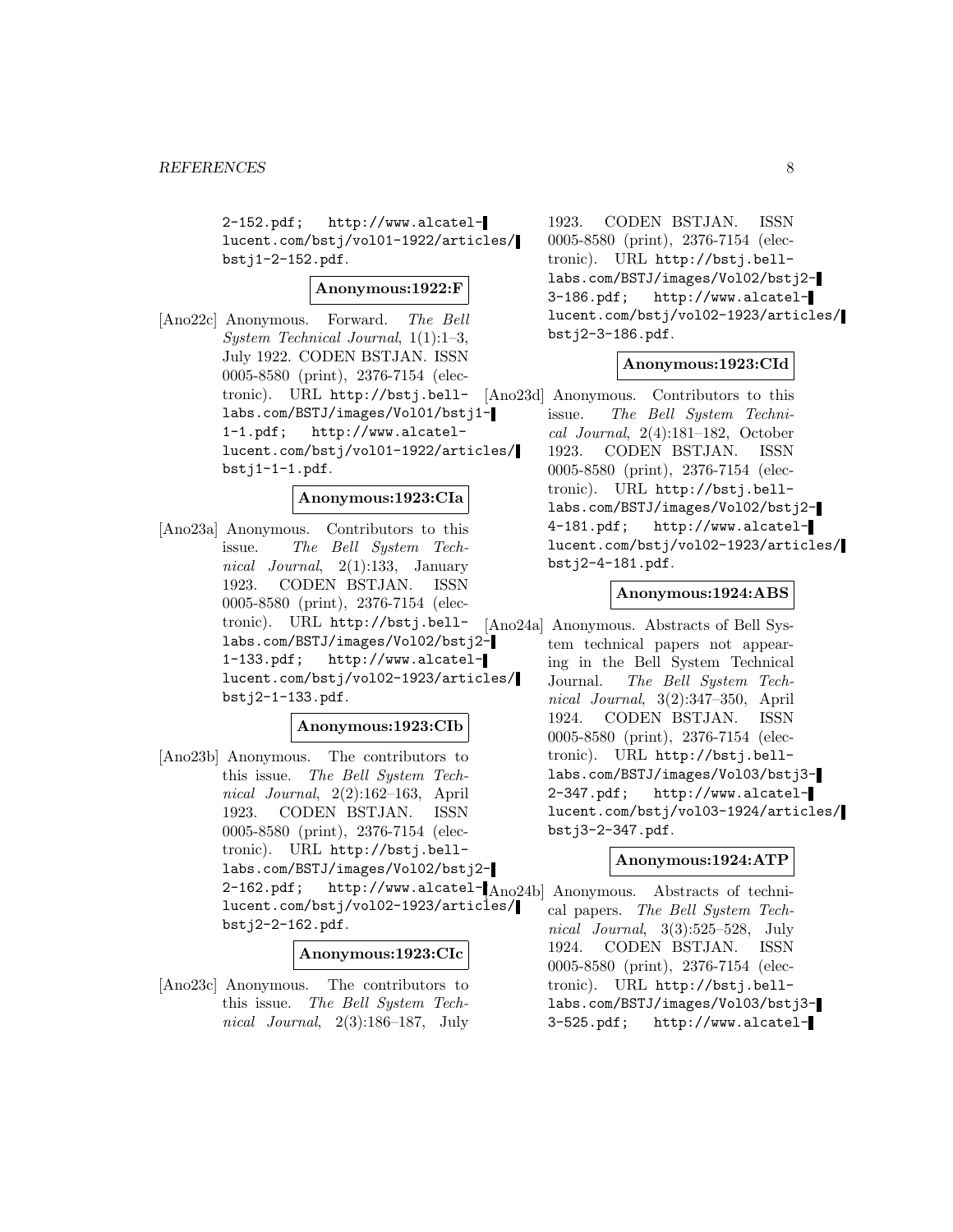lucent.com/bstj/vol03-1924/articles/ bstj3-3-525.pdf.

#### **Anonymous:1924:CIa**

[Ano24c] Anonymous. Contributors to this issue. The Bell System Technical Journal,  $3(1):179-180$ , January 1924. CODEN BSTJAN. ISSN 0005-8580 (print), 2376-7154 (electronic). URL http://bstj.belllabs.com/BSTJ/images/Vol03/bstj3- 1-179.pdf; http://www.alcatellucent.com/bstj/vol03-1924/articles/ bstj3-1-179.pdf.

#### **Anonymous:1924:CIb**

[Ano24d] Anonymous. Contributors to this issue. The Bell System Technical Journal, 3(2):351–352, April 1924. CODEN BSTJAN. ISSN 0005-8580 (print), 2376-7154 (electronic). URL http://bstj.belllabs.com/BSTJ/images/Vol03/bstj3- 2-351.pdf; http://www.alcatel-[Ano25b] Anonymous. Abstracts of Bell Syslucent.com/bstj/vol03-1924/articles/ bstj3-2-351.pdf.

# **Anonymous:1924:CIc**

[Ano24e] Anonymous. Contributors to this issue. The Bell System Technical Journal, 3(3):529–530, July 1924. CODEN BSTJAN. ISSN 0005-8580 (print), 2376-7154 (electronic). URL http://bstj.belllabs.com/BSTJ/images/Vol03/bstj3- 3-529.pdf; http://www.alcatellucent.com/bstj/vol03-1924/artic] $A$ Ró $b$ 5c] Anonymous. Abstracts of Bell Sysbstj3-3-529.pdf.

#### **Anonymous:1924:CId**

[Ano24f] Anonymous. Contributors to this issue. The Bell System Technical Journal, 3(4):686–687, October

1924. CODEN BSTJAN. ISSN 0005-8580 (print), 2376-7154 (electronic). URL http://bstj.belllabs.com/BSTJ/images/Vol03/bstj3- 4-686.pdf; http://www.alcatellucent.com/bstj/vol03-1924/articles/ bstj3-4-686.pdf.

# **Anonymous:1925:ABSa**

[Ano25a] Anonymous. Abstracts of Bell System technical papers not appearing in the Bell System Technical Journal. The Bell System Technical Journal, 4(1):178–183, January 1925. CODEN BSTJAN. ISSN 0005-8580 (print), 2376-7154 (electronic). URL http://bstj.belllabs.com/BSTJ/images/Vol04/bstj4- 1-178.pdf; http://www.alcatellucent.com/bstj/vol04-1925/articles/ bstj4-1-178.pdf.

# **Anonymous:1925:ABSb**

tem technical papers not appearing in this journal. The Bell System Technical Journal, 4(2):339–346, April 1925. CODEN BSTJAN. ISSN 0005-8580 (print), 2376-7154 (electronic). URL http://bstj.belllabs.com/BSTJ/images/Vol04/bstj4- 2-339.pdf; http://www.alcatellucent.com/bstj/vol04-1925/articles/ bstj4-2-339.pdf.

#### **Anonymous:1925:ABSc**

tem technical papers not appearing in this journal. The Bell System Technical Journal, 4(3):508–511, July 1925. CODEN BSTJAN. ISSN 0005-8580 (print), 2376-7154 (electronic). URL http://bstj.bell-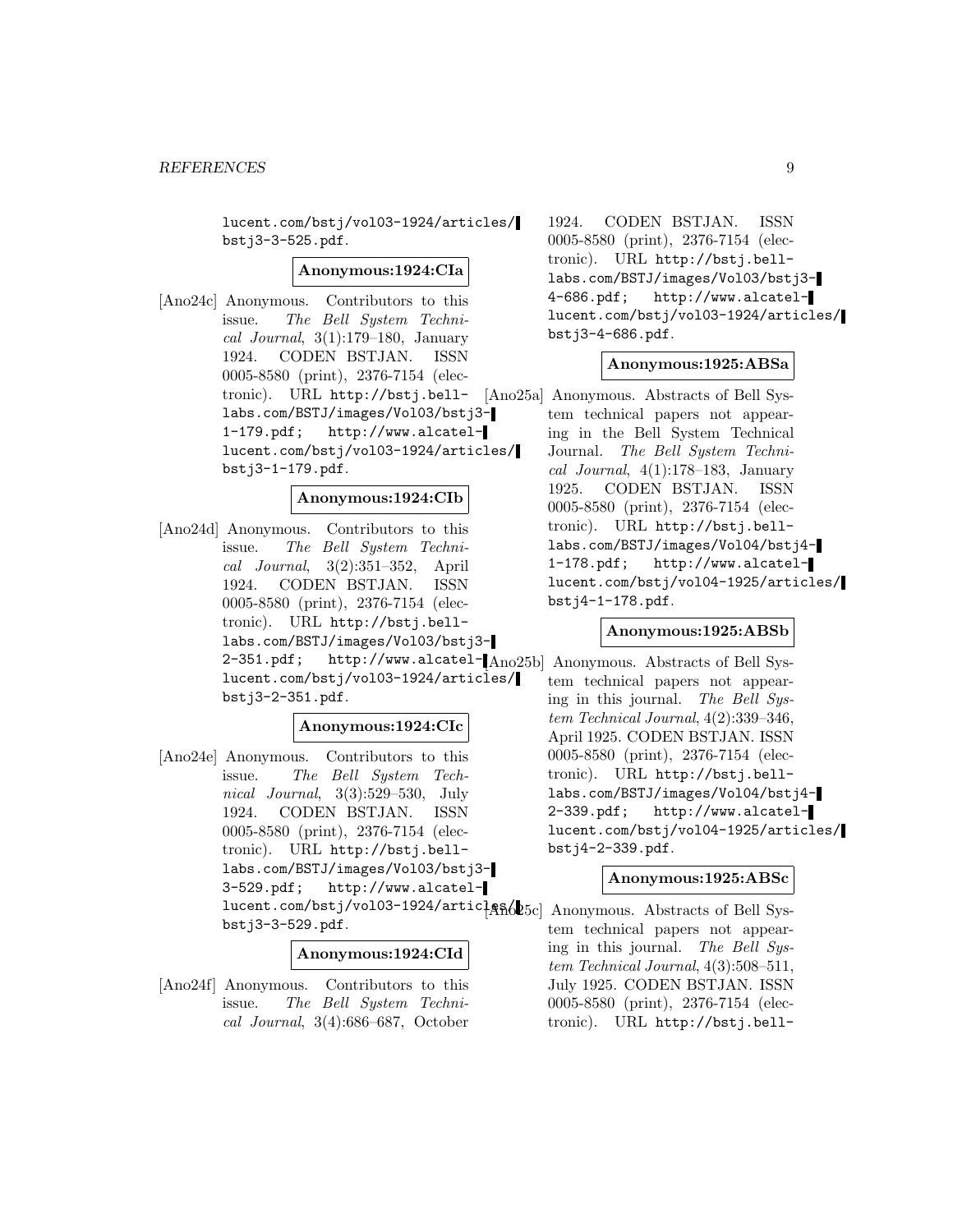labs.com/BSTJ/images/Vol04/bstj4- 3-508.pdf; http://www.alcatellucent.com/bstj/vol04-1925/artic $[\tt{A}\tt{B}\rho25g]$  Anonymous. Contributors to this bstj4-3-508.pdf.

# **Anonymous:1925:ABSd**

[Ano25d] Anonymous. Abstracts of Bell System technical papers not appearing in this journal. The Bell System Technical Journal, 4(4):762–765, October 1925. CODEN BSTJAN. ISSN 0005-8580 (print), 2376-7154 (electronic). URL http://bstj.belllabs.com/BSTJ/images/Vol04/bstj4 $\uparrow$  no25h] Anonymous. Contributors to this 4-762.pdf; http://www.alcatellucent.com/bstj/vol04-1925/articles/ bstj4-4-762.pdf.

# **Anonymous:1925:CIa**

[Ano25e] Anonymous. Contributors to this issue. The Bell System Technical Journal,  $4(1):184-185$ , January 1925. CODEN BSTJAN. ISSN 0005-8580 (print), 2376-7154 (electronic). URL http://bstj.belllabs.com/BSTJ/images/Vol04/bstj4- [Ano26a] Anonymous. Abstracts of Bell 1-184.pdf; http://www.alcatellucent.com/bstj/vol04-1925/articles/ bstj4-1-184.pdf.

# **Anonymous:1925:CIb**

[Ano25f] Anonymous. Contributors to this issue. The Bell System Technical Journal, 4(2):347–348, April 1925. CODEN BSTJAN. ISSN 0005-8580 (print), 2376-7154 (electronic). URL http://bstj.belllabs.com/BSTJ/images/Vol04/bstj4- 2-347.pdf; http://www.alcatel-[Ano26b] Anonymous. Abstracts of recent lucent.com/bstj/vol04-1925/articles/ bstj4-2-347.pdf.

# **Anonymous:1925:CIc**

issue. The Bell System Technical Journal, 4(3):512–513, July 1925. CODEN BSTJAN. ISSN 0005-8580 (print), 2376-7154 (electronic). URL http://bstj.belllabs.com/BSTJ/images/Vol04/bstj4- 3-512.pdf; http://www.alcatellucent.com/bstj/vol04-1925/articles/ bstj4-3-512.pdf.

# **Anonymous:1925:CId**

issue. The Bell System Technical Journal, 4(4):766–767, October 1925. CODEN BSTJAN. ISSN 0005-8580 (print), 2376-7154 (electronic). URL http://bstj.belllabs.com/BSTJ/images/Vol04/bstj4- 4-766.pdf; http://www.alcatellucent.com/bstj/vol04-1925/articles/ bstj4-4-766.pdf.

# **Anonymous:1926:ABS**

System technical papers not appearing in this journal. The Bell System Technical Journal, 5 (1):214–218, January 1926. CO-DEN BSTJAN. ISSN 0005- 8580 (print), 2376-7154 (electronic). URL http://bstj.belllabs.com/BSTJ/images/Vol05/bstj5- 1-214.pdf; http://www.alcatellucent.com/bstj/vol05-1926/articles/ bstj5-1-214.pdf.

# **Anonymous:1926:ARTc**

technical books and papers from Bell System sources. The Bell System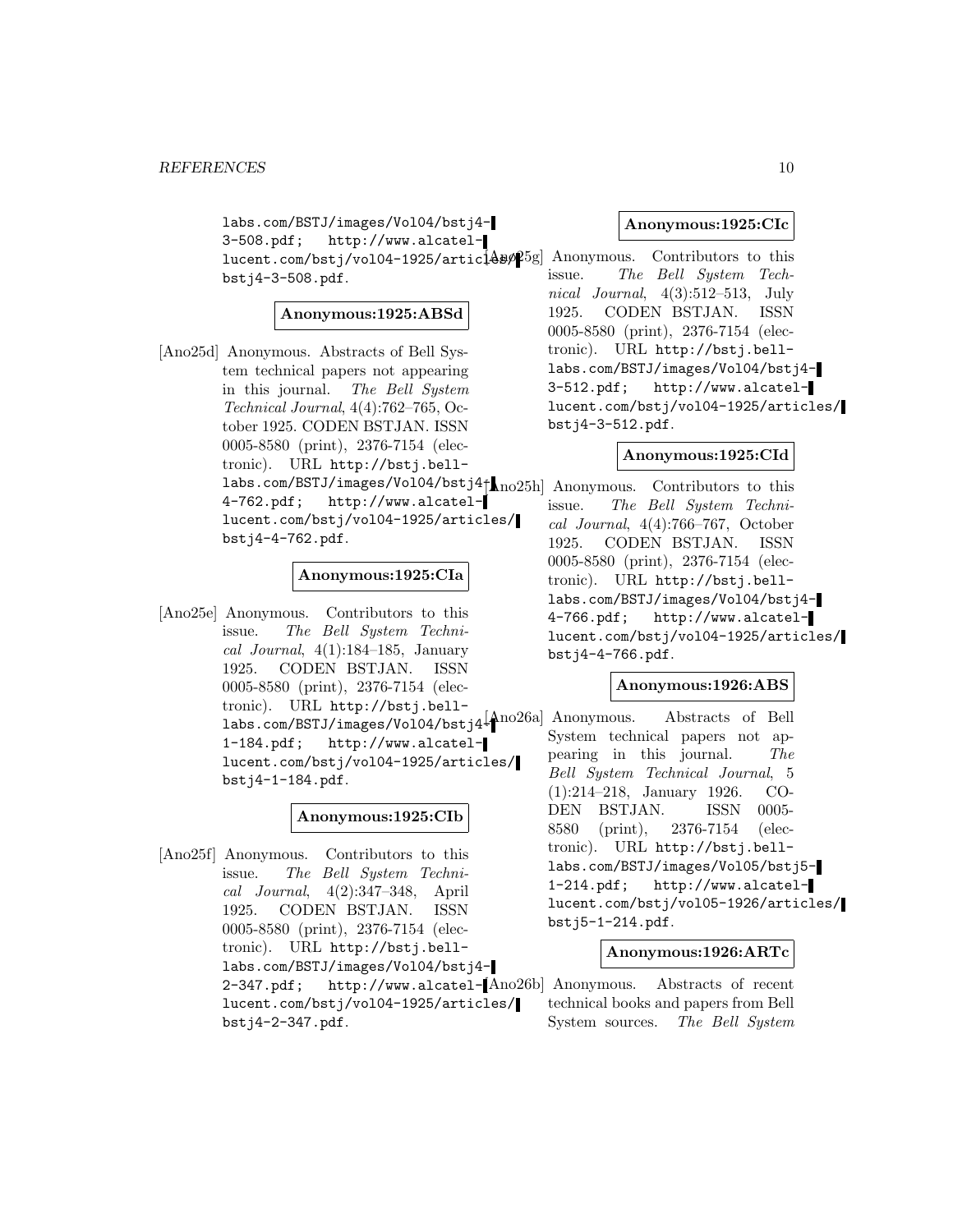Technical Journal, 5(4):652–659, October 1926. CODEN BSTJAN. ISSN 0005-8580 (print), 2376-7154 (electronic). URL http://bstj.belllabs.com/BSTJ/images/Vol05/bstj5- 4-652.pdf; http://www.alcatel- $\begin{bmatrix} \text{Ano26f} \end{bmatrix}$  Anonymous. Contributors to this lucent.com/bstj/vol05-1926/articles/ bstj5-4-652.pdf.

# **Anonymous:1926:ARTa**

[Ano26c] Anonymous. Abstracts of recent technical papers from Bell System sources. The Bell System Technical Journal, 5(2):385–389, April 1926. CODEN BSTJAN. ISSN 0005-8580 (print), 2376-7154 (electronic). URL http://bstj.belllabs.com/BSTJ/images/Vol05/bstj5 $\uparrow$  no26g Anonymous. Contributors to this 2-385.pdf; http://www.alcatellucent.com/bstj/vol05-1926/articles/ bstj5-2-385.pdf.

#### **Anonymous:1926:ARTb**

[Ano26d] Anonymous. Abstracts of recent technical papers from Bell System sources. The Bell System Technical Journal, 5(3):524–525, July 1926. CODEN BSTJAN. ISSN 0005-8580 (print), 2376-7154 (electronic). URL http://bstj.bell-[Ano26h] Anonymous. Contributors to this labs.com/BSTJ/images/Vol05/bstj5- 3-524.pdf; http://www.alcatellucent.com/bstj/vol05-1926/articles/ bstj5-3-524.pdf.

#### **Anonymous:1926:CIa**

[Ano26e] Anonymous. Contributors in this issue. The Bell System Technical Journal,  $5(1):219-220$ , January 1926. CODEN BSTJAN. ISSN 0005-8580 (print), 2376-7154 (eleclabs.com/BSTJ/images/Vol05/bstj51-219.pdf; http://www.alcatellucent.com/bstj/vol05-1926/articles/ bstj5-1-219.pdf.

# **Anonymous:1926:CIb**

issue. The Bell System Technical Journal, 5(2):390–391, April 1926. CODEN BSTJAN. ISSN 0005-8580 (print), 2376-7154 (electronic). URL http://bstj.belllabs.com/BSTJ/images/Vol05/bstj5- 2-390.pdf; http://www.alcatellucent.com/bstj/vol05-1926/articles/ bstj5-2-390.pdf.

# **Anonymous:1926:CIc**

issue. The Bell System Technical Journal, 5(3):526–527, July 1926. CODEN BSTJAN. ISSN 0005-8580 (print), 2376-7154 (electronic). URL http://bstj.belllabs.com/BSTJ/images/Vol05/bstj5- 3-526.pdf; http://www.alcatellucent.com/bstj/vol05-1926/articles/ bstj5-3-526.pdf.

# **Anonymous:1926:CId**

issue. The Bell System Technical Journal, 5(4):660–661, October 1926. CODEN BSTJAN. ISSN 0005-8580 (print), 2376-7154 (electronic). URL http://bstj.belllabs.com/BSTJ/images/Vol05/bstj5- 4-660.pdf; http://www.alcatellucent.com/bstj/vol05-1926/articles/ bstj5-4-660.pdf.

# **Anonymous:1927:ABSa**

tronic). URL http://bstj.bell-[Ano27a] Anonymous. Abstracts of Bell System technical papers not appear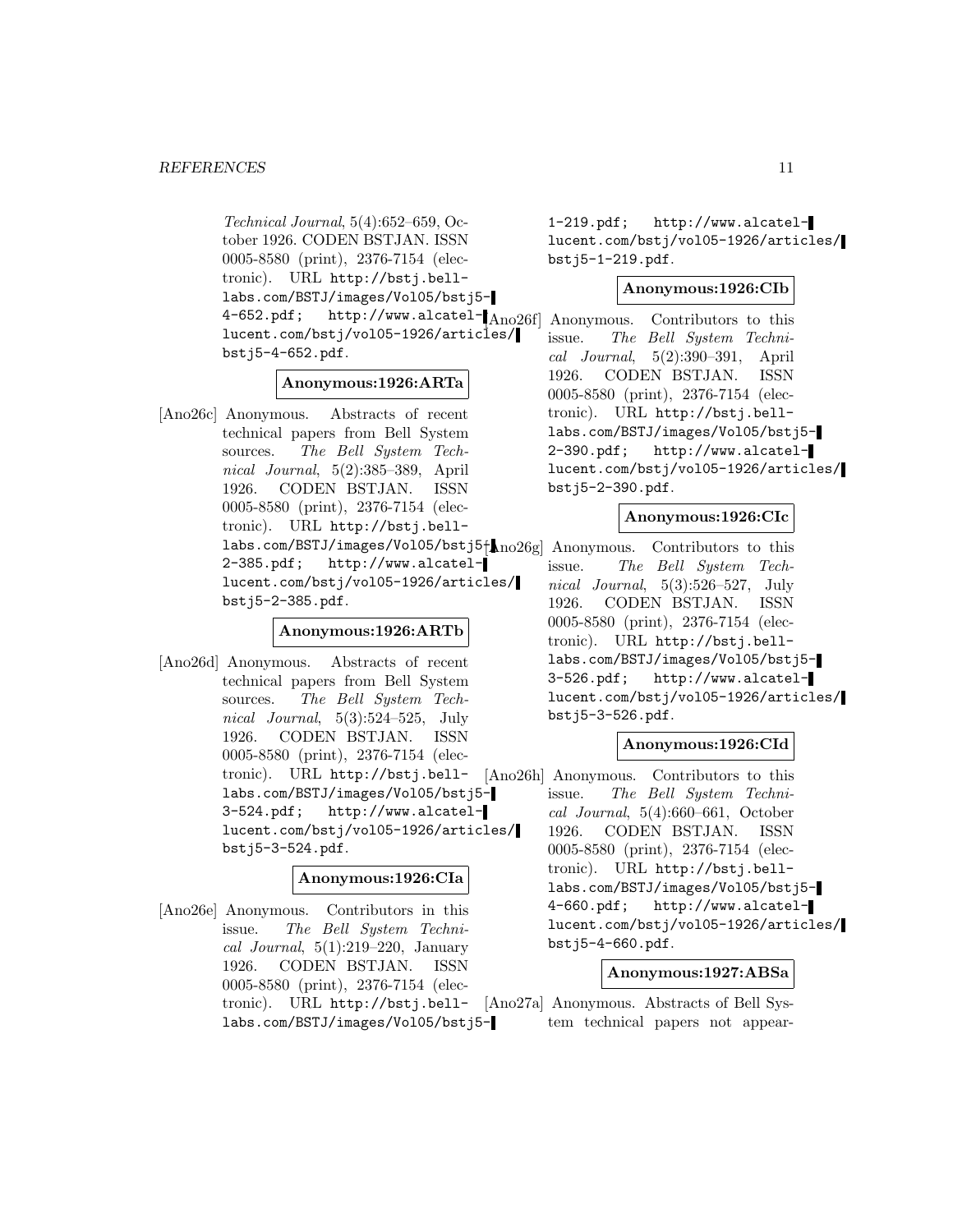ing in this journal. The Bell System Technical Journal, 6(2):367–371, April 1927. CODEN BSTJAN. ISSN 0005-8580 (print), 2376-7154 (electronic). URL http://bstj.belllabs.com/BSTJ/images/Vol06/bstj6- 2-367.pdf; http://www.alcatellucent.com/bstj/vol06-1927/articles/ bstj6-2-367.pdf.

# **Anonymous:1927:ABSb**

[Ano27b] Anonymous. Abstracts of Bell System technical papers not appearing in this journal. The Bell System Technical Journal, 6(3):546–548, July 1927. CODEN BSTJAN. ISSN 0005-8580 (print), 2376-7154 (electronic). URL http://bstj.belllabs.com/BSTJ/images/Vol06/bstj6- 3-546.pdf; http://www.alcatellucent.com/bstj/vol06-1927/articles/ bstj6-3-546.pdf. [Ano27f] Anonymous. Contributors to this

# **Anonymous:1927:ABSc**

[Ano27c] Anonymous. Abstracts of Bell System technical papers not appearing in this journal. The Bell System Technical Journal, 6(4):750–751, October 1927. CODEN BSTJAN. ISSN 0005-8580 (print), 2376-7154 (electronic). URL http://bstj.belllabs.com/BSTJ/images/Vol06/bstj6- 4-750.pdf; http://www.alcatellucent.com/bstj/vol06-1927/articles/<br>
Anonymous. Contributors to this bstj6-4-750.pdf.

# **Anonymous:1927:ART**

[Ano27d] Anonymous. Abstracts of recent technical papers from Bell System sources. The Bell System Technical Journal,  $6(1):181-183$ , January 1927. CODEN BSTJAN. ISSN 0005-8580 (print), 2376-7154 (electronic). URL http://bstj.belllabs.com/BSTJ/images/Vol06/bstj6- 1-181.pdf; http://www.alcatellucent.com/bstj/vol06-1927/articles/ bstj6-1-181.pdf.

# **Anonymous:1927:CIa**

[Ano27e] Anonymous. Contributors to this issue. The Bell System Technical Journal,  $6(1):184-185$ , January 1927. CODEN BSTJAN. ISSN 0005-8580 (print), 2376-7154 (electronic). URL http://bstj.belllabs.com/BSTJ/images/Vol06/bstj6- 1-184.pdf; http://www.alcatellucent.com/bstj/vol06-1927/articles/ bstj6-1-184.pdf.

# **Anonymous:1927:CIb**

issue. The Bell System Technical Journal, 6(2):372–373, April 1927. CODEN BSTJAN. ISSN 0005-8580 (print), 2376-7154 (electronic). URL http://bstj.belllabs.com/BSTJ/images/Vol06/bstj6- 2-372.pdf; http://www.alcatellucent.com/bstj/vol06-1927/articles/ bstj6-2-372.pdf.

# **Anonymous:1927:CIc**

issue. The Bell System Technical Journal, 6(3):549–550, July 1927. CODEN BSTJAN. ISSN 0005-8580 (print), 2376-7154 (electronic). URL http://bstj.belllabs.com/BSTJ/images/Vol06/bstj6- 3-549.pdf; http://www.alcatellucent.com/bstj/vol06-1927/articles/ bstj6-3-549.pdf.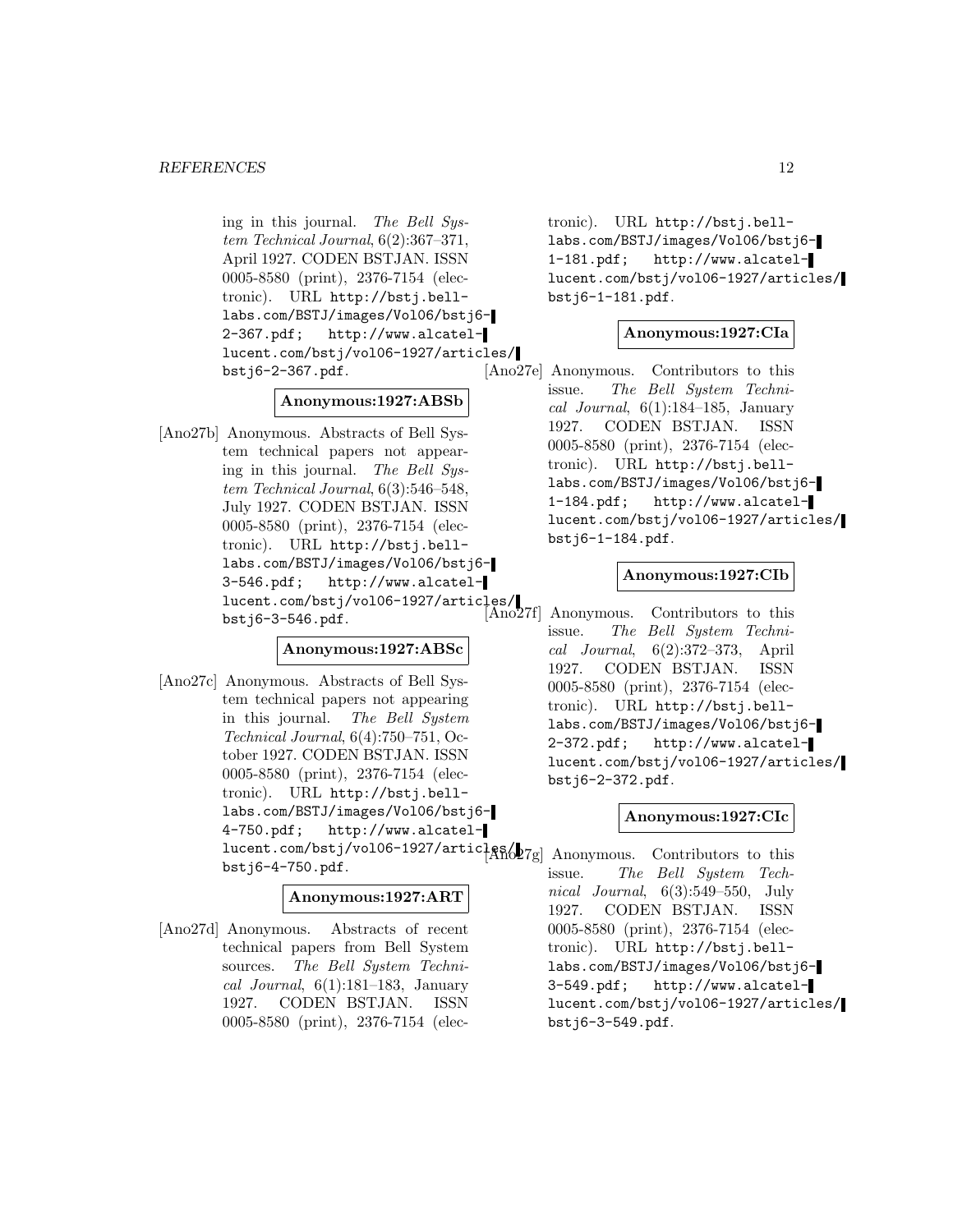# **Anonymous:1927:CId**

[Ano27h] Anonymous. Contributors to this issue. The Bell System Technical Journal, 6(4):752–754, October 1927. CODEN BSTJAN. ISSN 0005-8580 (print), 2376-7154 (electronic). URL http://bstj.belllabs.com/BSTJ/images/Vol06/bstj6- 4-752.pdf; http://www.alcatel-1 Company mercent and contract the company of the sys-<br>lucent.com/bstj/vol06-1927/articles/1800 Anonymous. Abstracts of Bell Sysbstj6-4-752.pdf.

# **Anonymous:1927:LE**

[Ano27i] Anonymous. Letters to the editor. The Bell System Technical Journal,  $6(1):172-180$ , January 1927. CODEN BSTJAN. ISSN 0005-8580 (print), 2376-7154 (electronic). URL http://bstj.belllabs.com/BSTJ/images/Vol06/bstj6- 1-172.pdf; http://www.alcatellucent.com/bstj/vol06-1927/articles/ bstj6-1-172.pdf.

# **Anonymous:1928:ABSa**

[Ano28a] Anonymous. Abstracts of Bell System technical papers not appearing in this journal. The Bell System Technical Journal, 7 (1):154–158, January 1928. CO-DEN BSTJAN. ISSN 0005- 8580 (print), 2376-7154 (electronic). URL http://bstj.belllabs.com/BSTJ/images/Vol07/bstj7- 1-154.pdf; http://www.alcatellucent.com/bstj/vol07-1928/artic1&mo28e] Anonymous. Contributors to this bstj7-1-154.pdf.

#### **Anonymous:1928:ABSb**

[Ano28b] Anonymous. Abstracts of Bell System technical papers not appearing in this journal. The Bell System Technical Journal, 7(2):369–372,

April 1928. CODEN BSTJAN. ISSN 0005-8580 (print), 2376-7154 (electronic). URL http://bstj.belllabs.com/BSTJ/images/Vol07/bstj7- 2-369.pdf; http://www.alcatellucent.com/bstj/vol07-1928/articles/ bstj7-2-369.pdf.

# **Anonymous:1928:ABSc**

tem technical papers not appearing in this journal. The Bell System Technical Journal, 7(3):630–635, July 1928. CODEN BSTJAN. ISSN 0005-8580 (print), 2376-7154 (electronic). URL http://bstj.belllabs.com/BSTJ/images/Vol07/bstj7- 3-630.pdf; http://www.alcatellucent.com/bstj/vol07-1928/articles/ bstj7-3-630.pdf.

#### **Anonymous:1928:ABSd**

[Ano28d] Anonymous. Abstracts of Bell System technical papers not appearing in this journal. The Bell System Technical Journal, 7(4):808–813, October 1928. CODEN BSTJAN. ISSN 0005-8580 (print), 2376-7154 (electronic). URL http://bstj.belllabs.com/BSTJ/images/Vol07/bstj7- 4-808.pdf; http://www.alcatellucent.com/bstj/vol07-1928/articles/ bstj7-4-808.pdf.

#### **Anonymous:1928:CIa**

issue. The Bell System Technical Journal,  $7(1):159-160$ , January 1928. CODEN BSTJAN. ISSN 0005-8580 (print), 2376-7154 (electronic). URL http://bstj.belllabs.com/BSTJ/images/Vol07/bstj7- 1-159.pdf; http://www.alcatel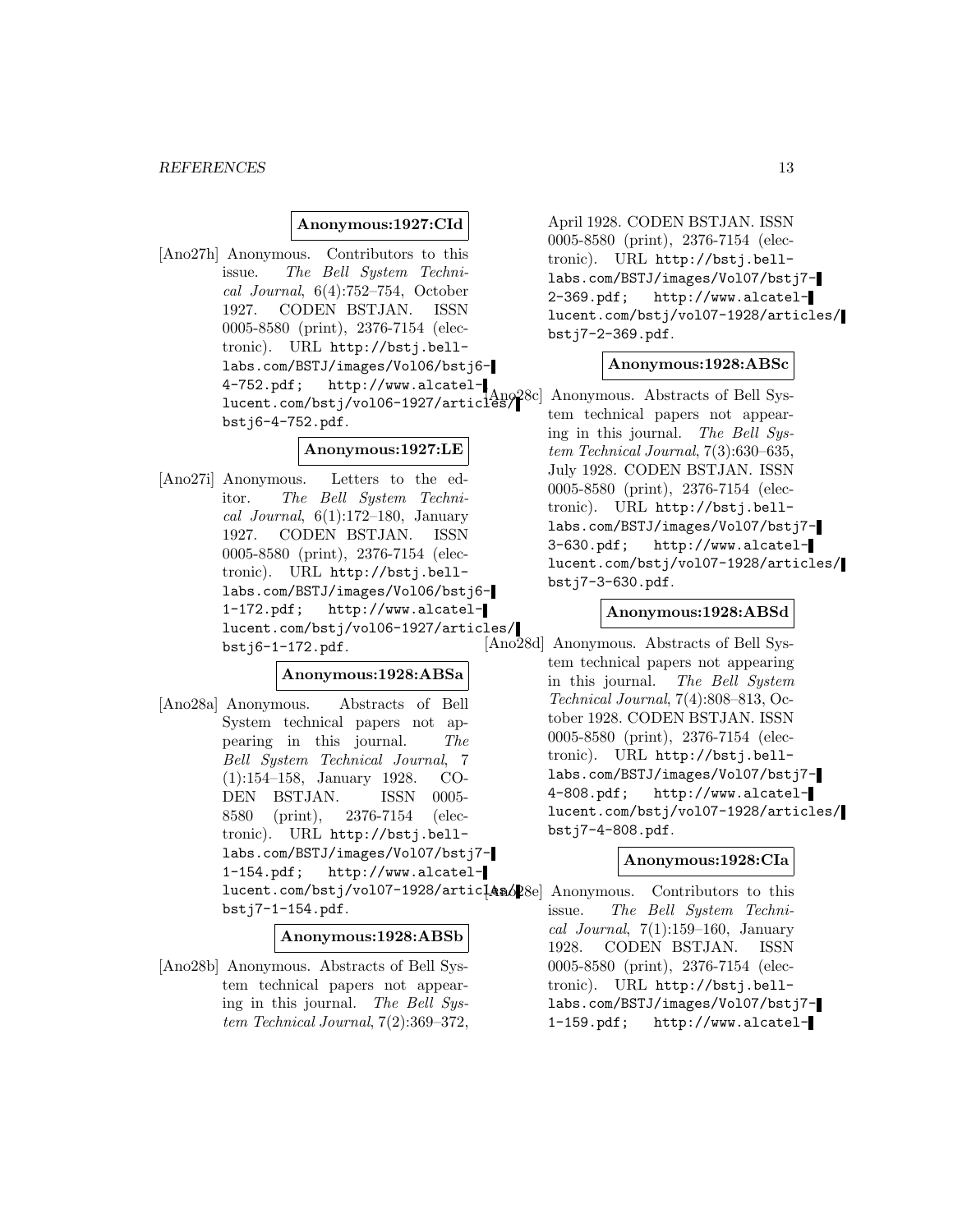lucent.com/bstj/vol07-1928/articles/ bstj7-1-159.pdf.

#### **Anonymous:1928:CIb**

[Ano28f] Anonymous. Contributors to this issue. The Bell System Technical Journal, 7(2):373–374, April 1928. CODEN BSTJAN. ISSN 0005-8580 (print), 2376-7154 (electronic). URL http://bstj.belllabs.com/BSTJ/images/Vol07/bstj7- 2-373.pdf; http://www.alcatel-[Ano29a] Anonymous. Abstracts of Bell lucent.com/bstj/vol07-1928/articles/ bstj7-2-373.pdf.

#### **Anonymous:1928:CIc**

[Ano28g] Anonymous. Contributors to this issue. The Bell System Technical Journal, 7(3):636–637, July 1928. CODEN BSTJAN. ISSN 0005-8580 (print), 2376-7154 (electronic). URL http://bstj.belllabs.com/BSTJ/images/Vol07/bstj7- 3-636.pdf; http://www.alcatellucent.com/bstj/vol07-1928/articles/ bstj7-3-636.pdf.

# **Anonymous:1928:CId**

[Ano28h] Anonymous. Contributors to this issue. The Bell System Technical Journal, 7(4):814, October 1928. CODEN BSTJAN. ISSN 0005-8580 (print), 2376-7154 (electronic). URL http://bstj.belllabs.com/BSTJ/images/Vol07/bstj7- 4-814.pdf; http://www.alcatellucent.com/bstj/vol07-1928/articles/ bstj7-4-814.pdf.

**Anonymous:1928:JMI**

[Ano28i] Anonymous. Joint meeting of the Institution of Electrical Engineers and the American Institute of Electrical

Engineers. The Bell System Technical Journal, 7(2):161–167, April 1928. CODEN BSTJAN. ISSN 0005-8580 (print), 2376-7154 (electronic). URL http://bstj.belllabs.com/BSTJ/images/Vol07/bstj7- 2-161.pdf; http://www.alcatellucent.com/bstj/vol07-1928/articles/ bstj7-2-161.pdf.

#### **Anonymous:1929:ABS**

System technical papers not appearing in this journal. The Bell System Technical Journal, 8 (1):209–213, January 1929. CO-DEN BSTJAN. ISSN 0005- 8580 (print), 2376-7154 (electronic). URL http://bstj.belllabs.com/BSTJ/images/Vol08/bstj8- 1-209.pdf; http://www.alcatellucent.com/bstj/vol08-1929/articles/ bstj8-1-209.pdf.

# **Anonymous:1929:ATAa**

[Ano29b] Anonymous. Abstracts of technical articles from Bell System sources. The Bell System Technical Journal, 8(2):429–432, April 1929. CODEN BSTJAN. ISSN 0005-8580 (print), 2376-7154 (electronic). URL http://bstj.belllabs.com/BSTJ/images/Vol08/bstj8- 2-429.pdf; http://www.alcatellucent.com/bstj/vol08-1929/articles/ bstj8-2-429.pdf.

# **Anonymous:1929:ATAb**

[Ano29c] Anonymous. Abstracts of technical articles from Bell System sources. The Bell System Technical Journal, 8(3):605–610, July 1929. CODEN BSTJAN. ISSN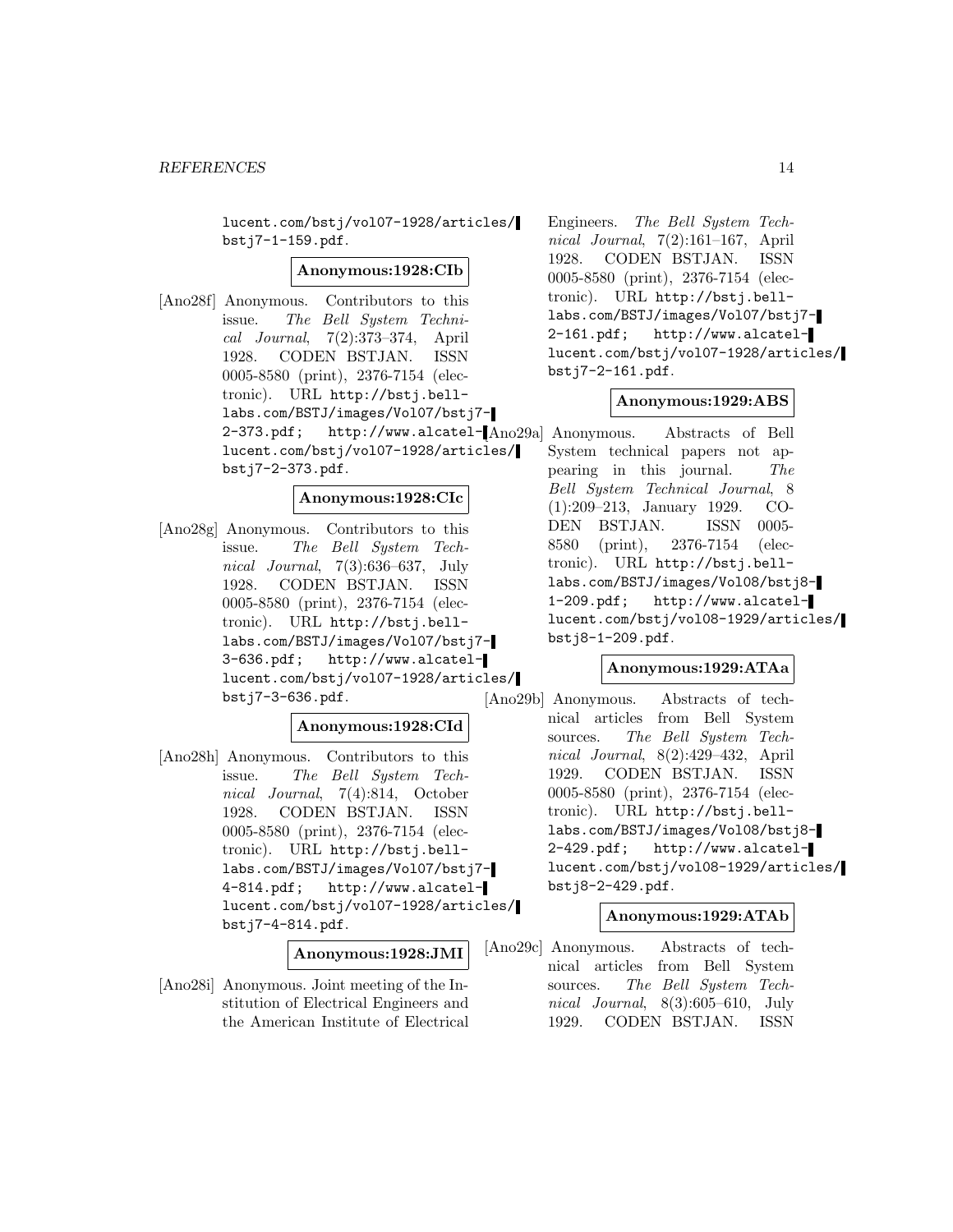0005-8580 (print), 2376-7154 (electronic). URL http://bstj.belllabs.com/BSTJ/images/Vol08/bstj8 $\frac{1}{2}$ Ano $29$ g] Anonymous. Contributors to this 3-605.pdf; http://www.alcatellucent.com/bstj/vol08-1929/articles/ bstj8-3-605.pdf.

#### **Anonymous:1929:ATAc**

[Ano29d] Anonymous. Abstracts of technical articles from Bell System sources. The Bell System Technical Journal, 8(4):855–859, October 1929. CODEN BSTJAN. ISSN 0005-8580 (print), 2376-7154 (electronic). URL http://bstj.belllabs.com/BSTJ/images/Vol08/bstj8- 4-855.pdf; http://www.alcatellucent.com/bstj/vol08-1929/articles/ bstj8-4-855.pdf.

#### **Anonymous:1929:CIb**

[Ano29e] Anonymous. Contributions to this issue. The Bell System Technical Journal, 8(2):433–434, April 1929. CODEN BSTJAN. ISSN 0005-8580 (print), 2376-7154 (electronic). URL http://bstj.belllabs.com/BSTJ/images/Vol08/bstj8- 2-433.pdf; http://www.alcatellucent.com/bstj/vol08-1929/articles/ bstj8-2-433.pdf.

# **Anonymous:1929:CIc**

[Ano29f] Anonymous. Contributions to this issue. The Bell System Technical Journal, 8(3):611–612, July 1929. CODEN BSTJAN. ISSN 0005-8580 (print), 2376-7154 (electronic). URL http://bstj.bell-[BDW29] Austin Bailey, S. W. Dean, and labs.com/BSTJ/images/Vol08/bstj8- 3-611.pdf; http://www.alcatellucent.com/bstj/vol08-1929/articles/ bstj8-3-611.pdf.

# **Anonymous:1929:CIa**

issue. The Bell System Technical Journal,  $8(1):214-216$ , January 1929. CODEN BSTJAN. ISSN 0005-8580 (print), 2376-7154 (electronic). URL http://bstj.belllabs.com/BSTJ/images/Vol08/bstj8- 1-214.pdf; http://www.alcatellucent.com/bstj/vol08-1929/articles/ bstj8-1-214.pdf.

# **Anonymous:1929:CId**

[Ano29h] Anonymous. Contributors to this issue. The Bell System Technical Journal, 8(4):860–861, October 1929. CODEN BSTJAN. ISSN 0005-8580 (print), 2376-7154 (electronic). URL http://bstj.belllabs.com/BSTJ/images/Vol08/bstj8- 4-860.pdf; http://www.alcatellucent.com/bstj/vol08-1929/articles/ bstj8-4-860.pdf.

# **Bateman:1923:MGA**

[Bat23] Helene C. Bateman. A method of graphical analysis. The Bell System Technical Journal, 2(3):77–100, July 1923. CODEN BSTJAN. ISSN 0005-8580 (print), 2376-7154 (electronic). URL http://bstj.belllabs.com/BSTJ/images/Vol02/bstj2- 3-77.pdf; http://www.alcatellucent.com/bstj/vol02-1923/articles/ bstj2-3-77.pdf.

# **Bailey:1929:RSL**

W. T. Wintringham. The receiving system for long-wave transatlantic radio telephony. The Bell System Technical Journal, 8(2):309–367,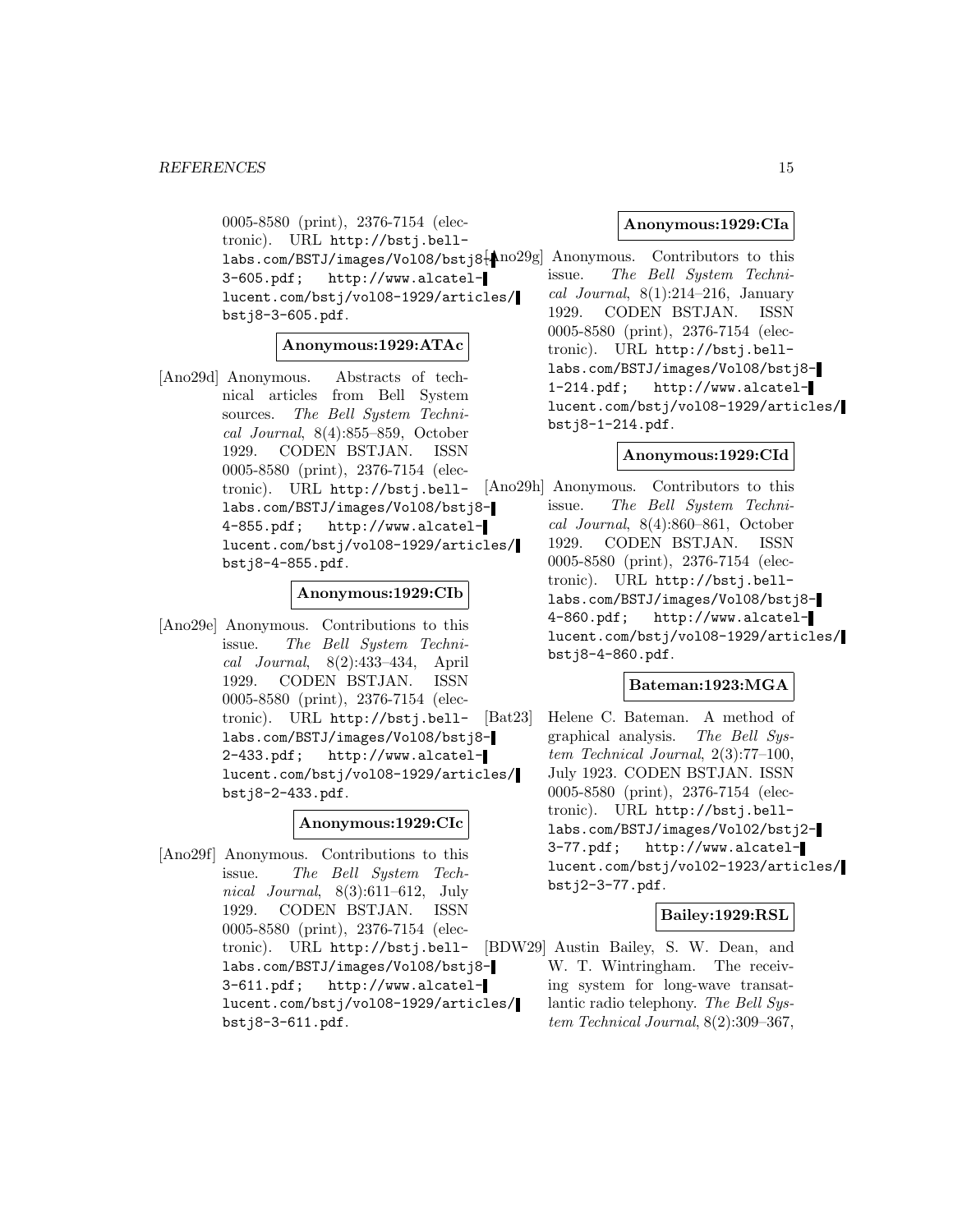April 1929. CODEN BSTJAN. ISSN 0005-8580 (print), 2376-7154 (electronic). URL http://bstj.belllabs.com/BSTJ/images/Vol08/bstj8- 2-309.pdf; http://www.alcatellucent.com/bstj/vol08-1929/articles/ bstj8-2-309.pdf.

# **Blackwell:1928:TTT**

[Bla28] O. B. Blackwell. Transatlantic telephony — the technical problem. The Bell System Technical Journal, 7(2):168–186, April 1928. CODEN BSTJAN. ISSN 0005-8580 (print), 2376-7154 (electronic). URL http://bstj.belllabs.com/BSTJ/images/Vol07/bstj7- 2-168.pdf; http://www.alcatellucent.com/bstj/vol07-1928/articles/ bstj7-2-168.pdf.

**Bown:1926:SSR**

[BMP26] Ralph Bown, DeLoss K. Martin, and Ralph K. Potter. Some studies in radio broadcast transmission. The Bell System Technical Journal,  $5(1):143-213$ , January 1926. CODEN BSTJAN. ISSN 0005-8580 (print), 2376-7154 (electronic). URL http://bstj.belllabs.com/BSTJ/images/Vol05/bstj5- 1-143.pdf; http://www.alcatellucent.com/bstj/vol05-1926/articles/ bstj5-1-143.pdf.

# **Bostwick:1929:ACI**

[Bos29] L. G. Bostwick. Acoustic considerations involved in steady state loud speaker measurements. The Bell System Technical Journal, 8 (1):135–158, January 1929. CO-DEN BSTJAN. ISSN 0005- 8580 (print), 2376-7154 (electronic). URL http://bstj.belllabs.com/BSTJ/images/Vol08/bstj8- 1-135.pdf; http://www.alcatellucent.com/bstj/vol08-1929/articles/ bstj8-1-135.pdf.

# **Brown:1927:TRT**

[Bro27] Ralph Brown. Transatlantic radio telephony. The Bell System Technical Journal, 6(2):248–257, April 1927. CODEN BSTJAN. ISSN 0005-8580 (print), 2376-7154 (electronic). URL http://bstj.belllabs.com/BSTJ/images/Vol06/bstj6- 2-248.pdf; http://www.alcatellucent.com/bstj/vol06-1927/articles/ bstj6-2-248.pdf.

# **Buckley:1925:LST**

[Buc25] Oliver E. Buckley. The loaded submarine telegraph cable. The Bell System Technical Journal, 4 (3):355–374, July 1925. CO-DEN BSTJAN. ISSN 0005- 8580 (print), 2376-7154 (electronic). URL http://bstj.belllabs.com/BSTJ/images/Vol04/bstj4- 3-355.pdf; http://www.alcatellucent.com/bstj/vol04-1925/articles/ bstj4-3-355.pdf.

# **Buckley:1928:HSO**

[Buc28] Oliver E. Buckley. High-speed ocean cable telegraphy. The Bell System Technical Journal, 7(2):225–267, April 1928. CODEN BSTJAN. ISSN 0005-8580 (print), 2376-7154 (electronic). URL http://bstj.belllabs.com/BSTJ/images/Vol07/bstj7- 2-225.pdf; http://www.alcatellucent.com/bstj/vol07-1928/articles/ bstj7-2-225.pdf.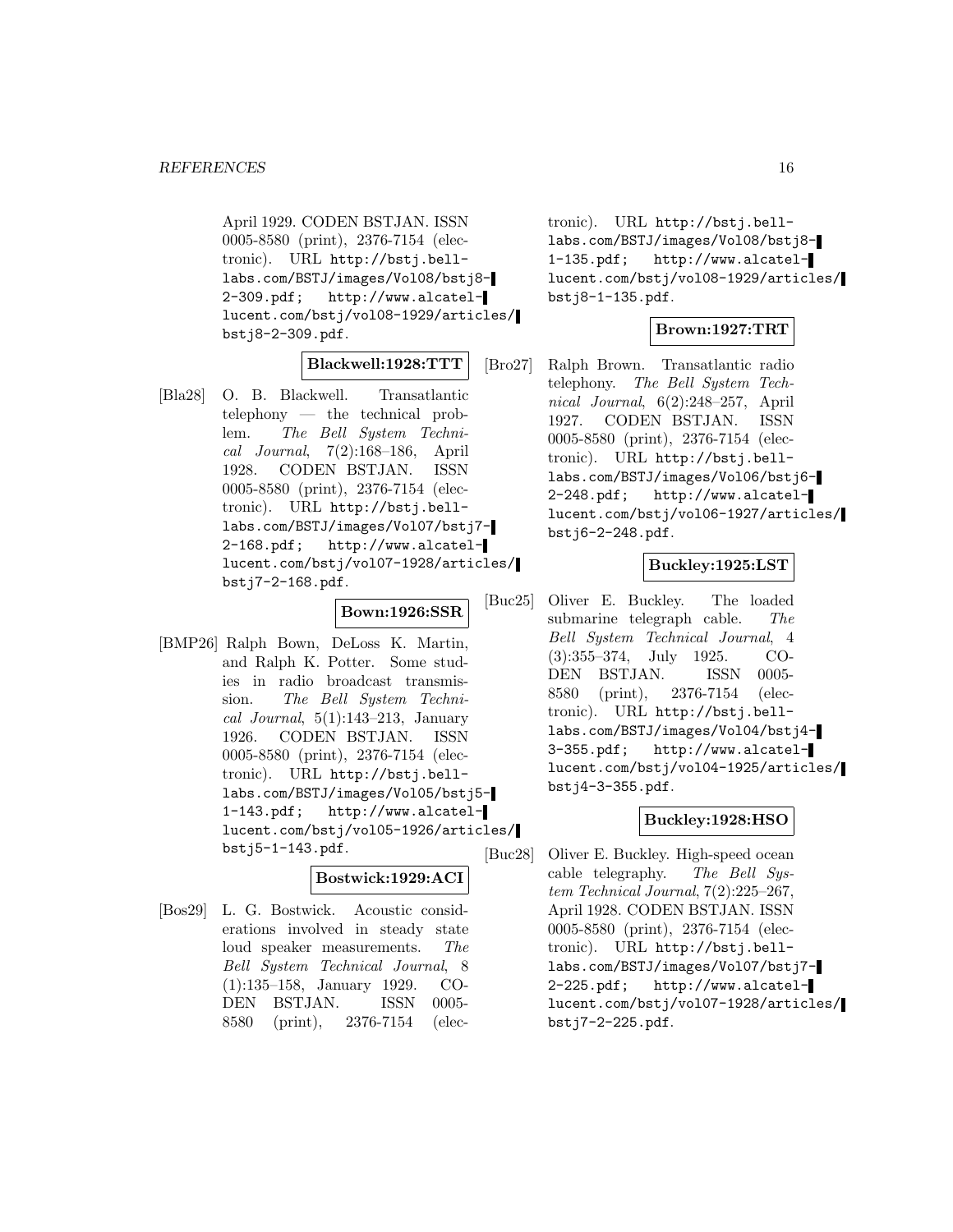#### *REFERENCES* 17

# **Campbell:1922:DCM**

[Cam22a] George A. Campbell. Direct capacity measurement. The Bell System Technical Journal, 1(1):18–38, July 1922. CODEN BSTJAN. ISSN 0005-8580 (print), 2376-7154 (electronic). URL http://bstj.belllabs.com/BSTJ/images/Vol01/bstj1- 1-18.pdf; http://www.alcatel $lucent.com/bstj/vol01-1922/articles/$ bstj1-1-18.pdf.

# **Campbell:1922:PTE**

[Cam22b] George A. Campbell. Physical theory of the electric wavefilter. The Bell System Technical Journal, 1(2):1–32, November 1922. CODEN BSTJAN. ISSN 0005-8580 (print), 2376-7154 (electronic). URL http://bstj.belllabs.com/BSTJ/images/Vol01/bstj1- 2-1.pdf; http://www.alcatel- $\frac{1}{\text{lucent.com/bstj/vol01-1922/artic}}$   $\frac{1}{\text{lca}}$ bstj1-2-1.pdf.

# **Campbell:1923:MIG**

[Cam23a] George A. Campbell. Mutual impedances of grounded circuits. The Bell System Technical Journal, 2(4):1–30, October 1923. CODEN BSTJAN. ISSN 0005-8580 (print), 2376-7154 (electronic). URL http://bstj.belllabs.com/BSTJ/images/Vol02/bstj2- 4-1.pdf; http://www.alcatellucent.com/bstj/vol02-1923/articles/ bstj2-4-1.pdf.

#### **Campbell:1923:PCS**

[Cam23b] George A. Campbell. Probability curves showing Poisson's exponential summation. The Bell System

Technical Journal, 2(1):95–113, January 1923. CODEN BSTJAN. ISSN 0005-8580 (print), 2376-7154 (electronic). URL http://bstj.belllabs.com/BSTJ/images/Vol02/bstj2- 1-95.pdf; http://www.alcatellucent.com/bstj/vol02-1923/articles/ bstj2-1-95.pdf.

# **Campbell:1924:MIR**

George A. Campbell. Mathematics in industrial research. The Bell System Technical Journal, 3 (4):550–557, October 1924. CO-DEN BSTJAN. ISSN 0005- 8580 (print), 2376-7154 (electronic). URL http://bstj.belllabs.com/BSTJ/images/Vol03/bstj3- 4-550.pdf; http://www.alcatellucent.com/bstj/vol03-1924/articles/ bstj3-4-550.pdf.

# **Campbell:1928:PAF**

George A. Campbell. The practical application of the Fourier integral. The Bell System Technical Journal, 7(4):639–707, October 1928. CODEN BSTJAN. ISSN 0005-8580 (print), 2376-7154 (electronic). URL http://bstj.belllabs.com/BSTJ/images/Vol07/bstj7- 4-639.pdf; http://www.alcatellucent.com/bstj/vol07-1928/articles/ bstj7-4-639.pdf.

# **Carson:1922:HOC**

John R. Carson. The Heaviside operational calculus. The Bell System Technical Journal, 1 (2):43–55, November 1922. CO-DEN BSTJAN. ISSN 0005- 8580 (print), 2376-7154 (electronic). URL http://bstj.bell-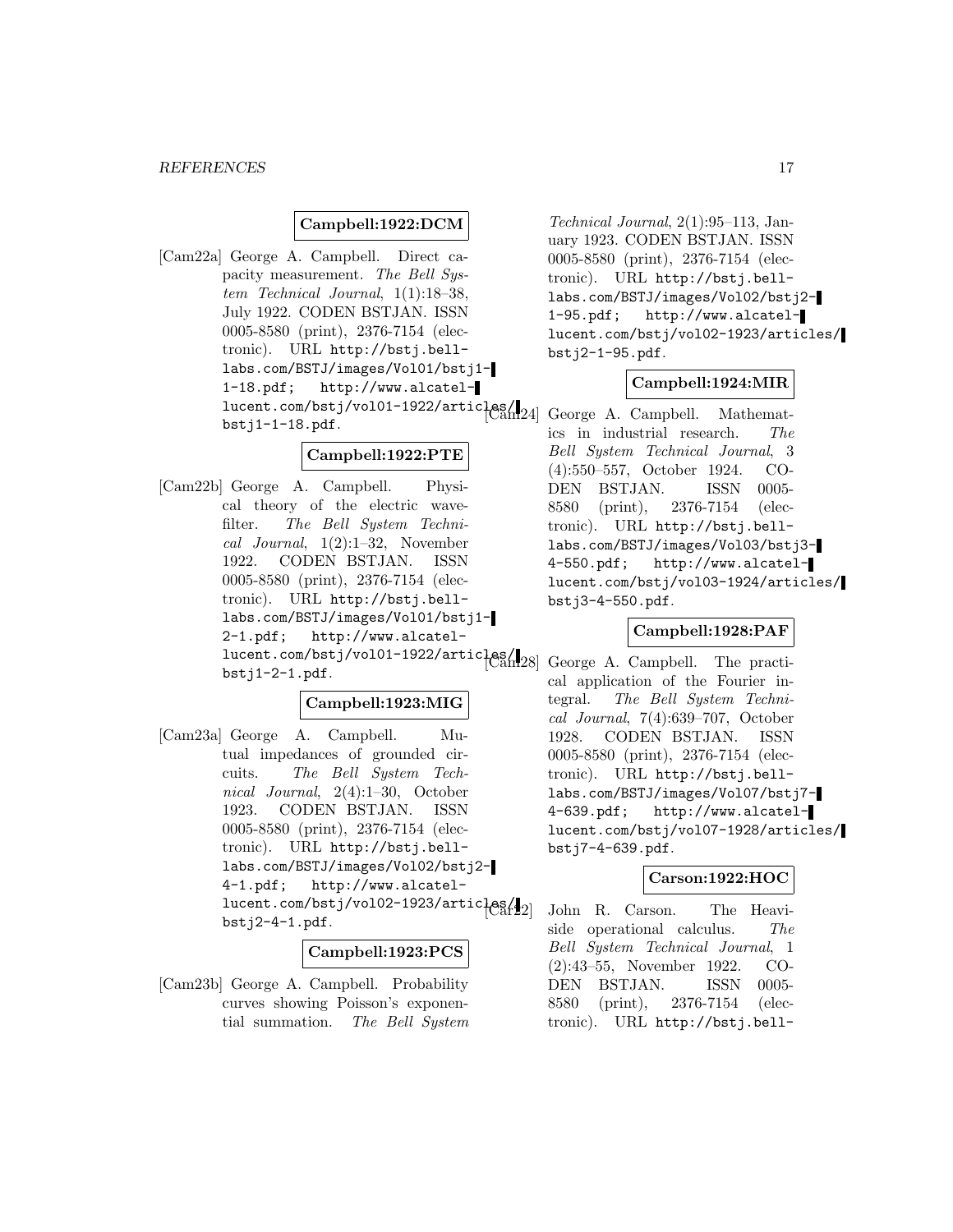labs.com/BSTJ/images/Vol01/bstj1- 2-43.pdf; http://www.alcatellucent.com/bstj/vol01-1922/articl@ay25b] John R. Carson. Selective circuits bstj1-2-43.pdf.

# **Carson:1924:BSC**

[Car24a] John R. Carson. The building-up of sinusoidal currents in long periodically loaded lines. The Bell System Technical Journal, 3(4):558–566, October 1924. CODEN BSTJAN. ISSN 0005-8580 (print), 2376-7154 (electronic). URL http://bstj.belllabs.com/BSTJ/images/Vol03/bstj3<sub>T</sub> 4-558.pdf; http://www.alcatel-[Car25c] Charles W. Carter, Jr. Graphic replucent.com/bstj/vol03-1924/articles/ bstj3-4-558.pdf.

# **Carson:1924:GRT**

[Car24b] John R. Carson. A generalization of the reciprocal theorem. The Bell System Technical Journal, 3(3):393–399, July 1924. CODEN BSTJAN. ISSN 0005-8580 (print), 2376-7154 (electronic). URL http://bstj.belllabs.com/BSTJ/images/Vol03/bstj3- 3-393.pdf; http://www.alcatel-[Car26a] John R. Carson. Electric circuit lucent.com/bstj/vol03-1924/articles/ bstj3-3-393.pdf.

# **Carson:1925:ECT**

[Car25a] John R. Carson. Electric circuit theory and the operational calculus. The Bell System Technical Journal, 4(4):685–761, October 1925. CODEN BSTJAN. ISSN 0005-8580 (print), 2376-7154 (electronic). URL http://bstj.belllabs.com/BSTJ/images/Vol04/bstj4- 4-685.pdf; http://www.alcatellucent.com/bstj/vol04-1925/artic[Gs#[6b] John R. Carson. Electric circuit bstj4-4-685.pdf.

#### **Carson:1925:SCS**

and static interference. The Bell System Technical Journal, 4(2):265–279, April 1925. CODEN BSTJAN. ISSN 0005-8580 (print), 2376-7154 (electronic). URL http://bstj.belllabs.com/BSTJ/images/Vol04/bstj4- 2-265.pdf; http://www.alcatellucent.com/bstj/vol04-1925/articles/ bstj4-2-265.pdf.

# **Carter:1925:GRI**

resentation of the impedance of networks containing resistances and two reactances. The Bell System Technical Journal, 4(3):387–401, July 1925. CODEN BSTJAN. ISSN 0005-8580 (print), 2376-7154 (electronic). URL http://bstj.belllabs.com/BSTJ/images/Vol04/bstj4-<br>3-387.pdf; http://www.alcatelhttp://www.alcatellucent.com/bstj/vol04-1925/articles/ bstj4-3-387.pdf.

# **Carson:1926:ECTb**

theory and the operational calculus chapter IX, the finite line with terminal impedances. The Bell System Technical Journal, 5(2):336–384, April 1926. CODEN BSTJAN. ISSN 0005-8580 (print), 2376-7154 (electronic). URL http://bstj.belllabs.com/BSTJ/images/Vol05/bstj5- 2-336.pdf; http://www.alcatellucent.com/bstj/vol05-1926/articles/ bstj5-2-336.pdf.

# **Carson:1926:ECTa**

theory and the operational calcu-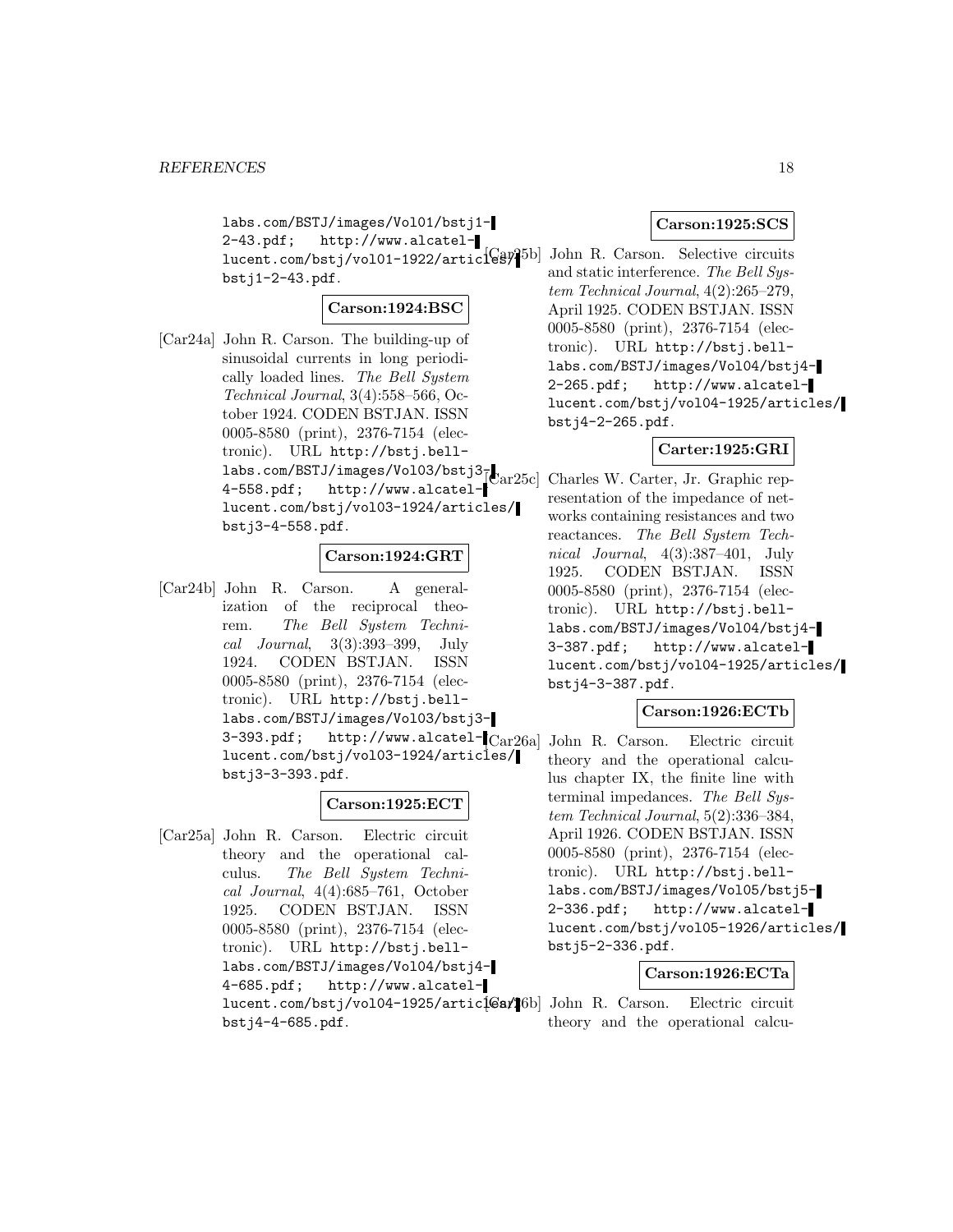lus chapter VI, propagation of current and voltage along the noninductive cable. The Bell System Technical Journal, 5(1):50–95, January 1926. CODEN BSTJAN. ISSN 0005-8580 (print), 2376-7154 (electronic). URL http://bstj.belllabs.com/BSTJ/images/Vol05/bstj5- 1-50.pdf; http://www.alcatellucent.com/bstj/vol05-1926/articles/ bstj5-1-50.pdf.

# **Carson:1926:WPO**

[Car26c] John R. Carson. Wave propagation in overhead wires with ground return. The Bell System Technical Journal, 5(4):539–554, October 1926. CODEN BSTJAN. ISSN 0005-8580 (print), 2376-7154 (electronic). URL http://bstj.belllabs.com/BSTJ/images/Vol05/bstj5- 4-539.pdf; http://www.alcatellucent.com/bstj/vol05-1926/articles/ bstj5-4-539.pdf.

# **Carson:1927:ETF**

[Car27] John R. Carson. Electromagnetic theory and the foundations of electric circuit theory. The Bell System Technical Journal, 6(1):1–17, January 1927. CODEN BSTJAN. ISSN 0005-8580 (print), 2376-7154 (electronic). URL http://bstj.belllabs.com/BSTJ/images/Vol06/bstj6- 1-1.pdf; http://www.alcatellucent.com/bstj/vol06-1927/articles/  $bstj6-1-1.pdf.$ 

# **Carson:1928:PSW**

[Car28a] John R. Carson. The present status of wire transmission theory and some of its outstanding problems. The Bell System Tech-

nical Journal, 7(2):268–280, April 1928. CODEN BSTJAN. ISSN 0005-8580 (print), 2376-7154 (electronic). URL http://bstj.belllabs.com/BSTJ/images/Vol07/bstj7- 2-268.pdf; http://www.alcatellucent.com/bstj/vol07-1928/articles/ bstj7-2-268.pdf.

# **Carson:1928:RAT**

[Car28b] John R. Carson. The rigorous and approximate theories of electrical transmission along wires. The Bell System Technical Journal,  $7(1):11-25$ , January 1928. CODEN BSTJAN. ISSN 0005-8580 (print), 2376-7154 (electronic). URL http://bstj.belllabs.com/BSTJ/images/Vol07/bstj7- 1-11.pdf; http://www.alcatellucent.com/bstj/vol07-1928/articles/ bstj7-1-11.pdf.

# **Carson:1929:GRI**

[Car29] John R. Carson. Ground return impedance: Underground wire with Earth return. The Bell System Technical Journal, 8(1):94–98, January 1929. CODEN BSTJAN. ISSN 0005-8580 (print), 2376-7154 (electronic). URL http://bstj.belllabs.com/BSTJ/images/Vol08/bstj8- 1-94.pdf; http://www.alcatellucent.com/bstj/vol08-1929/articles/ bstj8-1-94.pdf.

# **Carson:1922:TCS**

[CG22] John R. Carson and J. J. Gilbert. Transmission characteristics of the submarine cable. The Bell System Technical Journal, 1(1):88–115, July 1922. CODEN BSTJAN. ISSN 0005-8580 (print), 2376-7154 (elec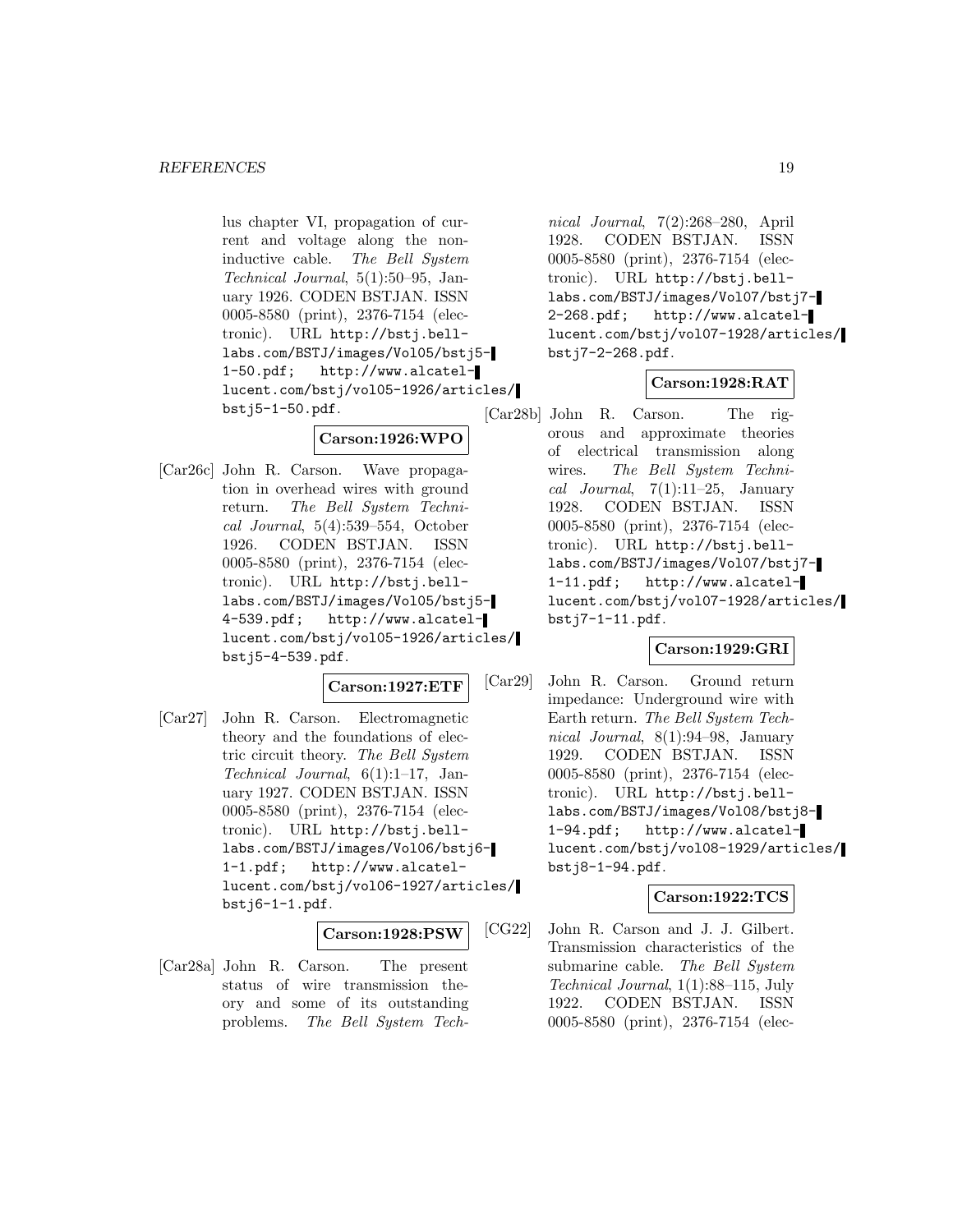tronic). URL http://bstj.belllabs.com/BSTJ/images/Vol01/bstj1- 1-88.pdf; http://www.alcatellucent.com/bstj/vol01-1922/articles/ bstj1-1-88.pdf.

# **Carson:1927:PPC**

[CH27] John R. Carson and Ray S. Hoyt. Propagation of periodic currents over a system of parallel wires. The Bell System Technical Journal, 6(3):495–545, July 1927. CODEN BSTJAN. ISSN 0005-8580 (print), 2376-7154 (electronic). URL http://bstj.belllabs.com/BSTJ/images/Vol06/bstj6- 3-495.pdf; http://www.alcatellucent.com/bstj/vol06-1927/articles/ bstj6-3-495.pdf.

# **Charlesworth:1925:GEP**

[Cha25] H. P. Charlesworth. General engineering problems of the Bell System. The Bell System Technical Journal, 4(4):515–541, October 1925. CODEN BSTJAN. ISSN 0005-8580 (print), 2376-7154 (electronic). URL http://bstj.belllabs.com/BSTJ/images/Vol04/bstj4- 4-515.pdf; http://www.alcatellucent.com/bstj/vol04-1925/articles/ bstj4-4-515.pdf.

# **Clark:1923:TTL**

[Cla23] A. B. Clark. Telephone transmission over long cable circuits. The Bell System Technical Journal, 2(1):67–94, January 1923. CODEN BSTJAN. ISSN 0005- 8580 (print), 2376-7154 (electronic). URL http://bstj.belllabs.com/BSTJ/images/Vol02/bstj2- 1-67.pdf; http://www.alcatellucent.com/bstj/vol02-1923/articles/ bstj2-1-67.pdf.

# **Clokey:1927:APE**

[Clo27] A. A. Clokey. Automatic printing equipment for long loaded submarine telegraph cables. The Bell System Technical Journal, 6(3):402–424, July 1927. CODEN BSTJAN. ISSN 0005-8580 (print), 2376-7154 (electronic). URL http://bstj.belllabs.com/BSTJ/images/Vol06/bstj6- 3-402.pdf; http://www.alcatellucent.com/bstj/vol06-1927/articles/ bstj6-3-402.pdf.

# **Crandall:1922:AED**

[CM22] I. B. Crandall and D. MacKenzie. Analysis of the energy distribution in speech. The Bell System Technical Journal,  $1(1):116-128$ , July 1922. CODEN BSTJAN. ISSN 0005-8580 (print), 2376-7154 (electronic). URL http://bstj.belllabs.com/BSTJ/images/Vol01/bstj1- 1-116.pdf; http://www.alcatellucent.com/bstj/vol01-1922/articles/ bstj1-1-116.pdf.

# **Craft:1923:MST**

[CMC23] E. B. Craft, L. F. Morehouse, and H. P. Charlesworth. Machine switching telephone system for large metropolitan areas. The Bell System Technical Journal, 2(2):53–89, April 1923. CODEN BSTJAN. ISSN 0005-8580 (print), 2376-7154 (electronic). URL http://bstj.belllabs.com/BSTJ/images/Vol02/bstj2- 2-53.pdf; http://www.alcatellucent.com/bstj/vol02-1923/articles/ bstj2-2-53.pdf.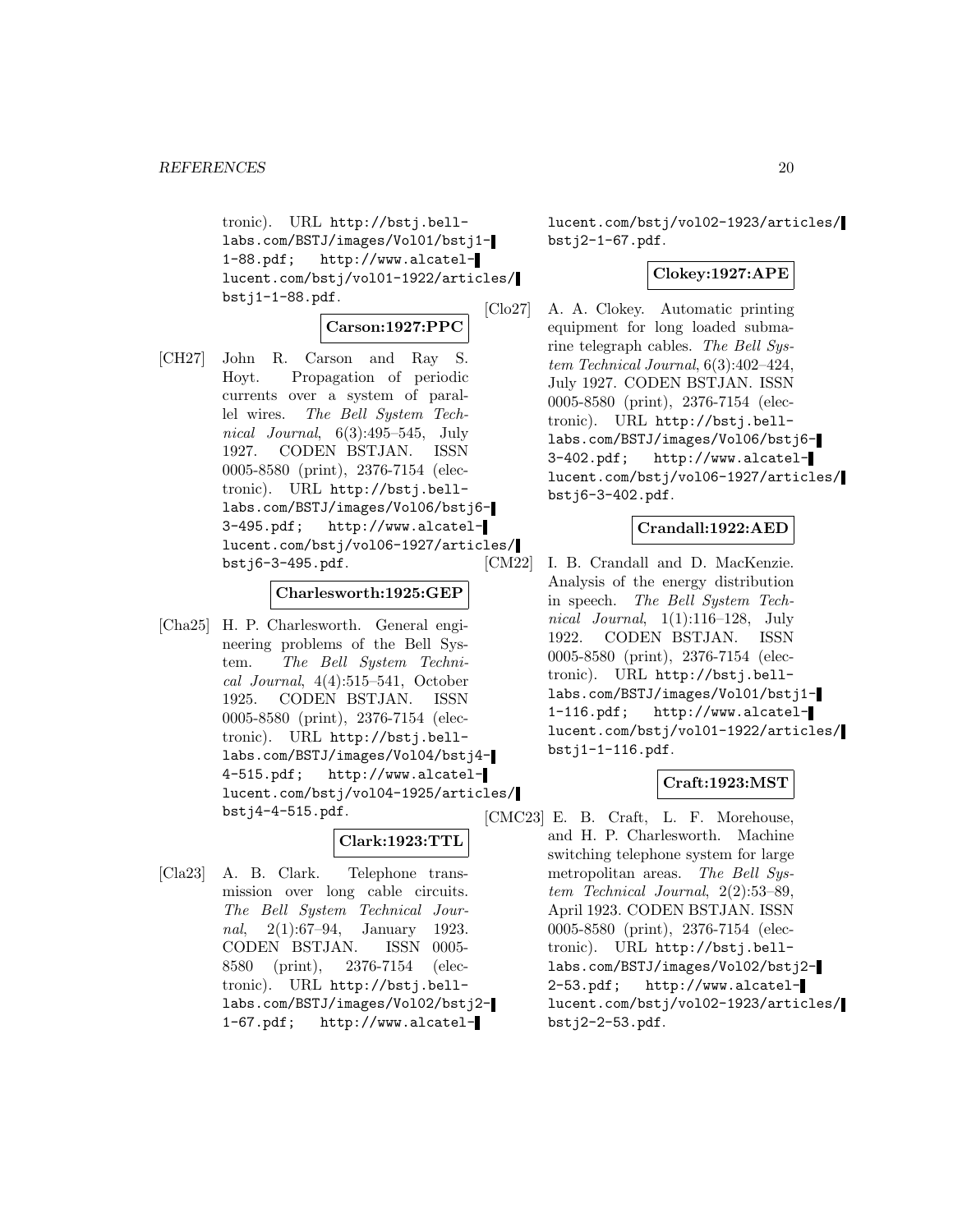# **Coggins:1928:SGR**

[Cog28] Paul P. Coggins. Some general results of elementary sampling theory for engineering use. The Bell System Technical Journal, 7(1):26–69, January 1928. CODEN BSTJAN. ISSN 0005-8580 (print), 2376-7154 (electronic). URL http://bstj.belllabs.com/BSTJ/images/Vol07/bstj7 $\left[\int_{0}^{T}$ ri25a] 1-26.pdf; http://www.alcatellucent.com/bstj/vol07-1928/articles/ bstj7-1-26.pdf.

#### **Crandall:1925:SS**

[Cra25] Irving B. Crandall. The sounds of speech. The Bell System Technical Journal, 4(4):586–626, October 1925. CODEN BSTJAN. ISSN 0005-8580 (print), 2376-7154 (electronic). URL http://bstj.belllabs.com/BSTJ/images/Vol04/bstj4- 4-586.pdf; http://www.alcatel-[Cri25b] George Crisson. The limitation lucent.com/bstj/vol04-1925/articles/ bstj4-4-586.pdf.

# **Crandall:1927:DSV**

[Cra27] Irving B. Crandall. Dynamical study of the vowel sounds, Part II. The Bell System Technical Journal,  $6(1):100-116$ , January 1927. CODEN BSTJAN. ISSN 0005-8580 (print), 2376-7154 (electronic). URL http://bstj.belllabs.com/BSTJ/images/Vol06/bstj6- 1-100.pdf; http://www.alcatellucent.com/bstj/vol06-1927/articles21 bstj6-1-100.pdf.

#### **Craft:1928:ACS**

[Cra28] Edward B. Craft. Airways communication service. The Bell System Technical Journal, 7(4):797–807, October 1928. CODEN BSTJAN. ISSN

0005-8580 (print), 2376-7154 (electronic). URL http://bstj.belllabs.com/BSTJ/images/Vol07/bstj7- 4-797.pdf; http://www.alcatellucent.com/bstj/vol07-1928/articles/ bstj7-4-797.pdf.

# **Crisson:1925:ILT**

George Crisson. Irregularities in loaded telephone circuits. The Bell System Technical Journal, 4 (4):561–585, October 1925. CO-DEN BSTJAN. ISSN 0005- 8580 (print), 2376-7154 (electronic). URL http://bstj.belllabs.com/BSTJ/images/Vol04/bstj4- 4-561.pdf; http://www.alcatellucent.com/bstj/vol04-1925/articles/ bstj4-4-561.pdf.

# **Crisson:1925:LGT**

of the gain of two-way telephone repeaters by impedance irregularities. The Bell System Technical Journal,  $4(1):15-25$ , January 1925. CODEN BSTJAN. ISSN 0005-8580 (print), 2376-7154 (electronic). URL http://bstj.belllabs.com/BSTJ/images/Vol04/bstj4- 1-15.pdf; http://www.alcatellucent.com/bstj/vol04-1925/articles/ bstj4-1-15.pdf.

#### **Crandall:1924:DSV**

I. B. Crandall and C. F. Sacia. A dynamical study of the vowel sounds. The Bell System Technical Journal, 3(2):232–237, April 1924. CODEN BSTJAN. ISSN 0005-8580 (print), 2376-7154 (electronic). URL http://bstj.belllabs.com/BSTJ/images/Vol03/bstj3-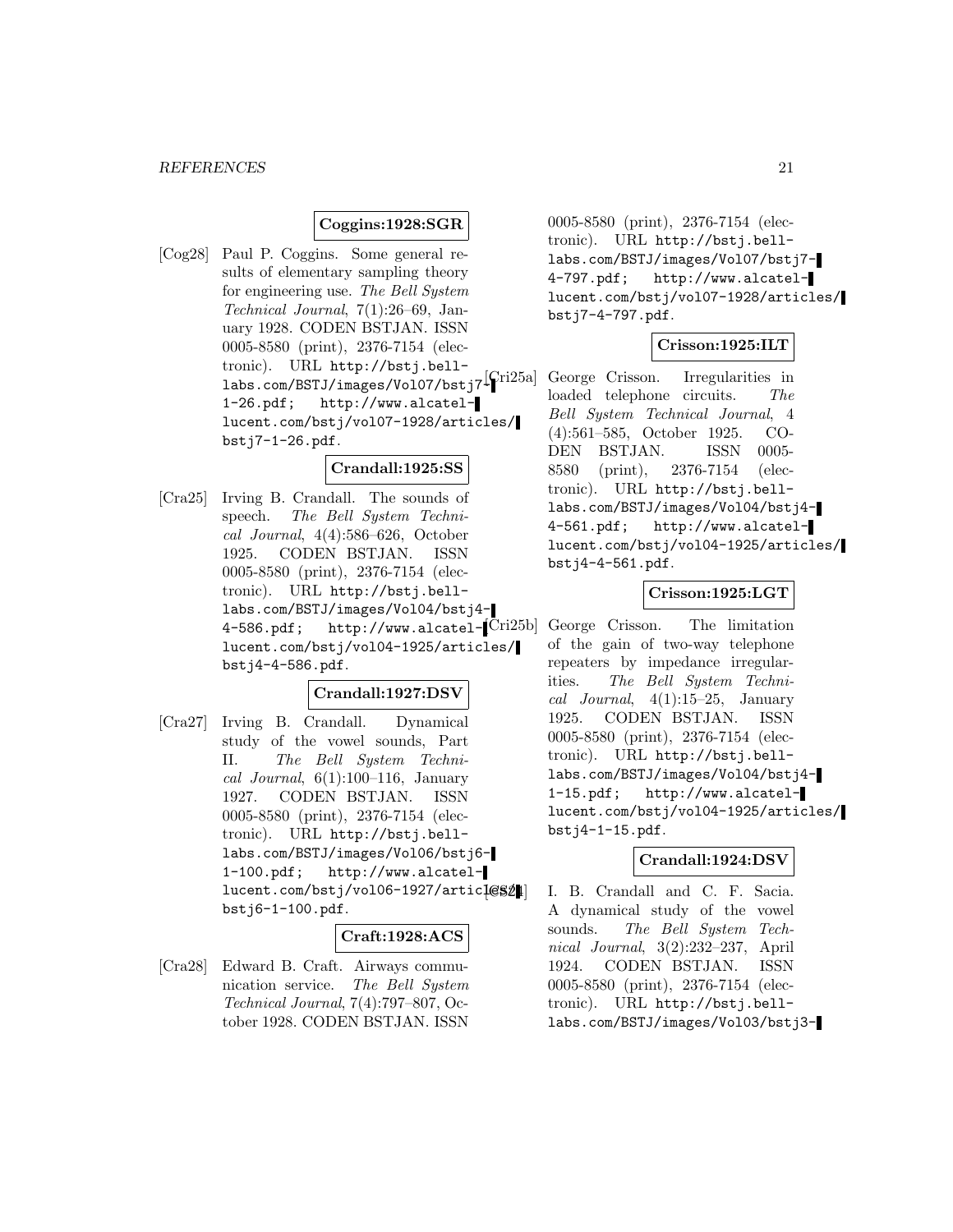2-232.pdf; http://www.alcatellucent.com/bstj/vol03-1924/articles/<br>[Dar23] bstj3-2-232.pdf.

# **Curtis:1925:VCI**

[Cur25] A. S. Curtis. The vibratory characteristics and impedance of telephone receivers at low power inputs. The Bell System Technical Journal, 4(3):402–406, July 1925. CODEN BSTJAN. ISSN 0005-8580 (print), 2376-7154 (electronic). URL http://bstj.belllabs.com/BSTJ/images/Vol04/bstj $4_{\scriptscriptstyle\overline{11}}$ 3-402.pdf; http://www.alcatel-[Dar24a] Karl K. Darrow. Some conlucent.com/bstj/vol04-1925/articles/ bstj4-3-402.pdf.

# **Curtis:1927:AVT**

[Cur27] Austen M. Curtis. The application of vacuum tube amplifiers to submarine telegraph cables. The Bell System Technical Journal, 6(3):425–441, July 1927. CODEN BSTJAN. ISSN 0005-8580 (print), 2376-7154 (electronic). URL http://bstj.belllabs.com/BSTJ/images/Vol06/bstj6f $\texttt{Dar24b}$  Karl K. Darrow. Some contempo-3-425.pdf; http://www.alcatellucent.com/bstj/vol06-1927/articles/ bstj6-3-425.pdf.

# **Carson:1923:TOE**

[CZ23] John R. Carson and Otto J. Zobel. Transient oscillations in electric wave-filters. The Bell System Technical Journal, 2(3):1–52, July 1923. CODEN BSTJAN. ISSN 0005-8580 (print), 2376-7154 (electronic). URL http://bstj.belllabs.com/BSTJ/images/Vol02/bstj2- [Dar24c] Karl K. Darrow. Some con-3-1.pdf; http://www.alcatellucent.com/bstj/vol02-1923/articles/ bstj2-3-1.pdf.

#### **Darrow:1923:SCA**

K. K. Darrow. Some contemporary advances in physics. The Bell System Technical Journal, 2(4):101–115, October 1923. CODEN BSTJAN. ISSN 0005-8580 (print), 2376-7154 (electronic). URL http://bstj.belllabs.com/BSTJ/images/Vol02/bstj2- 4-101.pdf; http://www.alcatellucent.com/bstj/vol02-1923/articles/ bstj2-4-101.pdf.

# **Darrow:1924:SCAb**

temporary advances in physics — III. The Bell System Technical Journal, 3(2):268–298, April 1924. CODEN BSTJAN. ISSN 0005-8580 (print), 2376-7154 (electronic). URL http://bstj.belllabs.com/BSTJ/images/Vol03/bstj3- 2-268.pdf; http://www.alcatellucent.com/bstj/vol03-1924/articles/ bstj3-2-268.pdf.

# **Darrow:1924:SCAd**

rary advances in physics — V electricity in solids. The Bell System Technical Journal, 3(4):621–650, October 1924. CODEN BSTJAN. ISSN 0005-8580 (print), 2376-7154 (electronic). URL http://bstj.belllabs.com/BSTJ/images/Vol03/bstj3- 4-621.pdf; http://www.alcatellucent.com/bstj/vol03-1924/articles/ bstj3-4-621.pdf.

# **Darrow:1924:SCAa**

temporary advances in physics-II. The Bell System Technical Journal,  $3(1):158-178$ , January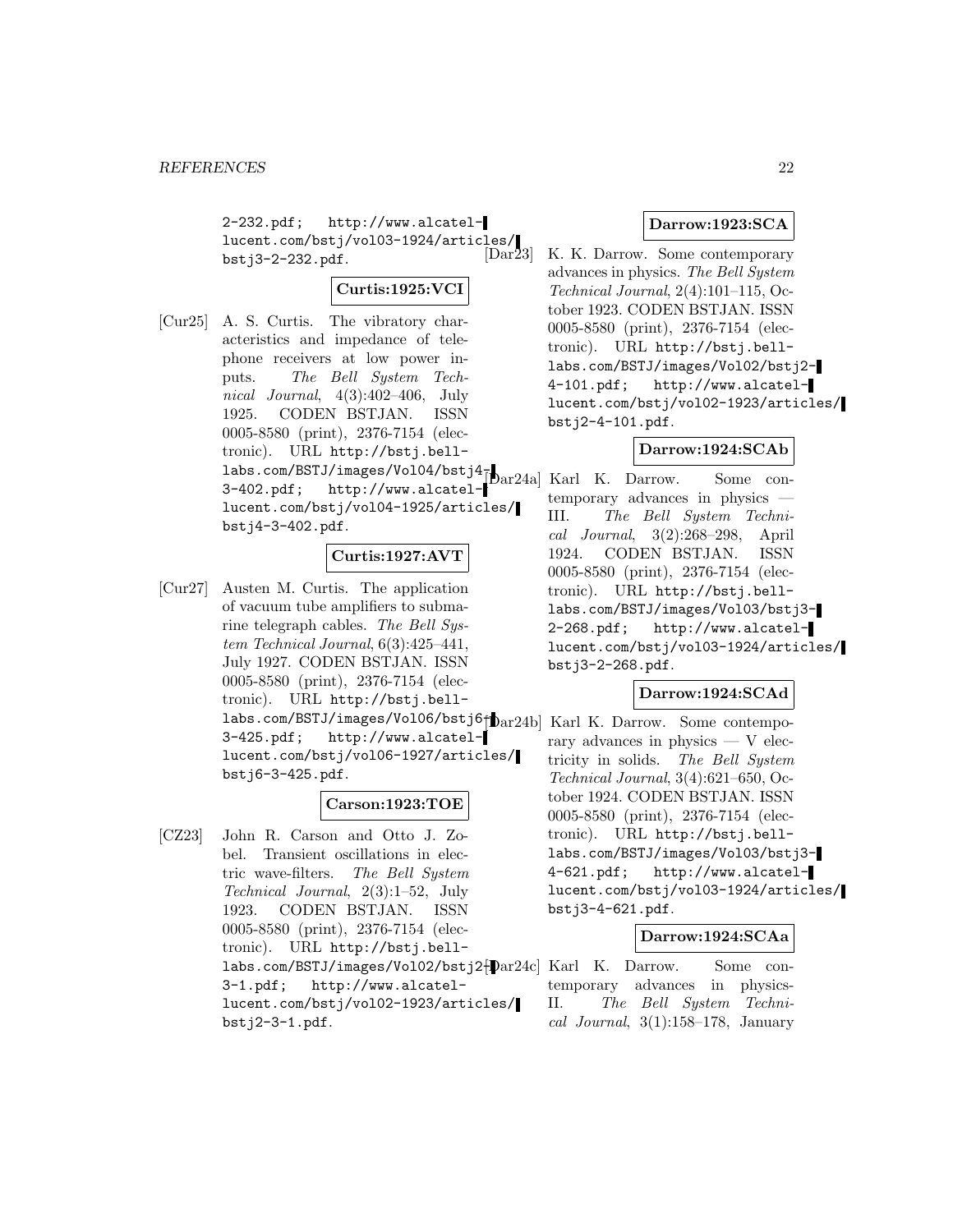1924. CODEN BSTJAN. ISSN 0005-8580 (print), 2376-7154 (electronic). URL http://bstj.belllabs.com/BSTJ/images/Vol03/bstj3- 1-158.pdf; http://www.alcatellucent.com/bstj/vol03-1924/articles/ bstj3-1-158.pdf.

# **Darrow:1924:SCAc**

[Dar24d] Karl K. Darrow. Some contemporary advances in physics-IV. The Bell System Technical Journal, 3(3):468–494, July 1924. CODEN BSTJAN. ISSN 0005-8580 (print), 2376-7154 (electronic). URL http://bstj.belllabs.com/BSTJ/images/Vol03/bstj3- 3-468.pdf; http://www.alcatellucent.com/bstj/vol03-1924/articles/ bstj3-3-468.pdf.

# **Darrow:1925:SCAa**

[Dar25a] Karl K. Darrow. Some contemporary advances in physics — VI electricity in gases. The Bell System Technical Journal, 4(1): 112–151, January 1925. CO-DEN BSTJAN. ISSN 0005- 8580 (print), 2376-7154 (electronic). URL http://bstj.belllabs.com/BSTJ/images/Vol04/bstj4- 1-112.pdf; http://www.alcatellucent.com/bstj/vol04-1925/articles/ bstj4-1-112.pdf.

#### **Darrow:1925:SCAb**

[Dar25b] Karl K. Darrow. Some contemporary advances in physics — VII waves and quanta. The Bell Sustem Technical Journal, 4(2):280–326, April 1925. CODEN BSTJAN. ISSN 0005-8580 (print), 2376-7154 (electronic). URL http://bstj.belllabs.com/BSTJ/images/Vol04/bstj4- 2-280.pdf; http://www.alcatellucent.com/bstj/vol04-1925/articles/ bstj4-2-280.pdf.

# **Darrow:1925:SCAc**

[Dar25c] Karl K. Darrow. Some contemporary advances in physics — VIII the atom-model, first part. The Bell System Technical Journal, 4(3):407–458, July 1925. CODEN BSTJAN. ISSN 0005-8580 (print), 2376-7154 (electronic). URL http://bstj.belllabs.com/BSTJ/images/Vol04/bstj4- 3-407.pdf; http://www.alcatellucent.com/bstj/vol04-1925/articles/ bstj4-3-407.pdf.

# **Darrow:1925:SCAd**

[Dar25d] Karl K. Darrow. Some contemporary advances in physics IX the atom-model, second part. The Bell System Technical Journal, 4 (4):642–684, October 1925. CO-DEN BSTJAN. ISSN 0005- 8580 (print), 2376-7154 (electronic). URL http://bstj.belllabs.com/BSTJ/images/Vol04/bstj4- 4-642.pdf; http://www.alcatellucent.com/bstj/vol04-1925/articles/ bstj4-4-642.pdf.

# **Darrow:1926:CAP**

[Dar26a] Karl K. Darrow. Contemporary advances in physics  $- XI - i$ onization. The Bell System Technical Journal, 5(3):463–492, July 1926. CODEN BSTJAN. ISSN 0005-8580 (print), 2376-7154 (electronic). URL http://bstj.belllabs.com/BSTJ/images/Vol05/bstj5- 3-463.pdf; http://www.alcatel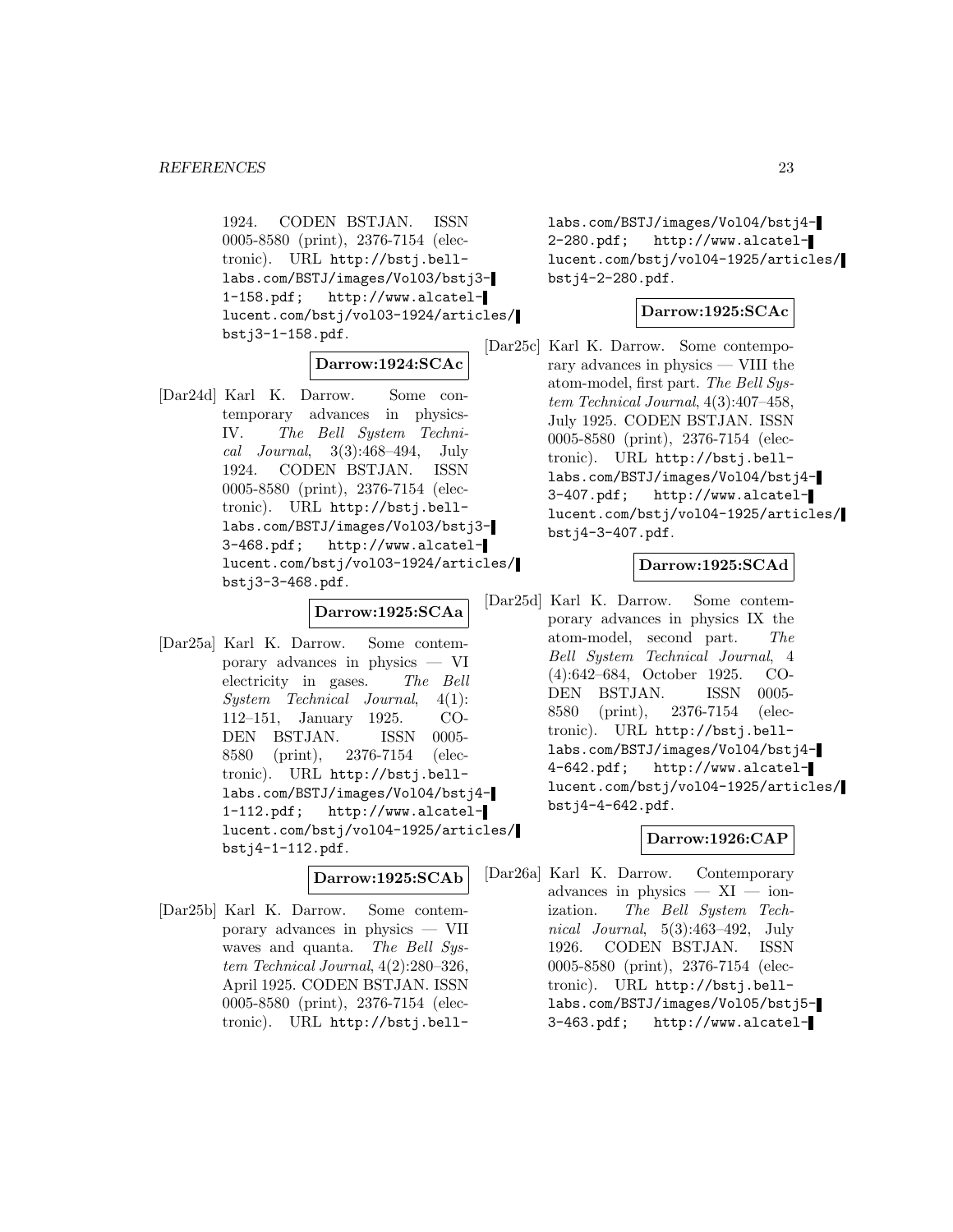lucent.com/bstj/vol05-1926/articles/ bstj5-3-463.pdf.

**Darrow:1926:SCA**

[Dar26b] Karl K. Darrow. Some contemporary advances in physics-X, the atom-model, third part, A very brief recapitulation of what has gone before. The Bell System Technical Journal,  $5(1):96-142$ , January 1926. CODEN BSTJAN. ISSN 0005-8580 (print), 2376-7154 (electronic). URL http://bstj.belllabs.com/BSTJ/images/Vol05/bstj5- 1-96.pdf; http://www.alcatellucent.com/bstj/vol05-1926/articles/ bstj5-1-96.pdf.

# **Darrow:1927:CAPa**

[Dar27a] Karl K. Darrow. Contemporary advances in physics — XII radioactivity. The Bell System Technical Journal,  $6(1):55-99$ , January 1927. CODEN BSTJAN. ISSN 0005-8580 (print), 2376-7154 (electronic). URL http://bstj.belllabs.com/BSTJ/images/Vol06/bstj6- 1-55.pdf; http://www.alcatellucent.com/bstj/vol06-1927/articles/ bstj6-1-55.pdf.

# **Darrow:1927:CAPb**

[Dar27b] Karl K. Darrow. Contemporary advances in physics-XIII. ferromagnetism. The Bell System Technical Journal, 6(2):295–366, April 1927. CODEN BSTJAN. ISSN 0005-8580 (print), 2376-7154 (electronic). URL http://bstj.belllabs.com/BSTJ/images/Vol06/bstj6- 2-295.pdf; http://www.alcatellucent.com/bstj/vol06-1927/articles/ bstj6-2-295.pdf.

#### **Darrow:1927:CAPc**

[Dar27c] Karl K. Darrow. Contemporary advances in physics. XIV introduction to wave mechanics. The Bell System Technical Journal, 6(4):653–701, October 1927. CODEN BSTJAN. ISSN 0005-8580 (print), 2376-7154 (electronic). URL http://bstj.belllabs.com/BSTJ/images/Vol06/bstj6- 4-653.pdf; http://www.alcatellucent.com/bstj/vol06-1927/articles/ bstj6-4-653.pdf.

# **Darrow:1928:CAPa**

[Dar28a] Karl K. Darrow. Contemporary advances in physics — XV the classical theory of light, first part. The Bell System Technical Journal, 7(2):281–320, April 1928. CODEN BSTJAN. ISSN 0005-8580 (print), 2376-7154 (electronic). URL http://bstj.belllabs.com/BSTJ/images/Vol07/bstj7- 2-281.pdf; http://www.alcatellucent.com/bstj/vol07-1928/articles/ bstj7-2-281.pdf.

# **Darrow:1928:CAPb**

[Dar28b] Karl K. Darrow. Contemporary advances in physics, XVI the classical theory of light, second part. The Bell System Technical Journal, 7(4):730–761, October 1928. CODEN BSTJAN. ISSN 0005-8580 (print), 2376-7154 (electronic). URL http://bstj.belllabs.com/BSTJ/images/Vol07/bstj7- 4-730.pdf; http://www.alcatellucent.com/bstj/vol07-1928/articles/ bstj7-4-730.pdf.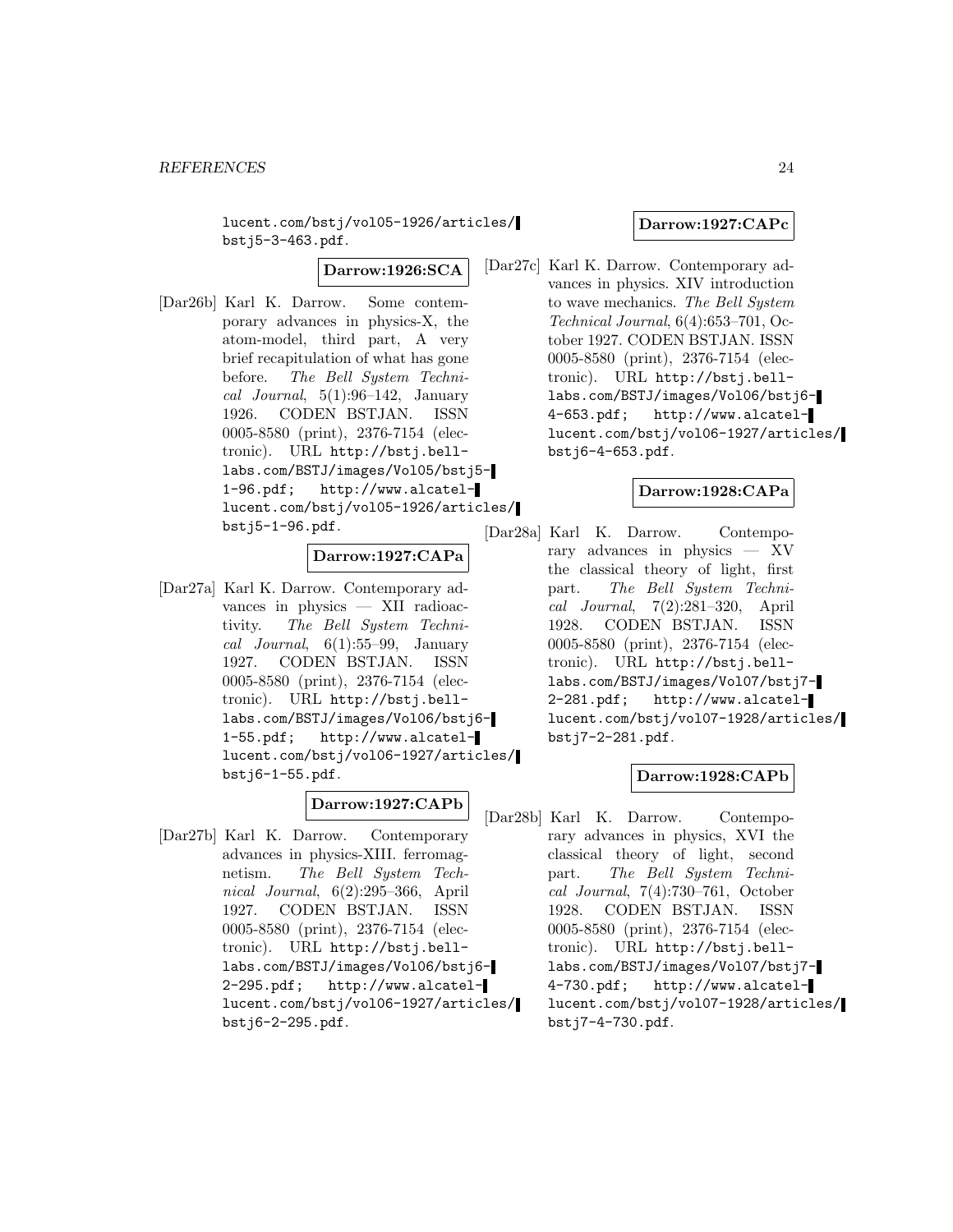#### **Darrow:1929:CAPa**

[Dar29a] Karl K. Darrow. Contemporary advances in physics, XVII, the scattering of light with change of frequency. The Bell System Technical Journal, 8(1):64–93, January 1929. CODEN BSTJAN. ISSN 0005-8580 (print), 2376-7154 (electronic). URL http://bstj.belllabs.com/BSTJ/images/Vol08/bstj8- 1-64.pdf; http://www.alcatellucent.com/bstj/vol08-1929/articles/ bstj8-1-64.pdf.

#### **Darrow:1929:CAPb**

[Dar29b] Karl K. Darrow. Contemporary advances in physics, XVIII, the diffraction of waves by crystals. The Bell System Technical Journal, 8(2):391–428, April 1929. CODEN BSTJAN. ISSN 0005-8580 (print), 2376-7154 (electronic). URL http://bstj.belllabs.com/BSTJ/images/Vol08/bstj8- 2-391.pdf; http://www.alcatel $lucent.com/bstj/vol08-1929/artic[Day29]$ bstj8-2-391.pdf.

# **Darrow:1929:STM**

[Dar29c] Karl K. Darrow. Statistical theories of matter, radiation and electricity. The Bell System Technical Journal, 8(4):672–748, October 1929. CODEN BSTJAN. ISSN 0005-8580 (print), 2376-7154 (electronic). URL http://bstj.belllabs.com/BSTJ/images/Vol08/bstj8{ $\blacktriangleright$ em23] Charles S. Demarest. Telephone 4-672.pdf; http://www.alcatellucent.com/bstj/vol08-1929/articles/ bstj8-4-672.pdf.

#### **Davidson:1927:TSN**

[Dav27] J. Davidson. Toll switchboard no. 3. The Bell System Technical Journal,  $6(1):18-26$ , January 1927. CODEN BSTJAN. ISSN 0005-8580 (print), 2376-7154 (electronic). URL http://bstj.belllabs.com/BSTJ/images/Vol06/bstj6- 1-18.pdf; http://www.alcatellucent.com/bstj/vol06-1927/articles/ bstj6-1-18.pdf.

# **Davisson:1928:DEC**

[Dav28] C. J. Davisson. The diffraction of electrons by a crystal of nickel. The Bell System Technical Journal,  $7(1):90-105$ , January 1928. CODEN BSTJAN. ISSN 0005-8580 (print), 2376-7154 (electronic). URL http://bstj.belllabs.com/BSTJ/images/Vol07/bstj7- 1-90.pdf; http://www.alcatellucent.com/bstj/vol07-1928/articles/ bstj7-1-90.pdf.

#### **Davisson:1929:EQ**

C. J. Davisson. Electrons and quanta. The Bell System Technical Journal, 8(2):217–224, April 1929. CODEN BSTJAN. ISSN 0005-8580 (print), 2376-7154 (electronic). URL http://bstj.belllabs.com/BSTJ/images/Vol08/bstj8- 2-217.pdf; http://www.alcatellucent.com/bstj/vol08-1929/articles/ bstj8-2-217.pdf.

#### **Demarest:1923:TEL**

equipment for long cable circuits. The Bell System Technical Journal, 2(3):112–140, July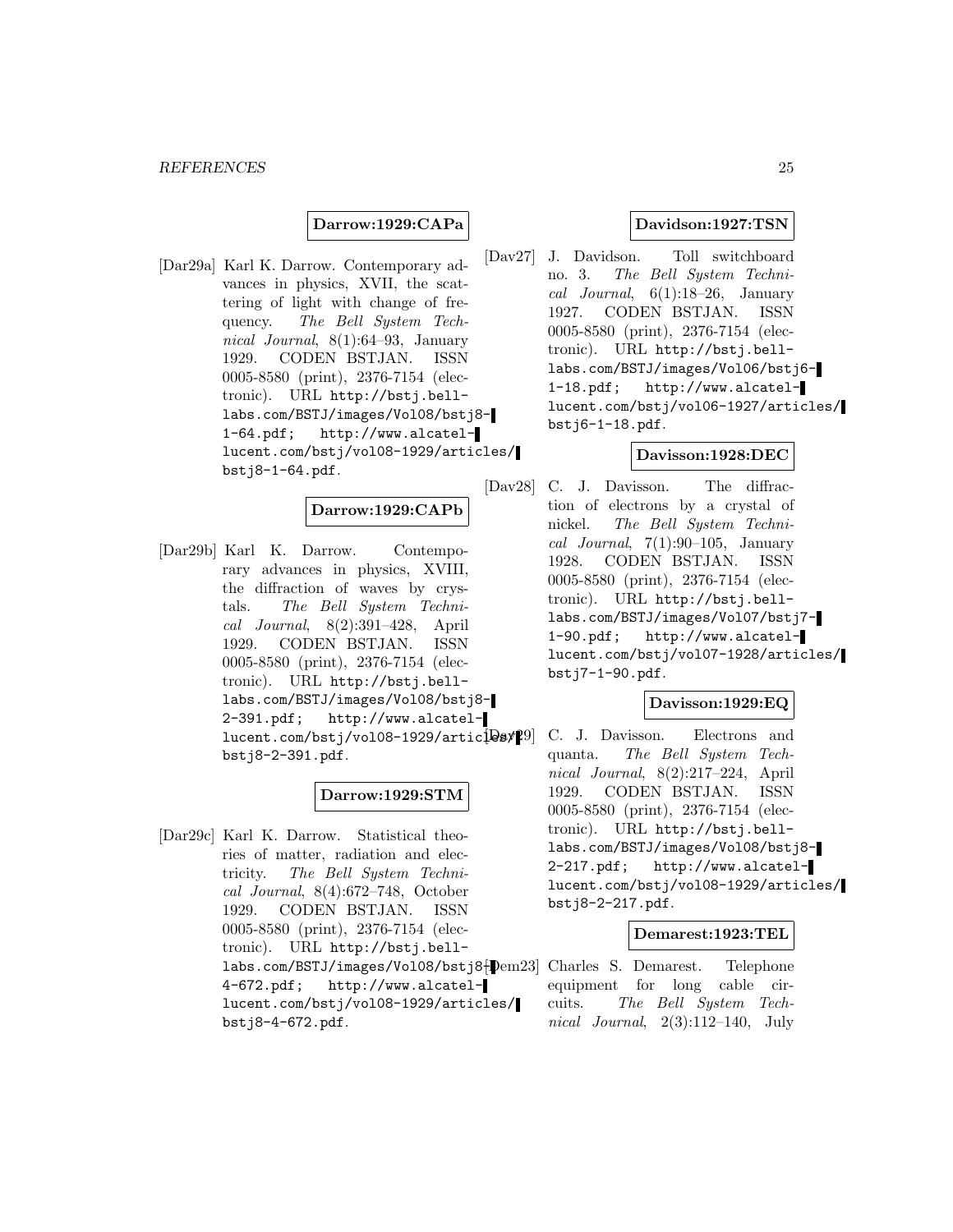1923. CODEN BSTJAN. ISSN 0005-8580 (print), 2376-7154 (electronic). URL http://bstj.belllabs.com/BSTJ/images/Vol02/bstj2- 3-112.pdf; http://www.alcatellucent.com/bstj/vol02-1923/artic<sup>1</sup>e8/1<sub>25</sub>] Lloyd Espenschied, C. N. Anderbstj2-3-112.pdf.

#### **Davisson:1929:TPE**

[DG29] C. J. Davisson and L. H. Germer. A test for polarization of electron waves by reflection. The Bell System Technical Journal, 8(3):466–481, July 1929. CODEN BSTJAN. ISSN 0005-8580 (print), 2376-7154 (electronic). URL http://bstj.belllabs.com/BSTJ/images/Vol08/bstj8- 3-466.pdf; http://www.alcatellucent.com/bstj/vol08-1929/articles/ bstj8-3-466.pdf.

#### **Dodge:1928:MRM**

[Dod28] H. F. Dodge. A method of rating manufactured product. The Bell System Technical Journal, 7 (2):350–368, April 1928. CO-DEN BSTJAN. ISSN 0005- 8580 (print), 2376-7154 (electronic). URL http://bstj.belllabs.com/BSTJ/images/Vol07/bstj7- 2-350.pdf; http://www.alcatellucent.com/bstj/vol07-1928/articles/ bstj7-2-350.pdf.

# **Dodge:1929:MSI**

[DR29] H. F. Dodge and H. G. Romig. A method of sampling inspection. The Bell System Technical Journal, 8(4):613–631, October 1929. CODEN BSTJAN. ISSN 0005-8580 (print), 2376-7154 (electronic). URL http://bstj.belllabs.com/BSTJ/images/Vol08/bstj84-613.pdf; http://www.alcatellucent.com/bstj/vol08-1929/articles/ bstj8-4-613.pdf.

# **Espenschied:1925:TRT**

son, and Austin Bailey. Transatlantic radio telephone transmission. The Bell System Technical Journal, 4(3):459–507, July 1925. CODEN BSTJAN. ISSN 0005-8580 (print), 2376-7154 (electronic). URL http://bstj.belllabs.com/BSTJ/images/Vol04/bstj4- 3-459.pdf; http://www.alcatellucent.com/bstj/vol04-1925/articles/ bstj4-3-459.pdf.

# **Edwards:1927:LOT**

[EH27] P. G. Edwards and H. W. Herrington. The location of opens in toll telephone cables. The Bell System Technical Journal, 6(1):27–54, January 1927. CODEN BSTJAN. ISSN 0005-8580 (print), 2376-7154 (electronic). URL http://bstj.belllabs.com/BSTJ/images/Vol06/bstj6- 1-27.pdf; http://www.alcatellucent.com/bstj/vol06-1927/articles/ bstj6-1-27.pdf.

# **Elmen:1929:MAI**

[Elm29a] G. W. Elmen. Magnetic alloys of iron, nickel, and cobalt. The Bell System Technical Journal, 8(3):435–465, July 1929. CO-DEN BSTJAN. ISSN 0005- 8580 (print), 2376-7154 (electronic). URL http://bstj.belllabs.com/BSTJ/images/Vol08/bstj8- 3-435.pdf; http://www.alcatellucent.com/bstj/vol08-1929/articles/ bstj8-3-435.pdf.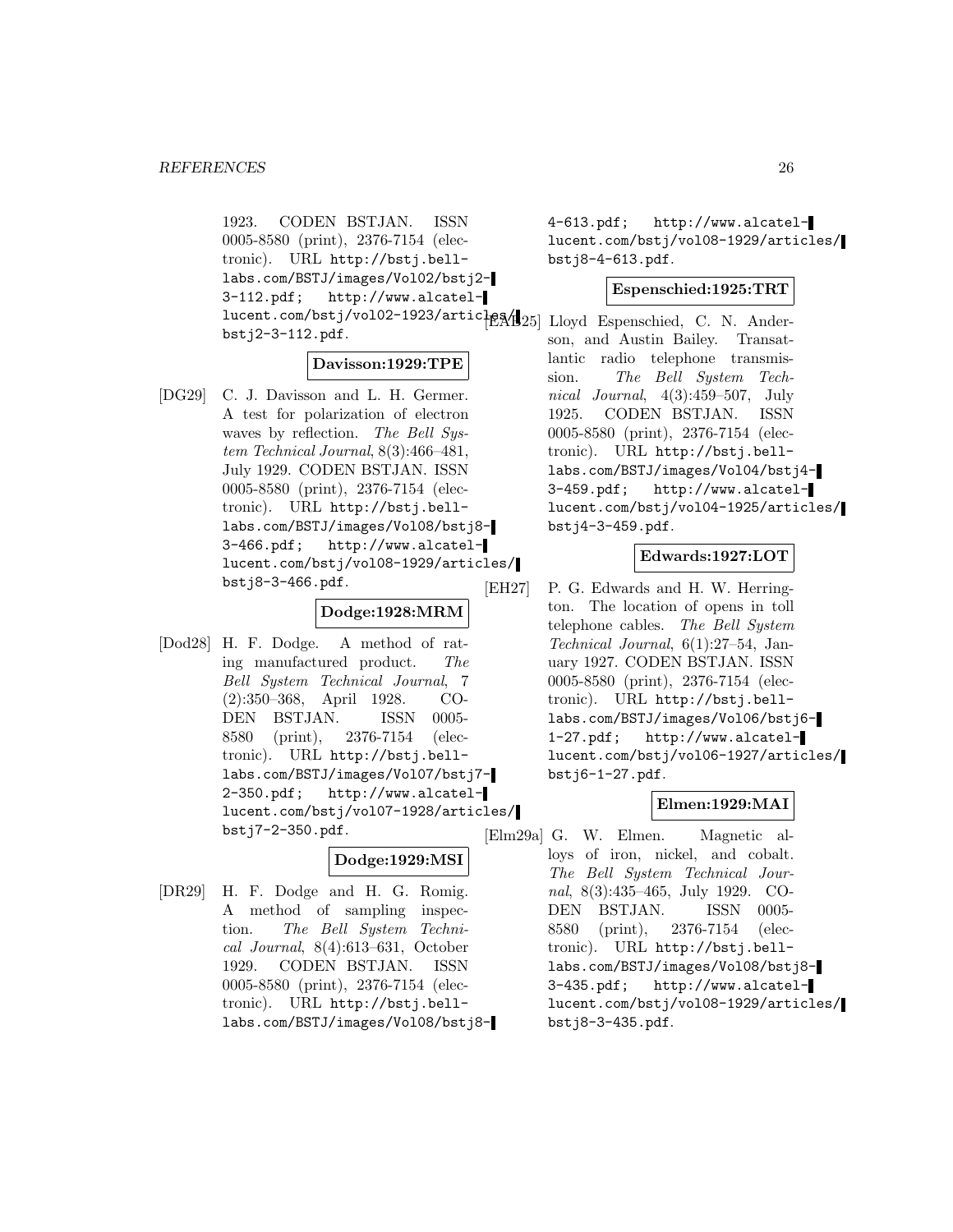# **Elmen:1929:MPP**

[Elm29b] G. W. Elmen. Magnetic properties of perminvar. The Bell System Technical Journal, 8(1):21–40, January 1929. CODEN BSTJAN. ISSN 0005-8580 (print), 2376-7154 (electronic). URL http://bstj.belllabs.com/BSTJ/images/Vol08/bstj8- 1-21.pdf; http://www.alcatel- $_{\text{[FB28]}}$ lucent.com/bstj/vol08-1929/articles/ bstj8-1-21.pdf.

# **Englund:1928:NPL**

[Eng28] C. R. Englund. The natural period of linear conductors. The Bell System Technical Journal, 7(3):404–419, July 1928. CODEN BSTJAN. ISSN 0005-8580 (print), 2376-7154 (electronic). URL http://bstj.belllabs.com/BSTJ/images/Vol07/bstj7- 3-404.pdf; http://www.alcatellucent.com/bstj/vol07-1928/articles/ bstj7-3-404.pdf.

# **Espenschied:1922:ARW**

[Esp22] Lloyd Espenschied. Application to radio of wire transmission engineering. The Bell System Technical Journal,  $1(2):117-141$ , November 1922. CODEN BSTJAN. ISSN 0005-8580 (print), 2376-7154 (electronic). URL http://bstj.belllabs.com/BSTJ/images/Vol01/bstj1- 2-117.pdf; http://www.alcatellucent.com/bstj/vol01-1922/articles/ bstj1-2-117.pdf.

#### **Espenschied:1927:RBC**

[Esp27] Lloyd Espenschied. Radio broadcast coverage of city areas. The Bell System Technical Journal, 6 (1):117–141, January 1927. CO-

DEN BSTJAN. ISSN 0005- 8580 (print), 2376-7154 (electronic). URL http://bstj.belllabs.com/BSTJ/images/Vol06/bstj6- 1-117.pdf; http://www.alcatellucent.com/bstj/vol06-1927/articles/ bstj6-1-117.pdf.

# **Ferguson:1928:MCT**

J. G. Ferguson and B. W. Bartlett. The measurement of capacitance in terms of resistance and frequency. The Bell System Technical Journal, 7(3):420–437, July 1928. CODEN BSTJAN. ISSN 0005-8580 (print), 2376-7154 (electronic). URL http://bstj.belllabs.com/BSTJ/images/Vol07/bstj7- 3-420.pdf; http://www.alcatellucent.com/bstj/vol07-1928/articles/ bstj7-3-420.pdf.

# **Frederick:1924:QSQ**

[FD24] H. A. Frederick and H. F. Dodge. 'the stethophone,' an electrical stethoscope. The Bell System Technical Journal, 3(4):531–549, October 1924. CODEN BSTJAN. ISSN 0005-8580 (print), 2376-7154 (electronic). URL http://bstj.belllabs.com/BSTJ/images/Vol03/bstj3- 4-531.pdf; http://www.alcatellucent.com/bstj/vol03-1924/articles/ bstj3-4-531.pdf.

# **Ferguson:1924:CCT**

[Fer24] J. G. Ferguson. A clock-controlled tuning fork as a source of constant frequency. The Bell System Technical Journal,  $3(1):145-157$ , January 1924. CODEN BSTJAN. ISSN 0005-8580 (print), 2376-7154 (electronic). URL http://bstj.bell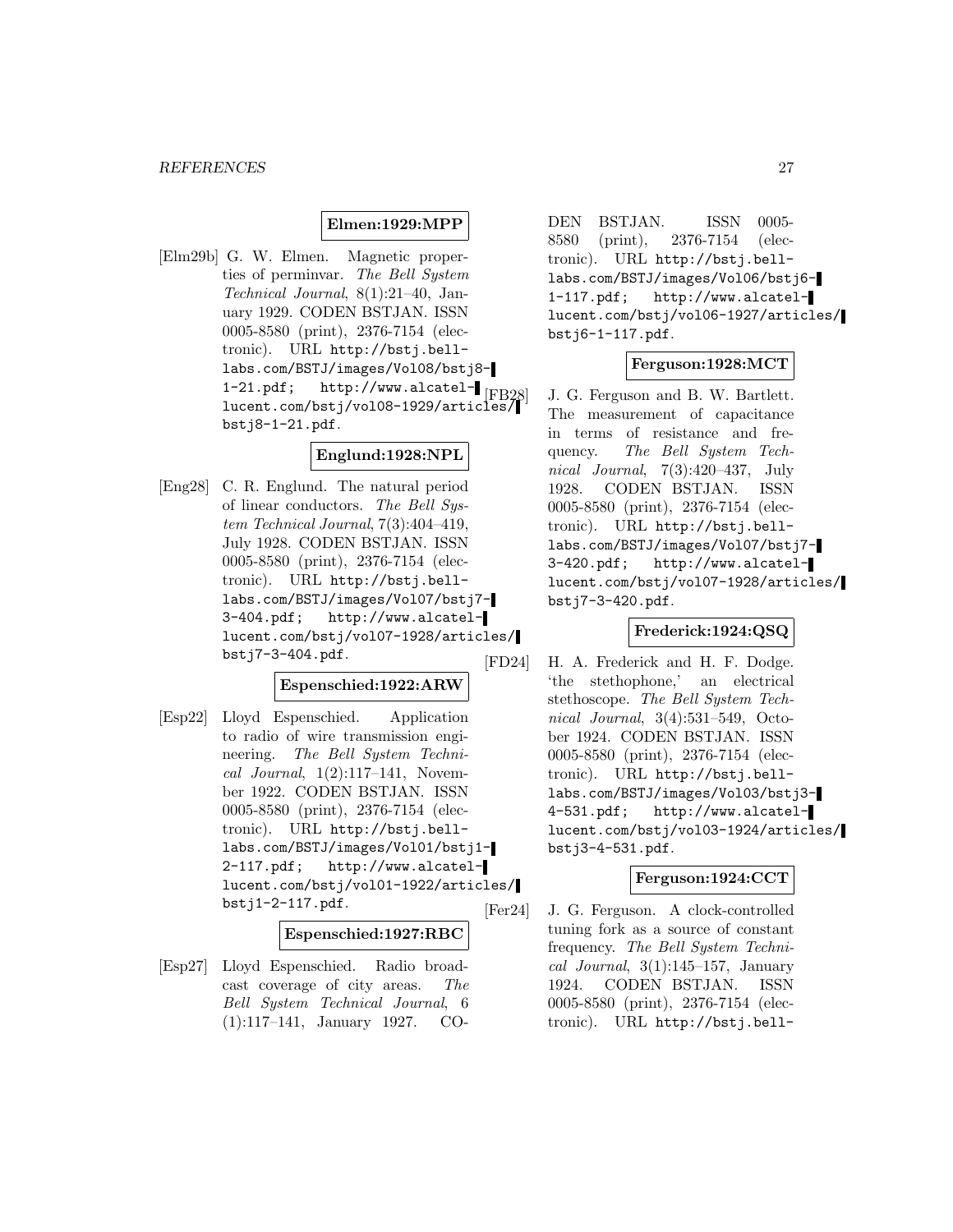labs.com/BSTJ/images/Vol03/bstj3- 1-145.pdf; http://www.alcatel $lucent.com/bstj/vol03-1924/articlbs/4$ bstj3-1-145.pdf.

# **Ferguson:1927:MIS**

[Fer27] J. G. Ferguson. Measurement of inductance by the shielded owen bridge. The Bell System Technical Journal, 6(3):375–386, July 1927. CODEN BSTJAN. ISSN 0005-8580 (print), 2376-7154 (electronic). URL http://bstj.belllabs.com/BSTJ/images/Vol06/bstj6-  $3-375.pdf$ ; http://www.alcatel- $F1e23$ ] lucent.com/bstj/vol06-1927/articles/ bstj6-3-375.pdf.

# **Ferguson:1929:SHF**

[Fer29] J. G. Ferguson. Shielding in high-frequency measurements. The Bell System Technical Journal, 8 (3):560–575, July 1929. CO-DEN BSTJAN. ISSN 0005- 8580 (print), 2376-7154 (electronic). URL http://bstj.belllabs.com/BSTJ/images/Vol08/bstj8- 3-560.pdf; http://www.alcatellucent.com/bstj/vol08-1929/articles/1 bstj8-3-560.pdf.

# **Friis:1924:HFA**

[FJ24] H. T. Friis and A. G. Jensen. High frequency amplifiers. The Bell System Technical Journal, 3(2):181–205, April 1924. CODEN BSTJAN. ISSN 0005-8580 (print), 2376-7154 (electronic). URL http://bstj.belllabs.com/BSTJ/images/Vol03/bstj3- 2-181.pdf; http://www.alcatellucent.com/bstj/vol03-1924/articles25 bstj3-2-181.pdf.

# **Fletcher:1922:NSI**

Harvey Fletcher. The nature of speech and its interpretation. The Bell System Technical Journal,  $1(1):129-144$ , July 1922. CODEN BSTJAN. ISSN 0005-8580 (print), 2376-7154 (electronic). URL http://bstj.belllabs.com/BSTJ/images/Vol01/bstj1- 1-129.pdf; http://www.alcatellucent.com/bstj/vol01-1922/articles/ bstj1-1-129.pdf.

# **Fletcher:1923:PMA**

Harvey Fletcher. Physical measurements of audition and their bearing on the theory of hearing. The Bell System Technical Journal, 2(4):145–180, October 1923. CODEN BSTJAN. ISSN 0005-8580 (print), 2376-7154 (electronic). URL http://bstj.belllabs.com/BSTJ/images/Vol02/bstj2- 4-145.pdf; http://www.alcatellucent.com/bstj/vol02-1923/articles/ bstj2-4-145.pdf.

# **Fletcher:1925:UNC**

Harvey Fletcher. Useful numerical constants of speech and hearing. The Bell System Technical Journal, 4(3):375–386, July 1925. CODEN BSTJAN. ISSN 0005-8580 (print), 2376-7154 (electronic). URL http://bstj.belllabs.com/BSTJ/images/Vol04/bstj4- 3-375.pdf; http://www.alcatellucent.com/bstj/vol04-1925/articles/ bstj4-3-375.pdf.

# **Fletcher:1926:TOH**

Harvey Fletcher. The theory of the operation of the howling tele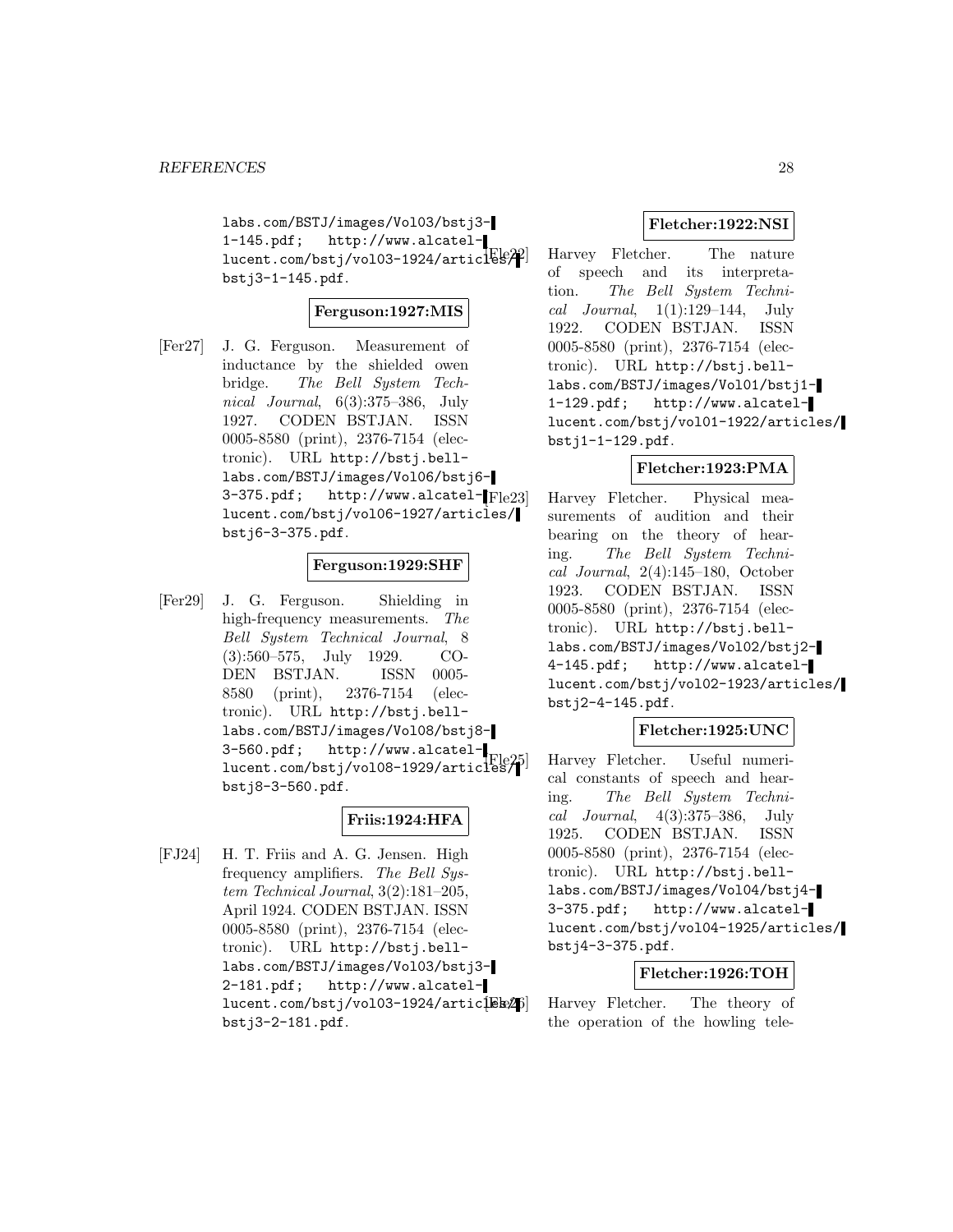phone with experimental confirmation. The Bell System Technical Journal,  $5(1):27-49$ , January 1926. CODEN BSTJAN. ISSN 0005-8580 (print), 2376-7154 (electronic). URL http://bstj.belllabs.com/BSTJ/images/Vol05/bstj5- 1-27.pdf; http://www.alcatel- $\lbrack$  [Fre29] lucent.com/bstj/vol05-1926/articles/ bstj5-1-27.pdf.

# **Foster:1924:RT**

[Fos24a] Ronald M. Foster. A reactance theorem. The Bell System Technical Journal, 3(2):259–267, April 1924. CODEN BSTJAN. ISSN 0005-8580 (print), 2376-7154 (electronic). URL http://bstj.belllabs.com/BSTJ/images/Vol03/bstj3- 2-259.pdf; http://www.alcatellucent.com/bstj/vol03-1924/articles/ bstj3-2-259.pdf.

# **Foster:1924:TRD**

[Fos24b] Ronald M. Foster. Theorems regarding the driving-point impedance of two-mesh circuits. The Bell System Technical Journal, 3(4):651–685, October 1924. CODEN BSTJAN. ISSN 0005-8580 (print), 2376-7154 (electronic). URL http://bstj.belllabs.com/BSTJ/images/Vol03/bstj3- 4-651.pdf; http://www.alcatel- $|FS29|$ lucent.com/bstj/vol03-1924/articles/ bstj3-4-651.pdf.

# **Foster:1926:DDA**

[Fos26] Ronald M. Foster. Directive diagrams of antenna arrays. The Bell System Technical Journal, 5 (2):292–307, April 1926. CO-DEN BSTJAN. ISSN 0005- 8580 (print), 2376-7154 (electronic). URL http://bstj.belllabs.com/BSTJ/images/Vol05/bstj5- 2-292.pdf; http://www.alcatellucent.com/bstj/vol05-1926/articles/ bstj5-2-292.pdf.

# **Frederick:1929:RAW**

Halsey A. Frederick. Recent advances in wax recording. The Bell System Technical Journal, 8 (1):159–172, January 1929. CO-DEN BSTJAN. ISSN 0005- 8580 (print), 2376-7154 (electronic). URL http://bstj.belllabs.com/BSTJ/images/Vol08/bstj8- 1-159.pdf; http://www.alcatellucent.com/bstj/vol08-1929/articles/ bstj8-1-159.pdf.

# **Friis:1926:SR**

H. T. Friis. A static recorder. The Bell System Technical Journal, 5(2):282–291, April 1926. CO-DEN BSTJAN. ISSN 0005- 8580 (print), 2376-7154 (electronic). URL http://bstj.belllabs.com/BSTJ/images/Vol05/bstj5- 2-282.pdf; http://www.alcatellucent.com/bstj/vol05-1926/articles/ bstj5-2-282.pdf.

# **Fletcher:1929:ATM**

H. Fletcher and J. C. Steinberg. Articulation testing methods. The Bell System Technical Journal, 8(4):806–854, October 1929. CODEN BSTJAN. ISSN 0005-8580 (print), 2376-7154 (electronic). URL http://bstj.belllabs.com/BSTJ/images/Vol08/bstj8- 4-806.pdf; http://www.alcatellucent.com/bstj/vol08-1929/articles/ bstj8-4-806.pdf.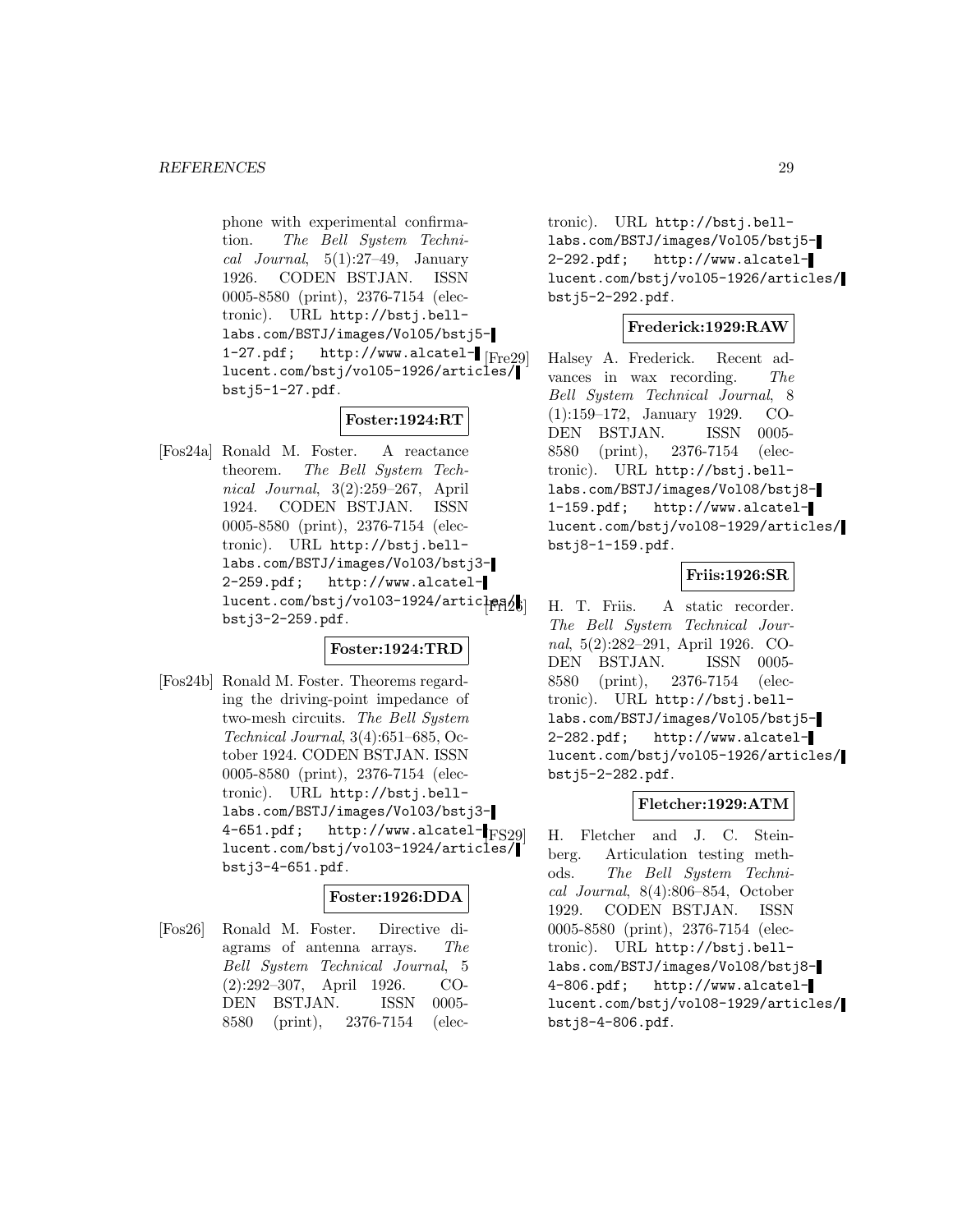# **Germer:1929:AED**

[Ger29] L. H. Germer. An application of electron diffraction to the study of gas adsorption. The Bell System Technical Journal, 8(3):591–604, July 1929. CODEN BSTJAN. ISSN 0005-8580 (print), 2376-7154 (electronic). URL http://bstj.belllabs.com/BSTJ/images/Vol08/bstj8- 3-591.pdf; http://www.alcatellucent.com/bstj/vol08-1929/articles/ bstj8-3-591.pdf.

# **Gannett:1927:WTS**

[GG27] D. K. Gannett and E. I. Green. Wire transmission system for television. The Bell System Technical Journal, 6(4):616–632, October 1927. CODEN BSTJAN. ISSN 0005-8580 (print), 2376-7154 (electronic). URL http://bstj.belllabs.com/BSTJ/images/Vol06/bstj6- 4-616.pdf; http://www.alcatel $lucent.com/bstj/vol06-1927/artic$ bstj6-4-616.pdf.

# **Gray:1927:PUT**

[GHM27] Frank Gray, J. W. Horton, and R. C. Mathes. The production on utilization of television signals. The Bell System Technical Journal, 6(4):560–604, October 1927. CODEN BSTJAN. ISSN 0005-8580 (print), 2376-7154 (electronic). URL http://bstj.belllabs.com/BSTJ/images/Vol06/bstj6-  $4-560.pdf$ ; http://www.alcatel- $GK26$ lucent.com/bstj/vol06-1927/articles/ bstj6-4-560.pdf.

# **Gill:1925:OH**

[Gil25] F. Gill. Oliver heaviside. The Bell System Technical Journal, 4

(3):349–354, July 1925. CO-DEN BSTJAN. ISSN 0005- 8580 (print), 2376-7154 (electronic). URL http://bstj.belllabs.com/BSTJ/images/Vol04/bstj4- 3-349.pdf; http://www.alcatellucent.com/bstj/vol04-1925/articles/ bstj4-3-349.pdf.

# **Gilbert:1926:EIS**

J. J. Gilbert. Extraneous interference on submarine telegraph cables. The Bell System Technical Journal, 5(3):404–417, July 1926. CODEN BSTJAN. ISSN 0005-8580 (print), 2376-7154 (electronic). URL http://bstj.belllabs.com/BSTJ/images/Vol05/bstj5- 3-404.pdf; http://www.alcatellucent.com/bstj/vol05-1926/articles/ bstj5-3-404.pdf.

# **Gilbert:1927:DEC**

J. J. Gilbert. Determination of electrical characteristics of loaded telegraph cables. The Bell System Technical Journal, 6(3):387–401, July 1927. CODEN BSTJAN. ISSN 0005-8580 (print), 2376-7154 (electronic). URL http://bstj.belllabs.com/BSTJ/images/Vol06/bstj6- 3-387.pdf; http://www.alcatellucent.com/bstj/vol06-1927/articles/ bstj6-3-387.pdf.

#### **Gherardi:1926:JHA**

Bancroft Gherardi and Robert W. King. Joseph Henry, the American pioneer in electrical communication. The Bell System Technical Journal, 5(1):1–10, January 1926. CODEN BSTJAN. ISSN 0005-8580 (print), 2376-7154 (elec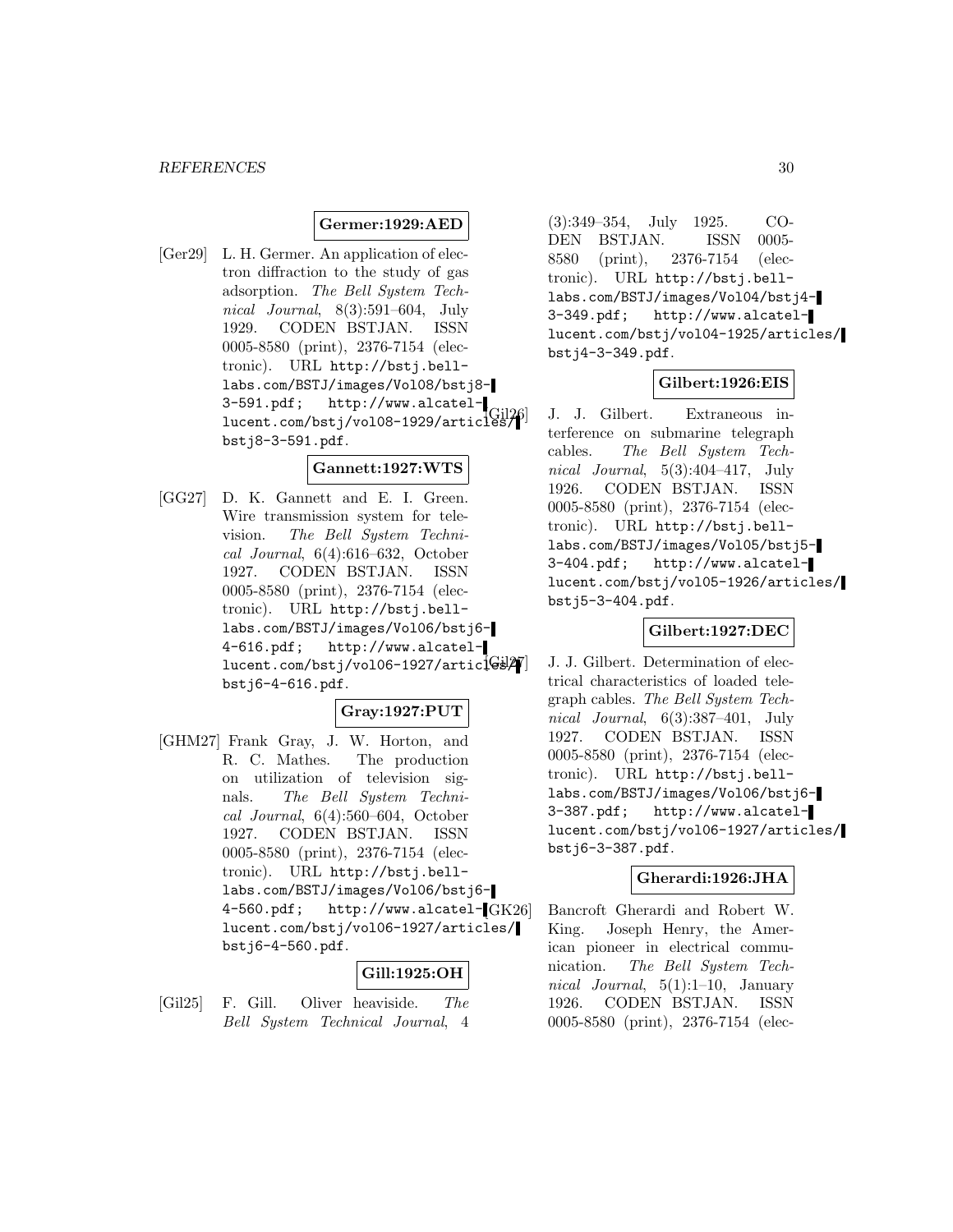tronic). URL http://bstj.belllabs.com/BSTJ/images/Vol05/bstj5- 1-1.pdf; http://www.alcatel- $1-1.p$ di; nttp://www.aicatei-  $[\text{Har24}]$ <br>lucent.com/bstj/vol05-1926/articles/ bstj5-1-1.pdf.

# **Green:1923:PAS**

[GM23] I. W. Green and J. P. Maxfield. Public address systems. The Bell System Technical Journal, 2(2):113–142, April 1923. CODEN BSTJAN. ISSN 0005-8580 (print), 2376-7154 (electronic). URL http://bstj.belllabs.com/BSTJ/images/Vol02/bstj2- 2-113.pdf; http://www.alcatellucent.com/bstj/vol02-1923/articles/ bstj2-2-113.pdf.

**Glenn:1929:PTI**

[GW29] H. H. Glenn and E. B. Wood. Purified textile insulation for telephone central office wiring. The Bell System Technical Journal, 8(2):243–256, April 1929. CODEN BSTJAN. ISSN 0005-8580 (print), 2376-7154 (electronic). URL http://bstj.belllabs.com/BSTJ/images/Vol08/bstj8- 2-243.pdf; http://www.alcatellucent.com/bstj/vol08-1929/articles/ bstj8-2-243.pdf.

# **Hartley:1923:RCS**

[Har23] R. V. L. Hartley. Relations of carrier and side-bands in radio transmission. The Bell System Technical Journal, 2(2):90–112, April 1923. CODEN BSTJAN. ISSN 0005-8580 (print), 2376-7154 (electronic). URL http://bstj.belllabs.com/BSTJ/images/Vol02/bstj2- 2-90.pdf; http://www.alcatellucent.com/bstj/vol02-1923/articles/ bstj2-2-90.pdf.

#### **Harden:1924:ETT**

W. H. Harden. Electrical tests and their applications in the maintenance of telephone transmission. The Bell System Technical Journal, 3(3):353–392, July 1924. CODEN BSTJAN. ISSN 0005-8580 (print), 2376-7154 (electronic). URL http://bstj.belllabs.com/BSTJ/images/Vol03/bstj3- 3-353.pdf; http://www.alcatellucent.com/bstj/vol03-1924/articles/ bstj3-3-353.pdf.

# **Harden:1925:PTT**

[Har25] W. H. Harden. Practises in telephone transmission maintenance work. The Bell System Technical Journal,  $4(1):26-51$ , January 1925. CODEN BSTJAN. ISSN 0005-8580 (print), 2376-7154 (electronic). URL http://bstj.belllabs.com/BSTJ/images/Vol04/bstj4- 1-26.pdf; http://www.alcatellucent.com/bstj/vol04-1925/articles/ bstj4-1-26.pdf.

# **Hart:1928:RDP**

[Har28a] C. D. Hart. Recent developments in the process of manufacturing lead-covered telephone cable. The Bell System Technical Journal, 7(2):321–342, April 1928. CODEN BSTJAN. ISSN 0005-8580 (print), 2376-7154 (electronic). URL http://bstj.belllabs.com/BSTJ/images/Vol07/bstj7- 2-321.pdf; http://www.alcatellucent.com/bstj/vol07-1928/articles/ bstj7-2-321.pdf.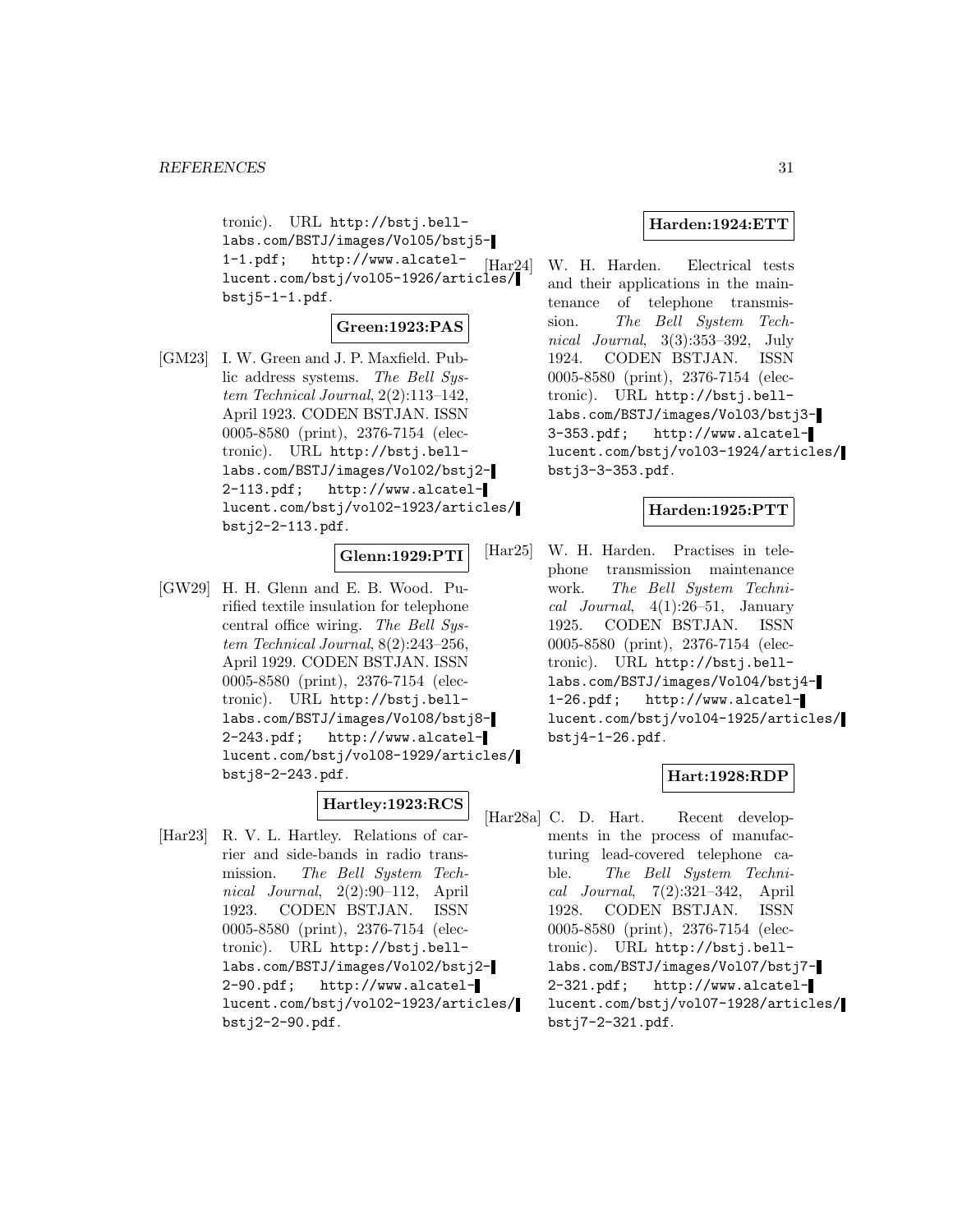# **Hartley:1928:TI**

[Har28b] R. V. L. Hartley. Transmission of information. The Bell System Technical Journal, 7(3):535–563, July 1928. CODEN BSTJAN. ISSN 0005-8580 (print), 2376-7154 (electronic). URL http://bstj.belllabs.com/BSTJ/images/Vol07/bstj7- 3-535.pdf; http://www.alcatellucent.com/bstj/vol07-1928/articles/ bstj7-3-535.pdf.

# **Helmle:1922:RBR**

[Hel22] W. C. Helmle. The relation between rents and incomes, and the distribution of rental values. The Bell System Technical Journal,  $1(2):82-109$ , November 1922. CODEN BSTJAN. ISSN 0005-8580 (print), 2376-7154 (electronic). URL http://bstj.belllabs.com/BSTJ/images/Vol01/bstj1-  $2-82.$ pdf; http://www.alcatel- $\text{[Hit26]}$ lucent.com/bstj/vol01-1922/articles/ bstj1-2-82.pdf.

# **Herman:1928:BMS**

[Her28] J. Herman. Bridge for measuring small time intervals. The Bell System Technical Journal, 7(2):343–349, April 1928. CODEN BSTJAN. ISSN 0005-8580 (print), 2376-7154 (electronic). URL http://bstj.belllabs.com/BSTJ/images/Vol07/bstj7- 2-343.pdf; http://www.alcatel $lucent.com/bstj/vo107-1928/artic $[466/2]$$ bstj7-2-343.pdf.

#### **Herman:1929:ESD**

[Her29] J. Herman. Effect of signal distortion on Morse telegraph transmission quality. The Bell System Technical Journal, 8(2):267–285, April

1929. CODEN BSTJAN. ISSN 0005-8580 (print), 2376-7154 (electronic). URL http://bstj.belllabs.com/BSTJ/images/Vol08/bstj8- 2-267.pdf; http://www.alcatellucent.com/bstj/vol08-1929/articles/ bstj8-2-267.pdf.

# **Hartley:1922:BLC**

R. V. L. Hartley and Thornton C. Fry. The binaural location of complex sounds. The Bell System Technical Journal, 1(2):33–42, November 1922. CODEN BSTJAN. ISSN 0005-8580 (print), 2376-7154 (electronic). URL http://bstj.belllabs.com/BSTJ/images/Vol01/bstj1- 2-33.pdf; http://www.alcatellucent.com/bstj/vol01-1922/articles/ bstj1-2-33.pdf.

# **Hitchcock:1926:CCC**

H. W. Hitchcock. Carrier-current communication on submarine cables. The Bell System Technical Journal, 5(4):636–651, October 1926. CODEN BSTJAN. ISSN 0005-8580 (print), 2376-7154 (electronic). URL http://bstj.belllabs.com/BSTJ/images/Vol05/bstj5- 4-636.pdf; http://www.alcatellucent.com/bstj/vol05-1926/articles/ bstj5-4-636.pdf.

# **Hoch:1922:PLI**

E. T. Hoch. Power losses in insulating materials. The Bell System Technical Journal, 1(2):110–116, November 1922. CODEN BSTJAN. ISSN 0005-8580 (print), 2376-7154 (electronic). URL http://bstj.belllabs.com/BSTJ/images/Vol01/bstj1- 2-110.pdf; http://www.alcatel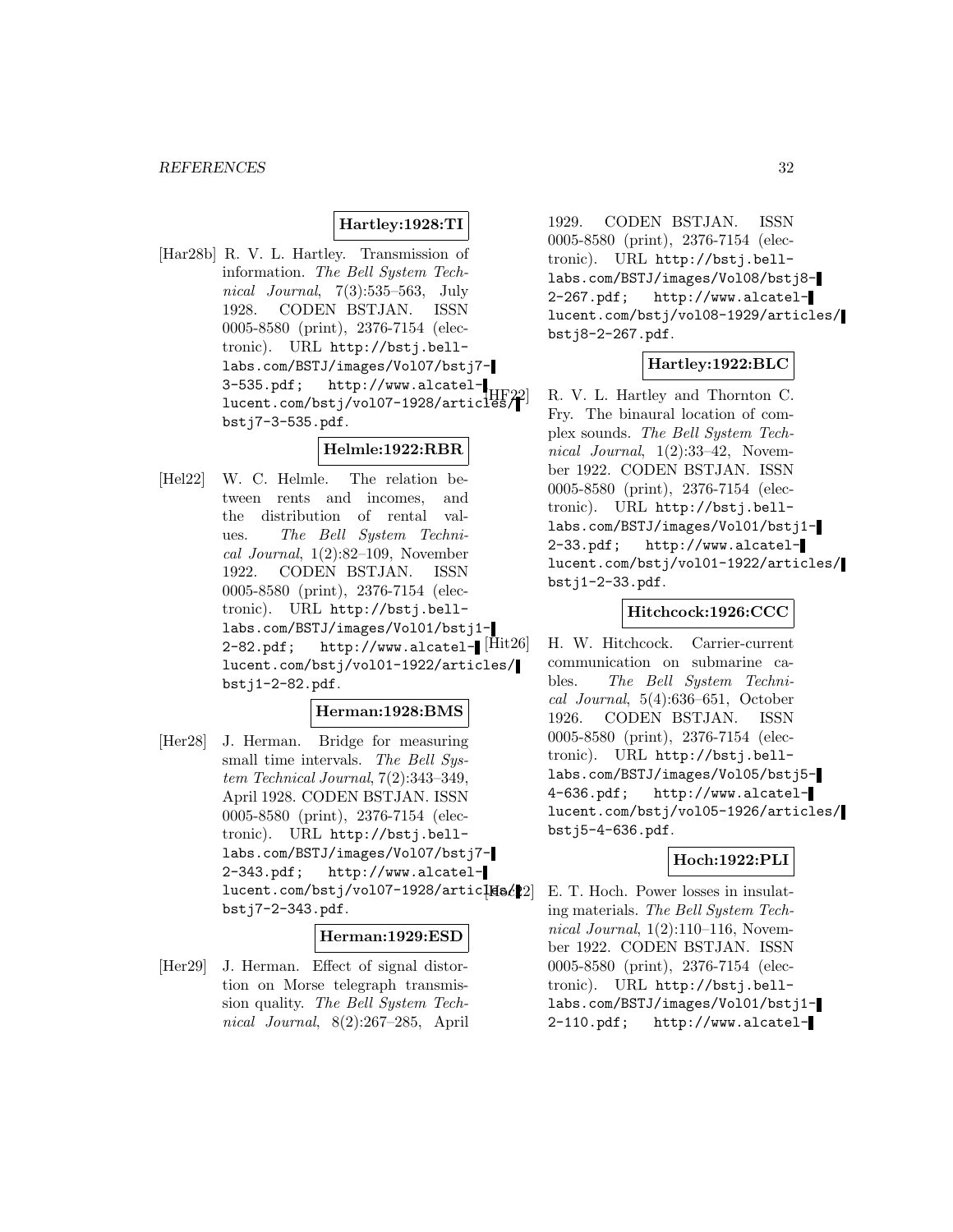lucent.com/bstj/vol01-1922/articles/ bstj1-2-110.pdf.

**Hoch:1926:EEM**

[Hoc26] E. T. Hoch. Electrode effects in the measurement of power factor and dielectric constant of sheet insulating materials. The Bell System Technical Journal, 5(4):555–572c, October 1926. CODEN BSTJAN. ISSN 0005-8580 (print), 2376-7154 (electronic). URL http://bstj.belllabs.com/BSTJ/images/Vol05/bstj5- 4-555.pdf; http://www.alcatellucent.com/bstj/vol05-1926/articles/ bstj5-4-555.pdf.

# **Horton:1924:VTO**

[Hor24] J. W. Horton. Vacuum tube oscillators — a graphical method of analysis. The Bell System Technical Journal, 3(3):508–524, July 1924. CODEN BSTJAN. ISSN 0005-8580 (print), 2376-7154 (electronic). URL http://bstj.belllabs.com/BSTJ/images/Vol03/bstj3- 3-508.pdf; http://www.alcatellucent.com/bstj/vol03-1924/articles/ bstj3-3-508.pdf.

# **Hoyt:1923:ISL**

[Hoy23] Ray S. Hoyt. Impedance of smooth lines, and design of simulating networks. The Bell System Technical Journal, 2(2):1–40, April 1923. CODEN BSTJAN. ISSN 0005-8580 (print), 2376-7154 (electronic). URL http://bstj.belllabs.com/BSTJ/images/Vol02/bstj2- 2-1.pdf; http://www.alcatellucent.com/bstj/vol02-1923/articles/ bstj2-2-1.pdf.

# **Hoyt:1924:ILL**

[Hoy24] Ray S. Hoyt. Impedance of loaded lines, and design of simulating and compensating networks. The Bell System Technical Journal, 3(3):414–467, July 1924. CODEN BSTJAN. ISSN 0005-8580 (print), 2376-7154 (electronic). URL http://bstj.belllabs.com/BSTJ/images/Vol03/bstj3- 3-414.pdf; http://www.alcatellucent.com/bstj/vol03-1924/articles/ bstj3-3-414.pdf.

# **Harris:1923:MGE**

[HS23] J. E. Harris and E. E. Schumacher. Measurements on the gases evolved from glasses of known chemical composition. The Bell System Technical Journal,  $2(1):122-132$ , January 1923. CODEN BSTJAN. ISSN 0005-8580 (print), 2376-7154 (electronic). URL http://bstj.belllabs.com/BSTJ/images/Vol02/bstj2- 1-122.pdf; http://www.alcatellucent.com/bstj/vol02-1923/articles/ bstj2-1-122.pdf.

# **Ives:1925:TPT**

[IHPC25] H. E. Ives, J. W. Horton, R. D. Parker, and A. B. Clark. The transmission of pictures over telephone lines. The Bell System Technical Journal, 4(2):187–214, April 1925. CODEN BSTJAN. ISSN 0005-8580 (print), 2376-7154 (electronic). URL http://bstj.belllabs.com/BSTJ/images/Vol04/bstj4- 2-187.pdf; http://www.alcatellucent.com/bstj/vol04-1925/articles/ bstj4-2-187.pdf.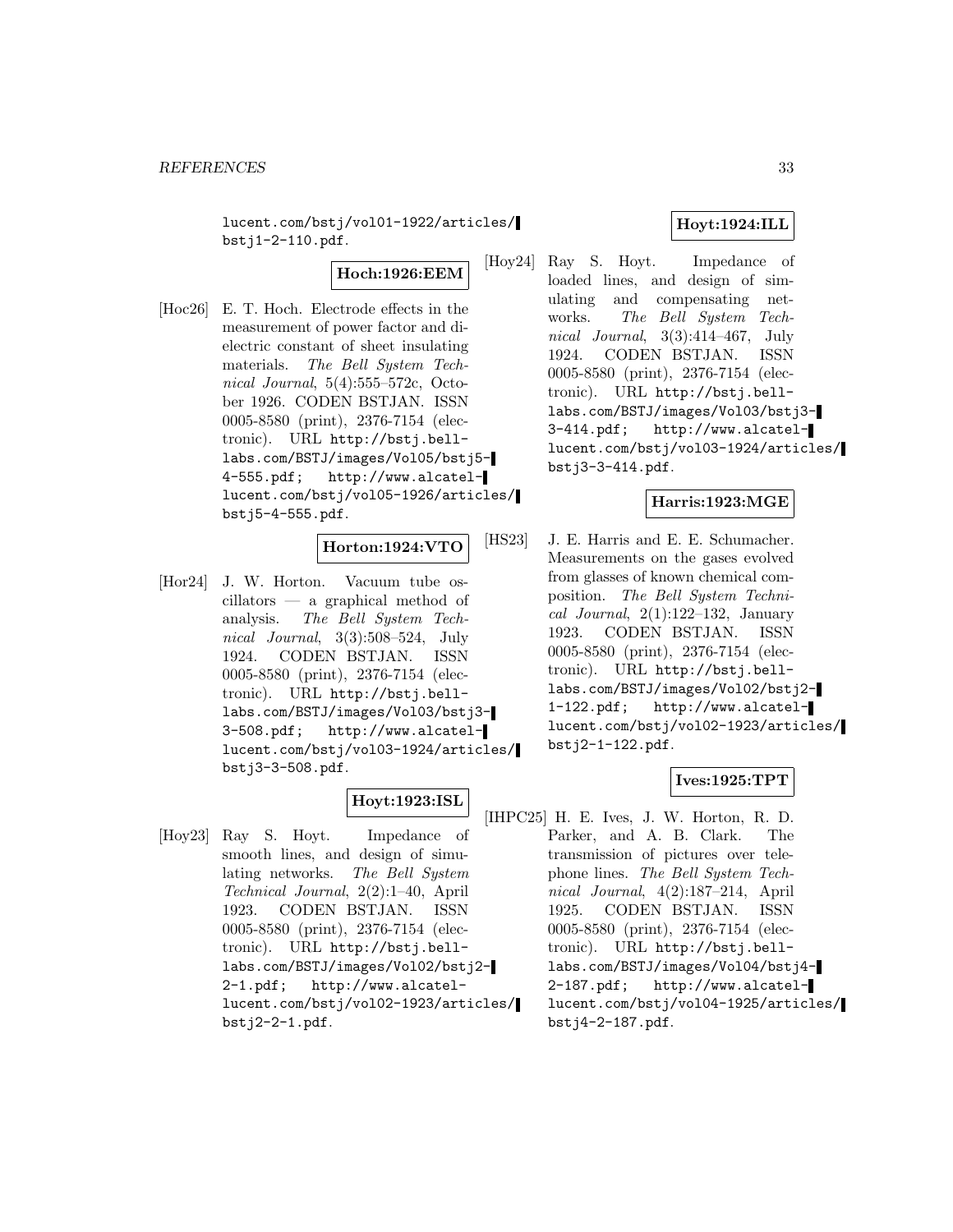# **Ives:1926:AMP**

[Ive26] Herbert E. Ives. The alkali metal photoelectric cell. The Bell System Technical Journal, 5(2):320–335, April 1926. CODEN BSTJAN. ISSN 0005-8580 (print), 2376-7154 (electronic). URL http://bstj.belllabs.com/BSTJ/images/Vol05/bstj5 $_{5}$ 2-320.pdf; http://www.alcatellucent.com/bstj/vol05-1926/articles/ bstj5-2-320.pdf.

# **Ives:1927:T**

[Ive27] Herbert E. Ives. Television. The Bell System Technical Journal, 6 (4):551–559, October 1927. CO-DEN BSTJAN. ISSN 0005- 8580 (print), 2376-7154 (electronic). URL http://bstj.belllabs.com/BSTJ/images/Vol06/bstj6- 4-551.pdf; http://www.alcatellucent.com/bstj/vol06-1927/articles/ bstj6-4-551.pdf.

# **Johnson:1922:LVC**

[Joh22] J. B. Johnson. A low voltage cathode ray oscillograph. The Bell System Technical Journal, 1 (2):142–151, November 1922. CO-DEN BSTJAN. ISSN 0005- 8580 (print), 2376-7154 (electronic). URL http://bstj.belllabs.com/BSTJ/images/Vol01/bstj1- 2-142.pdf; http://www.alcatellucent.com/bstj/vol01-1922/articles/ bstj1-2-142.pdf.

# **Johnson:1929:BTH**

[Joh29] J. B. Johnson. A braun tube hysteresigraph. The Bell System Technical Journal, 8(2):286–308, April 1929. CODEN BSTJAN. ISSN

0005-8580 (print), 2376-7154 (electronic). URL http://bstj.belllabs.com/BSTJ/images/Vol08/bstj8- 2-286.pdf; http://www.alcatellucent.com/bstj/vol08-1929/articles/ bstj8-2-286.pdf.

#### **Johnson:1925:MIW**

K. S. Johnson and T. E. Shea. Mutual inductance in wave filters with an introduction on filter design. The Bell System Technical Journal,  $4(1):52-111$ , January 1925. CODEN BSTJAN. ISSN 0005-8580 (print), 2376-7154 (electronic). URL http://bstj.belllabs.com/BSTJ/images/Vol04/bstj4- 1-52.pdf; http://www.alcatellucent.com/bstj/vol04-1925/articles/ bstj4-1-52.pdf.

# **Kasley:1928:PTM**

J. H. Kasley and F. P. Hutchison. Precision tool making for the manufacture of telephone apparatus. The Bell System Technical Journal, 7(3):375–403, July 1928. CODEN BSTJAN. ISSN 0005-8580 (print), 2376-7154 (electronic). URL http://bstj.belllabs.com/BSTJ/images/Vol07/bstj7- 3-375.pdf; http://www.alcatellucent.com/bstj/vol07-1928/articles/ bstj7-3-375.pdf.

# **King:1923:TVT**

[Kin23] Robert W. King. Thermionic vacuum tubes and their applications. The Bell System Technical Journal, 2(4):31–100, October 1923. CODEN BSTJAN. ISSN 0005-8580 (print), 2376-7154 (electronic). URL http://bstj.bell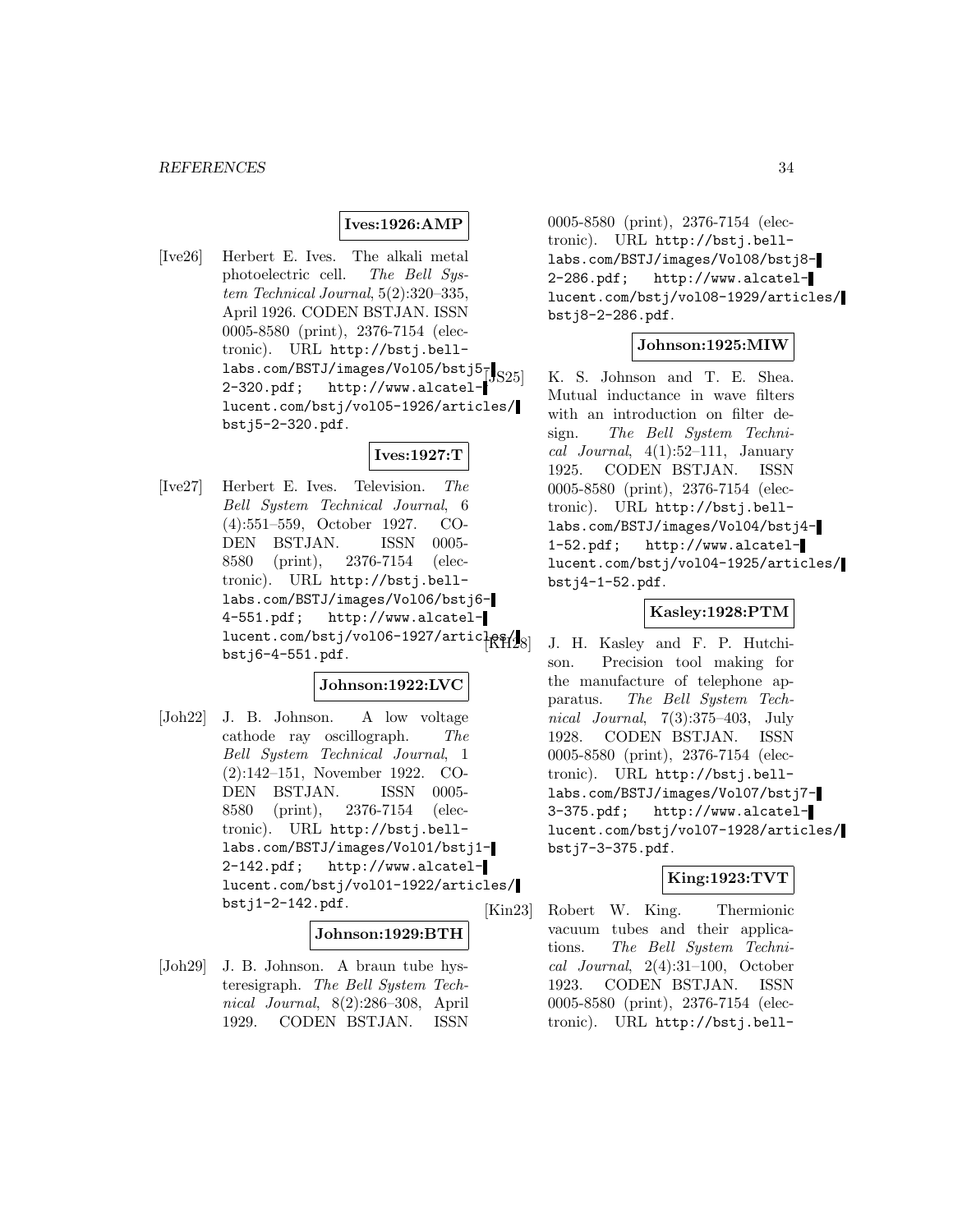labs.com/BSTJ/images/Vol02/bstj2- 4-31.pdf; http://www.alcatellucent.com/bstj/vol02-1923/articles/ bstj2-4-31.pdf.

**Kirk:1923:BSS**

[Kir23a] J. N. Kirk. Bell System sleet storm map. The Bell System Technical Journal,  $2(1):114-121$ , January 1923. CODEN BSTJAN. ISSN 0005-8580 (print), 2376-7154 (electronic). URL http://bstj.belllabs.com/BSTJ/images/Vol02/bstj2- 1-114.pdf; http://www.alcatellucent.com/bstj/vol02-1923/articles/ bstj2-1-114.pdf.

# **Kirk:1923:STE**

[Kir23b] J. N. Kirk. Specializing transportation equipment in order to adapt it most economically to telephone construction and maintenance work. The Bell System Techni $cal$  Journal,  $2(1):47-66$ , January 1923. CODEN BSTJAN. ISSN 0005-8580 (print), 2376-7154 (electronic). URL http://bstj.belllabs.com/BSTJ/images/Vol02/bstj2- 1-47.pdf; http://www.alcatellucent.com/bstj/vol02-1923/articles/ bstj2-1-47.pdf.

# **Kirk:1923:ULS**

[Kir23c] J. N. Kirk. Use of labor-saving apparatus in outside plant construction work. The Bell System Technical Journal, 2(3):53–76, July 1923. CODEN BSTJAN. ISSN 0005-8580 (print), 2376-7154 (electronic). URL http://bstj.belllabs.com/BSTJ/images/Vol02/bstj2- 3-53.pdf; http://www.alcatellucent.com/bstj/vol02-1923/articles/ bstj2-3-53.pdf.

# **Lack:1929:OMV**

[Lac29] F. R. Lack. Observations on modes of vibration and temperature coefficients of quartz crystal plates. The Bell System Technical Journal, 8(3):515–535, July 1929. CODEN BSTJAN. ISSN 0005-8580 (print), 2376-7154 (electronic). URL http://bstj.belllabs.com/BSTJ/images/Vol08/bstj8- 3-515.pdf; http://www.alcatellucent.com/bstj/vol08-1929/articles/ bstj8-3-515.pdf.

# **Landeen:1927:ACE**

[Lan27] A. G. Landeen. Analyzer for complex electric waves. The Bell System Technical Journal, 6(2):230–247, April 1927. CODEN BSTJAN. ISSN 0005-8580 (print), 2376-7154 (electronic). URL http://bstj.belllabs.com/BSTJ/images/Vol06/bstj6- 2-230.pdf; http://www.alcatellucent.com/bstj/vol06-1927/articles/ bstj6-2-230.pdf.

# **Llewellyn:1926:OTV**

[Lle26] F. B. Llewellyn. Operation of thermionic vacuum tube circuits. The Bell System Technical Journal, 5(3):433–462, July 1926. CODEN BSTJAN. ISSN 0005-8580 (print), 2376-7154 (electronic). URL http://bstj.belllabs.com/BSTJ/images/Vol05/bstj5- 3-433.pdf; http://www.alcatellucent.com/bstj/vol05-1926/articles/ bstj5-3-433.pdf.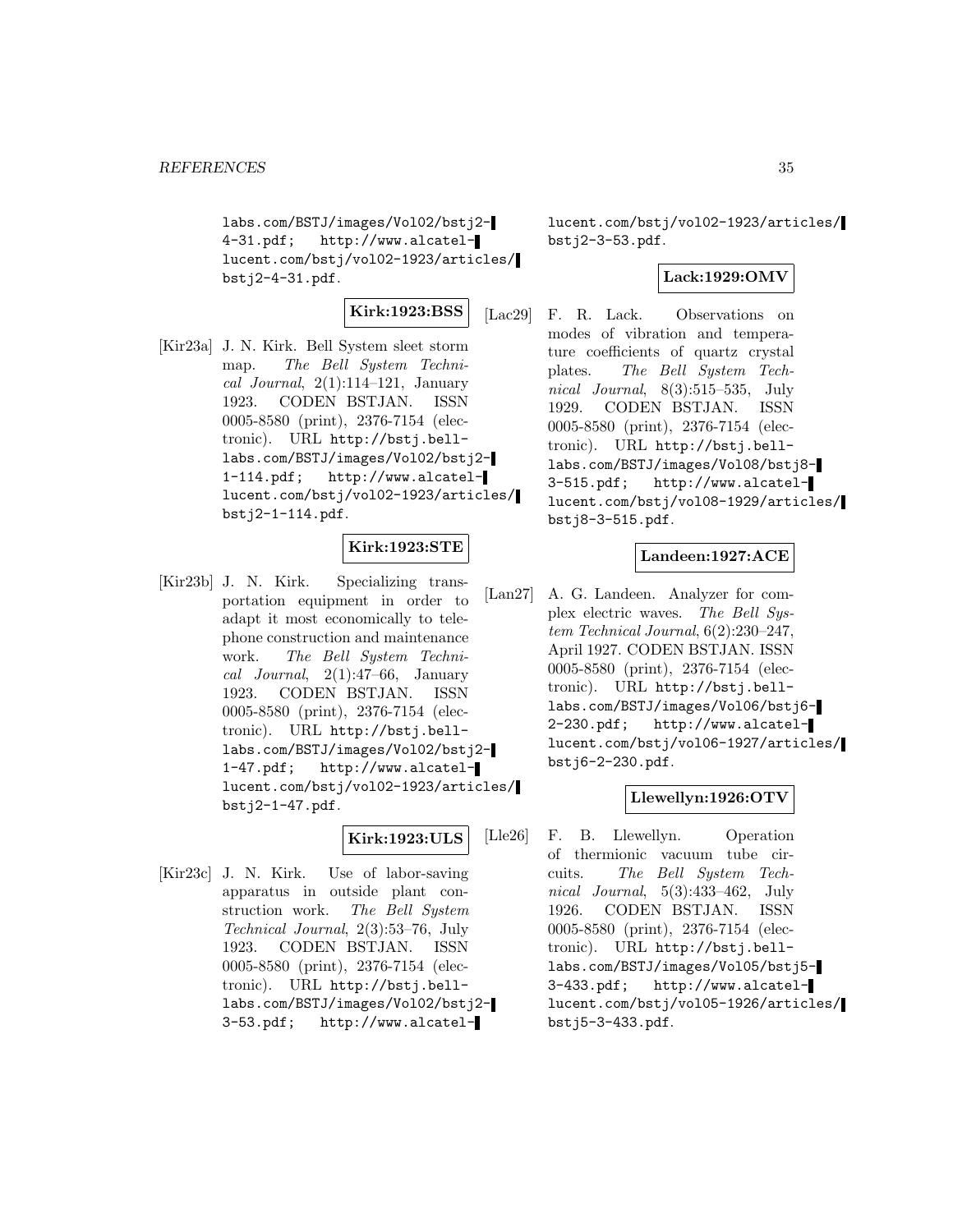# **Lucas:1924:PTM**

[Luc24] Francis F. Lucas. Photomicrography and technical microscopy in its application to telephone apparatus. The Bell System Technical Journal,  $3(1):100-144$ , January 1924. CODEN BSTJAN. ISSN 0005-8580 (print), 2376-7154 (electronic). URL http://bstj.belllabs.com/BSTJ/images/Vol03/bstj3- 1-100.pdf; http://www.alcatel-[Mar29b] W. A. Marrison. Oscillographs lucent.com/bstj/vol03-1924/articles/ bstj3-1-100.pdf.

#### **MacKenzie:1929:SRL**

[Mac29] Donald MacKenzie. Sound recording with the light valve. The Bell System Technical Journal, 8 (1):173–183, January 1929. CO-DEN BSTJAN. ISSN 0005- 8580 (print), 2376-7154 (electronic). URL http://bstj.belllabs.com/BSTJ/images/Vol08/bstj8- 1-173.pdf; http://www.alcatel-[Mar29c] W. H. Martin. Decibel–the name lucent.com/bstj/vol08-1929/articles/ bstj8-1-173.pdf.

#### **Martin:1924:TUT**

[Mar24] W. H. Martin. The transmission unit and telephone transmission reference systems. The Bell System Technical Journal, 3(3):400–408, July 1924. CODEN BSTJAN. ISSN 0005-8580 (print), 2376-7154 (electronic). URL http://bstj.belllabs.com/BSTJ/images/Vol03/bstj3-  $3-400.pdf;$  http://www.alcatel- $Mas27$ lucent.com/bstj/vol03-1924/articles/ bstj3-3-400.pdf.

#### **Marrison:1929:HPS**

[Mar29a] W. A. Marrison. A high precision standard of frequency. The Bell Sys-

tem Technical Journal, 8(3):493–514, July 1929. CODEN BSTJAN. ISSN 0005-8580 (print), 2376-7154 (electronic). URL http://bstj.belllabs.com/BSTJ/images/Vol08/bstj8- 3-493.pdf; http://www.alcatellucent.com/bstj/vol08-1929/articles/ bstj8-3-493.pdf.

# **Marrison:1929:ORT**

for recording transient phenomena. The Bell System Technical Journal, 8(2):368–390, April 1929. CODEN BSTJAN. ISSN 0005-8580 (print), 2376-7154 (electronic). URL http://bstj.belllabs.com/BSTJ/images/Vol08/bstj8- 2-368.pdf; http://www.alcatellucent.com/bstj/vol08-1929/articles/ bstj8-2-368.pdf.

# **Martin:1929:DNT**

for the transmission unit. The Bell System Technical Journal, 8 (1):1–2, January 1929. CO-DEN BSTJAN. ISSN 0005- 8580 (print), 2376-7154 (electronic). URL http://bstj.belllabs.com/BSTJ/images/Vol08/bstj8- 1-1.pdf; http://www.alcatellucent.com/bstj/vol08-1929/articles/ bstj8-1-1.pdf.

#### **Mason:1927:SRC**

W. P. Mason. A study of the regular combination of acoustic elements, with applications to recurrent acoustic filters, tapered acoustic fibers, and horns. The Bell System Technical Journal, 6(2):258–294, April 1927. CODEN BSTJAN. ISSN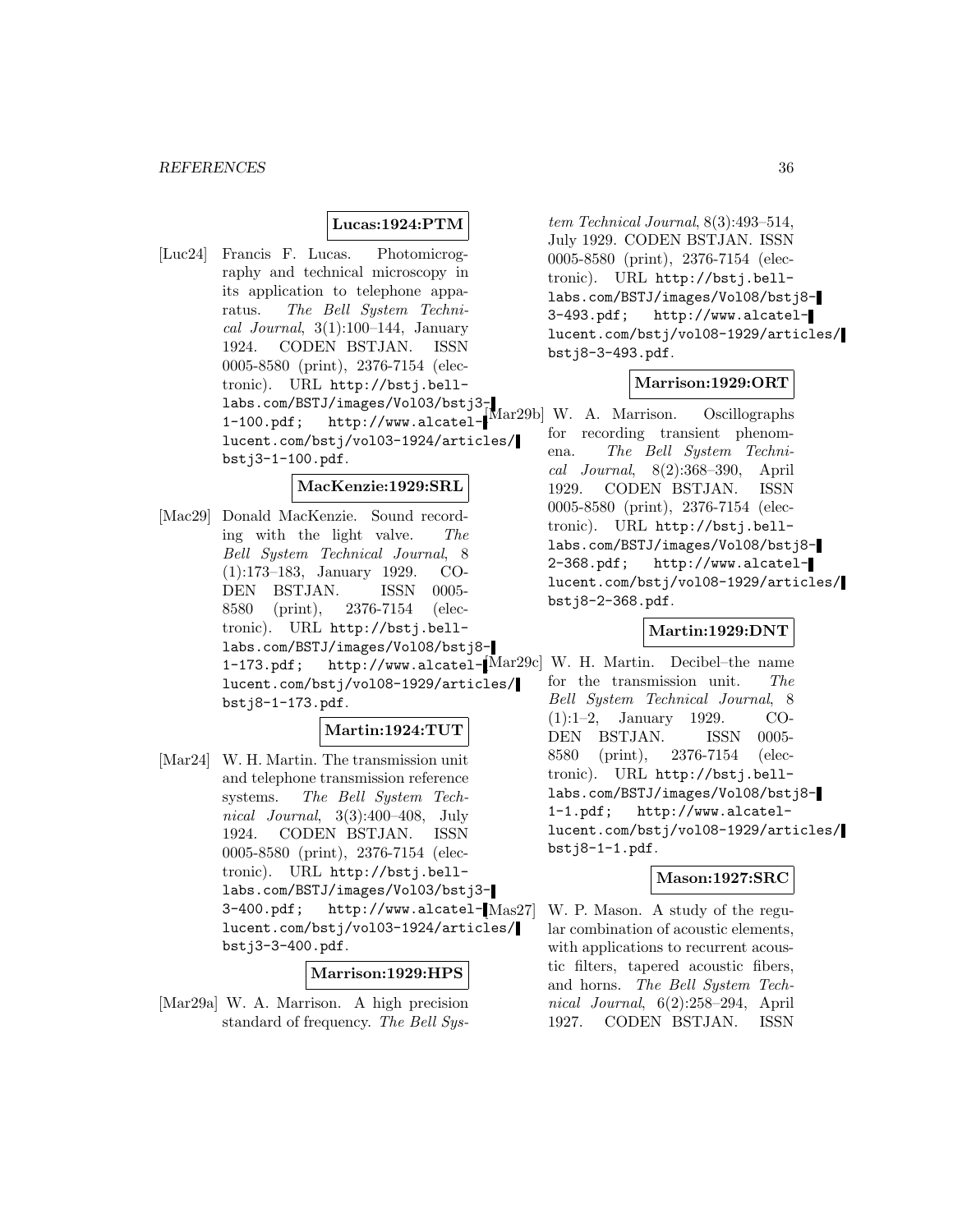0005-8580 (print), 2376-7154 (electronic). URL http://bstj.belllabs.com/BSTJ/images/Vol06/bstj6- 2-258.pdf; http://www.alcatellucent.com/bstj/vol06-1927/articles/ bstj6-2-258.pdf.

#### **Mason:1929:NMO**

[Mas29] W. P. Mason. A new method for obtaining transient solutions of electrical networks. The Bell System Technical Journal, 8(1):109–134, January 1929. CODEN BSTJAN. ISSN 0005-8580 (print), 2376-7154 (electronic). URL http://bstj.belllabs.com/BSTJ/images/Vol08/bstj8- 1-109.pdf; http://www.alcatellucent.com/bstj/vol08-1929/articles/ bstj8-1-109.pdf.

# **Martin:1923:UPA**

[MC23] W. H. Martin and A. B. Clark. Use of public address system with telephone lines. The Bell System Technical Journal, 2(2):143–161, April 1923. CODEN BSTJAN. ISSN 0005-8580 (print), 2376-7154 (electronic). URL http://bstj.belllabs.com/BSTJ/images/Vol02/bstj2- 2-143.pdf; http://www.alcatellucent.com/bstj/vol02-1923/articles/ bstj2-2-143.pdf.

# **Molina:1924:DRS**

[MC24] E. C. Molina and R. P. Crowell. Deviation of random samples from average conditions and significance to traffic men. The Bell System Technical Journal, 3(1):88–99, January 1924. CODEN BSTJAN. ISSN 0005-8580 (print), 2376-7154 (electronic). URL http://bstj.belllabs.com/BSTJ/images/Vol03/bstj31-88.pdf; http://www.alcatellucent.com/bstj/vol03-1924/articles/ bstj3-1-88.pdf.

# **Moore:1927:AVF**

[MC27] C. R. Moore and A. S. Curtis. An analyzer for the voice frequency range. The Bell System Technical Journal, 6(2):217–229, April 1927. CODEN BSTJAN. ISSN 0005-8580 (print), 2376-7154 (electronic). URL http://bstj.belllabs.com/BSTJ/images/Vol06/bstj6- 2-217.pdf; http://www.alcatellucent.com/bstj/vol06-1927/articles/ bstj6-2-217.pdf.

# **Mead:1925:WPP**

[Mea25] Sallie Pero Mead. Wave propagation over parallel tubular conductors: The alternating current resistance. The Bell System Technical Journal, 4(2):327–338, April 1925. CODEN BSTJAN. ISSN 0005-8580 (print), 2376-7154 (electronic). URL http://bstj.belllabs.com/BSTJ/images/Vol04/bstj4- 2-327.pdf; http://www.alcatellucent.com/bstj/vol04-1925/articles/ bstj4-2-327.pdf.

# **Mead:1928:PDP**

[Mea28] Sallie Pero Mead. Phase distortion and phase distortion correction. The Bell System Technical Journal, 7(2):195–224, April 1928. CODEN BSTJAN. ISSN 0005-8580 (print), 2376-7154 (electronic). URL http://bstj.belllabs.com/BSTJ/images/Vol07/bstj7- 2-195.pdf; http://www.alcatellucent.com/bstj/vol07-1928/articles/ bstj7-2-195.pdf.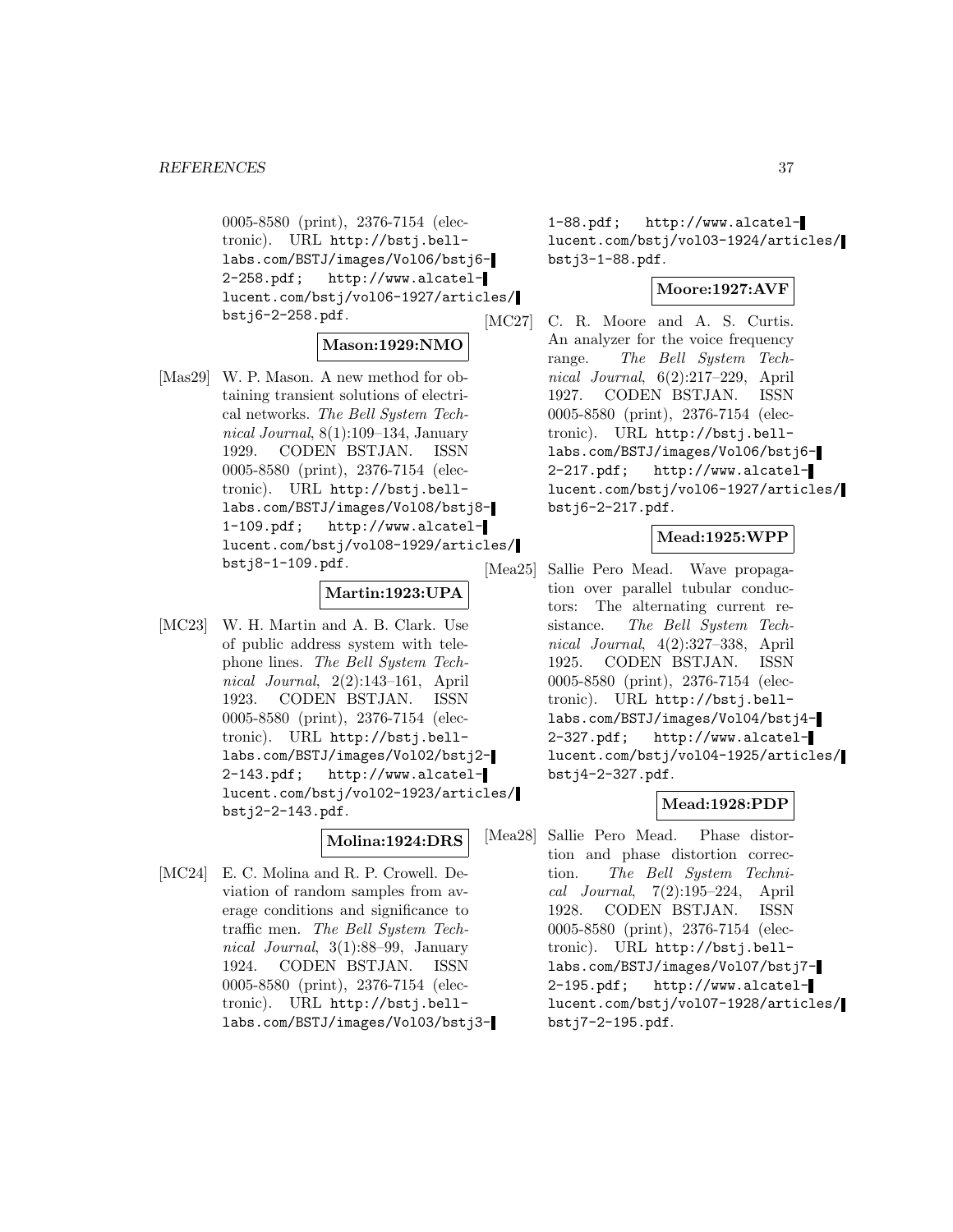# **Martin:1929:MRS**

[MG29] W. H. Martin and C. H. G. Gray. Master reference system for telephone transmission. The Bell System Technical Journal, 8(3):536–559, July 1929. CODEN BSTJAN. ISSN 0005-8580 (print), 2376-7154 (electronic). URL http://bstj.belllabs.com/BSTJ/images/Vol08/bstj8- 3-536.pdf; http://www.alcatellucent.com/bstj/vol08-1929/articles/ bstj8-3-536.pdf.

# **Maxfield:1926:MHQ**

[MH26] J. P. Maxfield and H. C. Harrison. Methods of high quality recording and reproducing of music and speech based on telephone research. The Bell System Technical Journal, 5(3):493–523, July 1926. CODEN BSTJAN. ISSN 0005-8580 (print), 2376-7154 (electronic). URL http://bstj.belllabs.com/BSTJ/images/Vol05/bstj5- 3-493.pdf; http://www.alcatellucent.com/bstj/vol05-1926/articles/ bstj5-3-493.pdf.

# **Miller:1924:DCE**

[Mil24] D. D. Miller. Design characteristics of electromagnets for telephone relays. The Bell System Technical Journal, 3(2):206–231, April 1924. CODEN BSTJAN. ISSN 0005-8580 (print), 2376-7154 (electronic). URL http://bstj.belllabs.com/BSTJ/images/Vol03/bstj3- 2-206.pdf; http://www.alcatellucent.com/bstj/vol03-1924/articles/ bstj3-2-206.pdf.

# **Molina:1922:TPA**

[Mol22] Edward C. Molina. The theory of probabilities applied to telephone trunking problems. The Bell System Technical Journal, 1 (2):69–81, November 1922. CO-DEN BSTJAN. ISSN 0005- 8580 (print), 2376-7154 (electronic). URL http://bstj.belllabs.com/BSTJ/images/Vol01/bstj1- 2-69.pdf; http://www.alcatellucent.com/bstj/vol01-1922/articles/ bstj1-2-69.pdf.

#### **Molina:1927:ATP**

[Mol27] Edward C. Molina. Application of the theory of probability to telephone trunking problems. The Bell System Technical Journal, 6(3):461–494, July 1927. CODEN BSTJAN. ISSN 0005-8580 (print), 2376-7154 (electronic). URL http://bstj.belllabs.com/BSTJ/images/Vol06/bstj6- 3-461.pdf; http://www.alcatellucent.com/bstj/vol06-1927/articles/ bstj6-3-461.pdf.

# **Molina:1929:ABS**

[Mol29] E. C. Molina. Application to the binomial summation of a Laplacian method for the evaluation of definite integrals. The Bell System Technical Journal, 8(1):99–108, January 1929. CODEN BSTJAN. ISSN 0005-8580 (print), 2376-7154 (electronic). URL http://bstj.belllabs.com/BSTJ/images/Vol08/bstj8- 1-99.pdf; http://www.alcatellucent.com/bstj/vol08-1929/articles/ bstj8-1-99.pdf.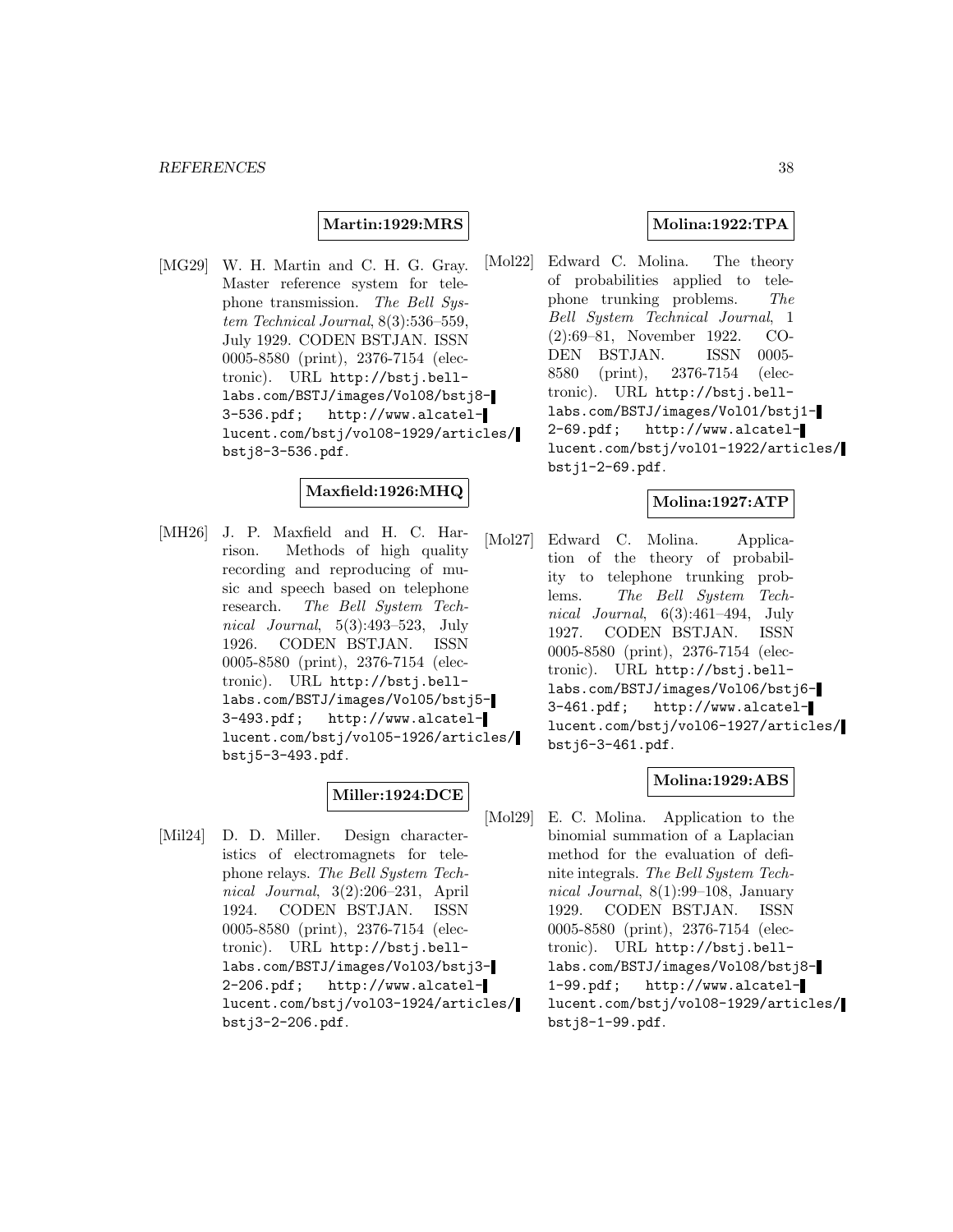# **Molina:1929:FDU**

[MW29] E. C. Molina and R. I. Wilkinson. The frequency distribution of the unknown mean of a sampled universe. The Bell System Technical Journal, 8(4):632–645, October 1929. CODEN BSTJAN. ISSN 0005-8580 (print), 2376-7154 (electronic). URL http://bstj.belllabs.com/BSTJ/images/Vol08/bstj8- 4-632.pdf; http://www.alcatellucent.com/bstj/vol08-1929/articles/ bstj8-4-632.pdf.

#### **Nance:1924:SVL**

[Nan24] H. H. Nance. Some very long telephone circuits of the Bell System. The Bell System Technical Journal, 3(3):495–507, July 1924. CODEN BSTJAN. ISSN 0005-8580 (print), 2376-7154 (electronic). URL http://bstj.belllabs.com/BSTJ/images/Vol03/bstj3- 3-495.pdf; http://www.alcatellucent.com/bstj/vol03-1924/articles/ bstj3-3-495.pdf.

# **Nichols:1923:RET**

[NE23] H. W. Nichols and Lloyd Espenschied. Radio extension of the telephone system to ships at sea. The Bell System Technical Journal,  $2(3):141-185$ , July 1923. CODEN BSTJAN. ISSN 0005-8580 (print), 2376-7154 (electronic). URL http://bstj.belllabs.com/BSTJ/images/Vol02/bstj2 $\lbrace$ 0sb29] 3-141.pdf; http://www.alcatellucent.com/bstj/vol02-1923/articles/ bstj2-3-141.pdf.

#### **Nelson:1927:RTS**

[Nel27] Edward L. Nelson. Radio transmission system for television. The Bell System Technical Journal, 6 (4):633–652, October 1927. CO-DEN BSTJAN. ISSN 0005- 8580 (print), 2376-7154 (electronic). URL http://bstj.belllabs.com/BSTJ/images/Vol06/bstj6- 4-633.pdf; http://www.alcatellucent.com/bstj/vol06-1927/articles/ bstj6-4-633.pdf.

# **Nichols:1925:PEW**

[NS25] H. W. Nichols and J. C. Schelleng. Propagation of electric waves over the Earth. The Bell System Technical Journal, 4(2):215–234, April 1925. CODEN BSTJAN. ISSN 0005-8580 (print), 2376-7154 (electronic). URL http://bstj.belllabs.com/BSTJ/images/Vol04/bstj4- 2-215.pdf; http://www.alcatellucent.com/bstj/vol04-1925/articles/ bstj4-2-215.pdf.

# **Nyquist:1924:CFA**

[Nyq24] H. Nyquist. Certain factors affecting telegraph speed. The Bell System Technical Journal, 3(2):324–346, April 1924. CODEN BSTJAN. ISSN 0005-8580 (print), 2376-7154 (electronic). URL http://bstj.belllabs.com/BSTJ/images/Vol03/bstj3- 2-324.pdf; http://www.alcatellucent.com/bstj/vol03-1924/articles/ bstj3-2-324.pdf.

# **Osborne:1929:PEC**

H. S. Osborne. The principles of electric circuits applied to communication. The Bell System Technical Journal, 8(1):3–20, January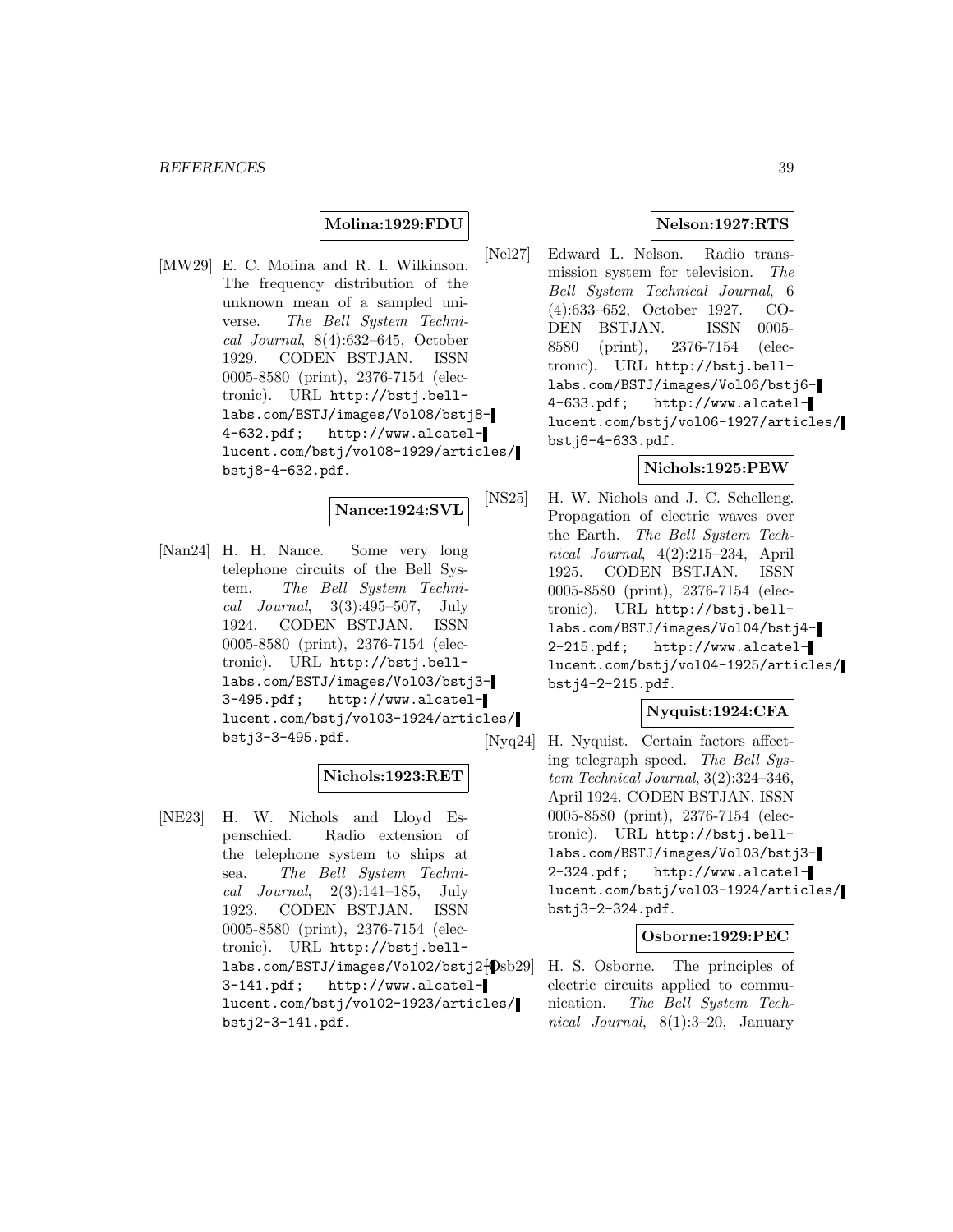1929. CODEN BSTJAN. ISSN 0005-8580 (print), 2376-7154 (electronic). URL http://bstj.belllabs.com/BSTJ/images/Vol08/bstj8- 1-3.pdf; http://www.alcatellucent.com/bstj/vol08-1929/articles/18 bstj8-1-3.pdf.

#### **Peterson:1927:MVT**

[PE27] Eugene Peterson and Herbert P. Evans. Modulation in vacuum tubes used as amplifiers. The Bell System Technical Journal, 6(3):442–460, July 1927. CODEN BSTJAN. ISSN 0005-8580 (print), 2376-7154 (electronic). URL http://bstj.belllabs.com/BSTJ/images/Vol06/bstj6- 3-442.pdf; http://www.alcatellucent.com/bstj/vol06-1927/articles/ bstj6-3-442.pdf.

#### **Pennock:1925:EPM**

[Pen25] G. A. Pennock. Engineering planning for manufacture. The Bell System Technical Journal, 4(4): 542–560, October 1925. CO-DEN BSTJAN. ISSN 0005- 8580 (print), 2376-7154 (electronic). URL http://bstj.belllabs.com/BSTJ/images/Vol04/bstj4- 4-542.pdf; http://www.alcatellucent.com/bstj/vol04-1925/articles/ bstj4-4-542.pdf.

# **Pennell:1929:GHE**

[Pen29] W. O. Pennell. A generalization of Heaviside's expansion theorem. The Bell System Technical Journal, 8(3):482–492, July 1929. CODEN BSTJAN. ISSN 0005-8580 (print), 2376-7154 (electronic). URL http://bstj.belllabs.com/BSTJ/images/Vol08/bstj83-482.pdf; http://www.alcatellucent.com/bstj/vol08-1929/articles/ bstj8-3-482.pdf.

#### **Peterson:1928:HPF**

Eugene Peterson. Harmonic production in ferromagnetic materials at low frequencies and low flux densities. The Bell System Technical Journal, 7(4):762–796, October 1928. CODEN BSTJAN. ISSN 0005-8580 (print), 2376-7154 (electronic). URL http://bstj.belllabs.com/BSTJ/images/Vol07/bstj7- 4-762.pdf; http://www.alcatellucent.com/bstj/vol07-1928/articles/ bstj7-4-762.pdf.

# **Pilliod:1922:PPS**

[Pil22] James J. Pilliod. Philadelphia– Pittsburgh section of the New York– Chicago cable. The Bell System Technical Journal, 1(1):60–87, July 1922. CODEN BSTJAN. ISSN 0005-8580 (print), 2376-7154 (electronic). URL http://bstj.belllabs.com/BSTJ/images/Vol01/bstj1- 1-60.pdf; http://www.alcatellucent.com/bstj/vol01-1922/articles/ bstj1-1-60.pdf.

# **Peterson:1928:GCM**

[PK28] Eugene Peterson and Clyde R. Keith. Grid current modulation. The Bell System Technical Journal,  $7(1):106-139$ , January 1928. CODEN BSTJAN. ISSN 0005-8580 (print), 2376-7154 (electronic). URL http://bstj.belllabs.com/BSTJ/images/Vol07/bstj7- 1-106.pdf; http://www.alcatellucent.com/bstj/vol07-1928/articles/ bstj7-1-106.pdf.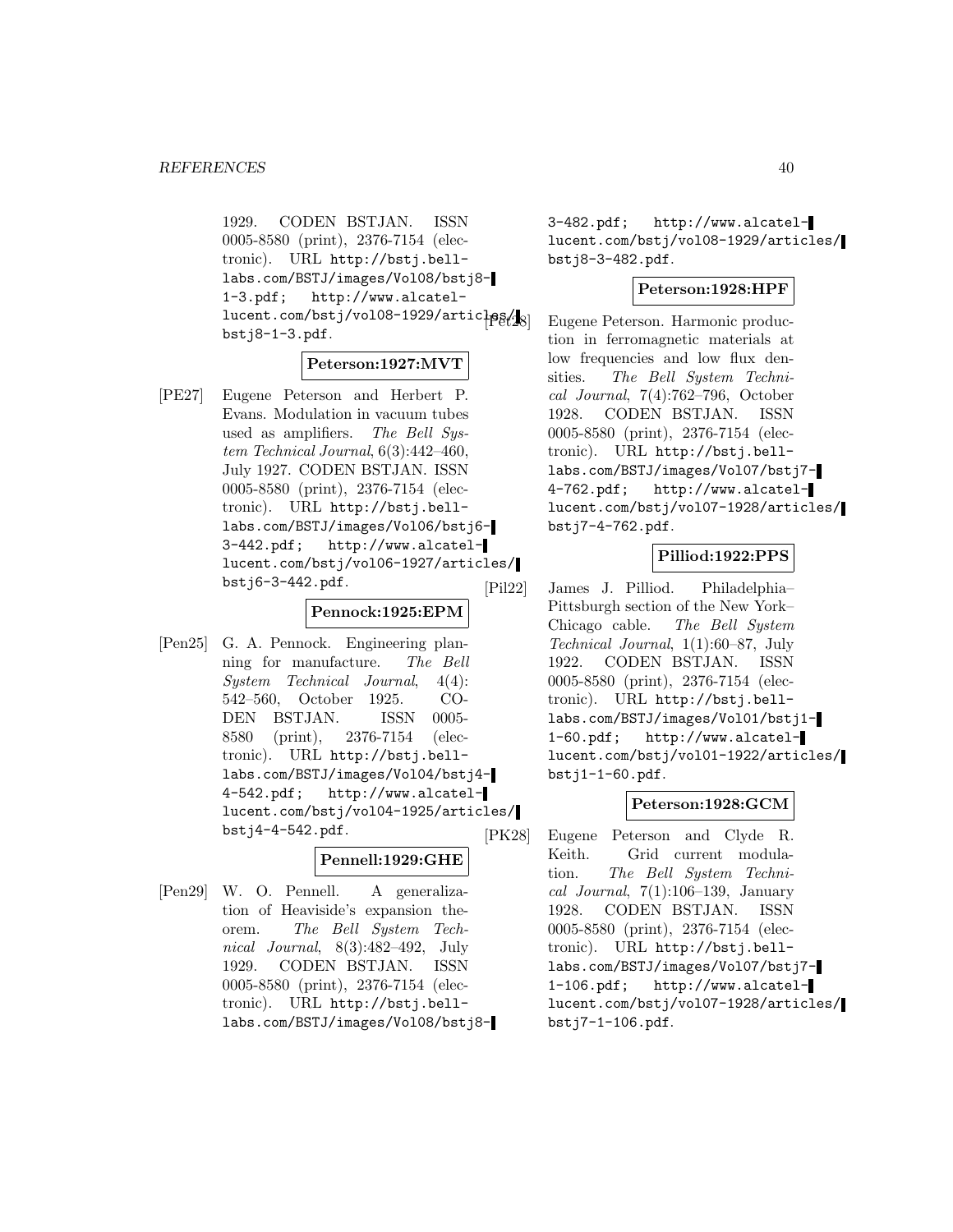# **Rhodes:1925:ECS**

[Rho25] F. L. Rhodes. Engineering cost studies. The Bell System Technical Journal, 4(1):1–14, January 1925. CODEN BSTJAN. ISSN 0005-8580 (print), 2376-7154 (electronic). URL http://bstj.belllabs.com/BSTJ/images/Vol04/bstj4- 1-1.pdf; http://www.alcatel-1 1. pul, mccp.//www.alcatel [SB26]<br>[SB26] lucent.com/bstj/vol04-1925/articles bstj4-1-1.pdf.

# **Robbins:1928:AMG**

[Rob28] C. W. Robbins. Automatic machine gaging. The Bell System Technical Journal, 7(4):708–729, October 1928. CODEN BSTJAN. ISSN 0005-8580 (print), 2376-7154 (electronic). URL http://bstj.belllabs.com/BSTJ/images/Vol07/bstj7- 4-708.pdf; http://www.alcatellucent.com/bstj/vol07-1928/articles/ bstj7-4-708.pdf.

# **Rose:1923:PAC**

[Ros23] Arthur F. Rose. Practical application of carrier telephone and telegraph in the Bell System. The Bell System Technical Journal, 2(2):41–52, April 1923. CO-DEN BSTJAN. ISSN 0005- 8580 (print), 2376-7154 (electronic). URL http://bstj.belllabs.com/BSTJ/images/Vol02/bstj2- 2-41.pdf; http://www.alcatel- $\sqrt{\text{SF26}}$ lucent.com/bstj/vol02-1923/articles/ bstj2-2-41.pdf.

#### **Sacia:1925:SPE**

[Sac25] C. F. Sacia. Speech power and energy. The Bell System Technical Journal, 4(4):627–641, October 1925. CODEN BSTJAN. ISSN 0005-8580 (print), 2376-7154 (electronic). URL http://bstj.belllabs.com/BSTJ/images/Vol04/bstj4- 4-627.pdf; http://www.alcatellucent.com/bstj/vol04-1925/articles/ bstj4-4-627.pdf.

# **Sacia:1926:PFS**

C. F. Sacia and C. J. Beck. The power of fundamental speech sounds. The Bell System Technical Journal, 5(3):393–403, July 1926. CODEN BSTJAN. ISSN 0005-8580 (print), 2376-7154 (electronic). URL http://bstj.belllabs.com/BSTJ/images/Vol05/bstj5- 3-393.pdf; http://www.alcatellucent.com/bstj/vol05-1926/articles/ bstj5-3-393.pdf.

# **Scriven:1929:SPS**

E. O. Scriven. A sound projector system for use in motion picture theaters. The Bell System Technical Journal, 8(1):196–208, January 1929. CODEN BSTJAN. ISSN 0005-8580 (print), 2376-7154 (electronic). URL http://bstj.belllabs.com/BSTJ/images/Vol08/bstj8- 1-196.pdf; http://www.alcatellucent.com/bstj/vol08-1929/articles/ bstj8-1-196.pdf.

# **Shaw:1926:DAL**

Thomas Shaw and William Fondiller. Development and application of loading for telephone circuits. The Bell System Technical Journal, 5 (2):221–281, April 1926. CO-DEN BSTJAN. ISSN 0005- 8580 (print), 2376-7154 (electronic). URL http://bstj.bell-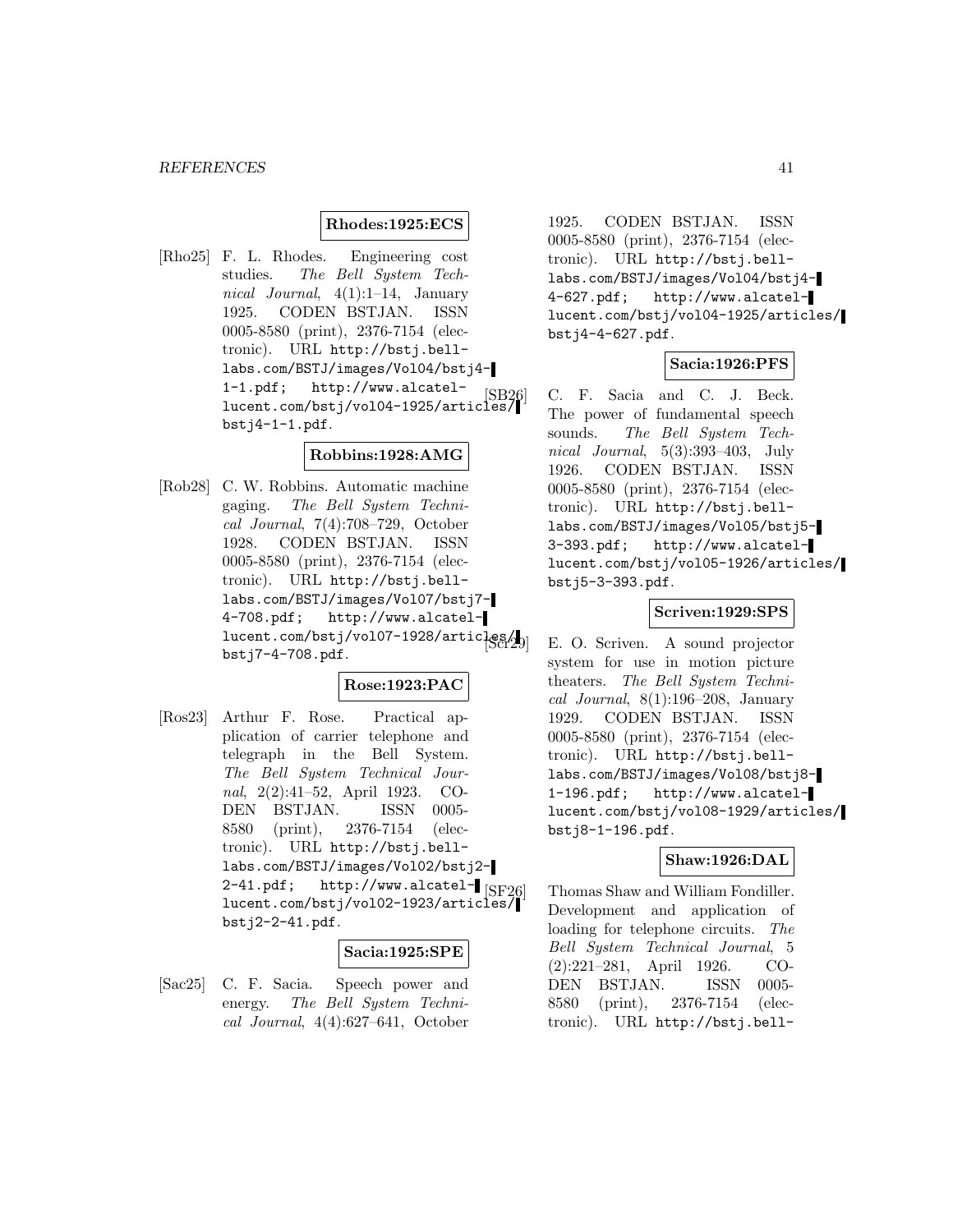labs.com/BSTJ/images/Vol05/bstj5- 2-221.pdf; http://www.alcatellucent.com/bstj/vol05-1926/articles<sup>944</sup> bstj5-2-221.pdf.

# **Shackelton:1928:EMC**

[SF28] W. J. Shackelton and J. G. Ferguson. Electrical measurement of communication apparatus. The Bell System Technical Journal, 7(1):70–89, January 1928. CODEN BSTJAN. ISSN 0005-8580 (print), 2376-7154 (electronic). URL http://bstj.belllabs.com/BSTJ/images/Vol07/bstj7- 1-70.pdf; http://www.alcatellucent.com/bstj/vol07-1928/articles/ [She26a] W. A. Shewhart. Correction of bstj7-1-70.pdf.

# **Shanck:1926:NTC**

[Sha26] R. B. Shanck. Neutralization of telegraph crossfire. The Bell System Technical Journal, 5(3):418–432, July 1926. CODEN BSTJAN. ISSN 0005-8580 (print), 2376-7154 (electronic). URL http://bstj.belllabs.com/BSTJ/images/Vol05/bstj5- 3-418.pdf; http://www.alcatellucent.com/bstj/vol05-1926/articles/ bstj5-3-418.pdf.

# **Shackelton:1927:SBI**

[Sha27] W. J. Shackelton. A shielded bridge for inductive impedance measurements at speech and carrier frequencies. The Bell System Technical Journal,  $6(1):142-171$ , January 1927. CODEN BSTJAN. ISSN 0005-8580 (print), 2376-7154 (electronic). URL http://bstj.belllabs.com/BSTJ/images/Vol06/bstj6- 1-142.pdf; http://www.alcatellucent.com/bstj/vol06-1927/artic $[\S$ s $[6c]$  W. A. Shewhart. Quality control bstj6-1-142.pdf.

#### **Shewhart:1924:SAS**

W. A. Shewhart. Some applications of statistical methods to the analysis of physical and engineering data. The Bell System Technical Journal, 3(1):43–87, January 1924. CODEN BSTJAN. ISSN 0005-8580 (print), 2376-7154 (electronic). URL http://bstj.belllabs.com/BSTJ/images/Vol03/bstj3- 1-43.pdf; http://www.alcatellucent.com/bstj/vol03-1924/articles/ bstj3-1-43.pdf.

# **Shewhart:1926:CDEb**

data for errors of averages obtained from small samples. The Bell System Technical Journal, 5(2):308–319, April 1926. CODEN BSTJAN. ISSN 0005-8580 (print), 2376-7154 (electronic). URL http://bstj.belllabs.com/BSTJ/images/Vol05/bstj5- 2-308.pdf; http://www.alcatellucent.com/bstj/vol05-1926/articles/ bstj5-2-308.pdf.

# **Shewhart:1926:CDEa**

[She26b] W. A. Shewhart. Correction of data for errors of measurement. The Bell System Technical Journal,  $5(1):11-26$ , January 1926. CODEN BSTJAN. ISSN 0005-8580 (print), 2376-7154 (electronic). URL http://bstj.belllabs.com/BSTJ/images/Vol05/bstj5- 1-11.pdf; http://www.alcatellucent.com/bstj/vol05-1926/articles/ bstj5-1-11.pdf.

# **Shewhart:1926:QCC**

charts. The Bell System Techni-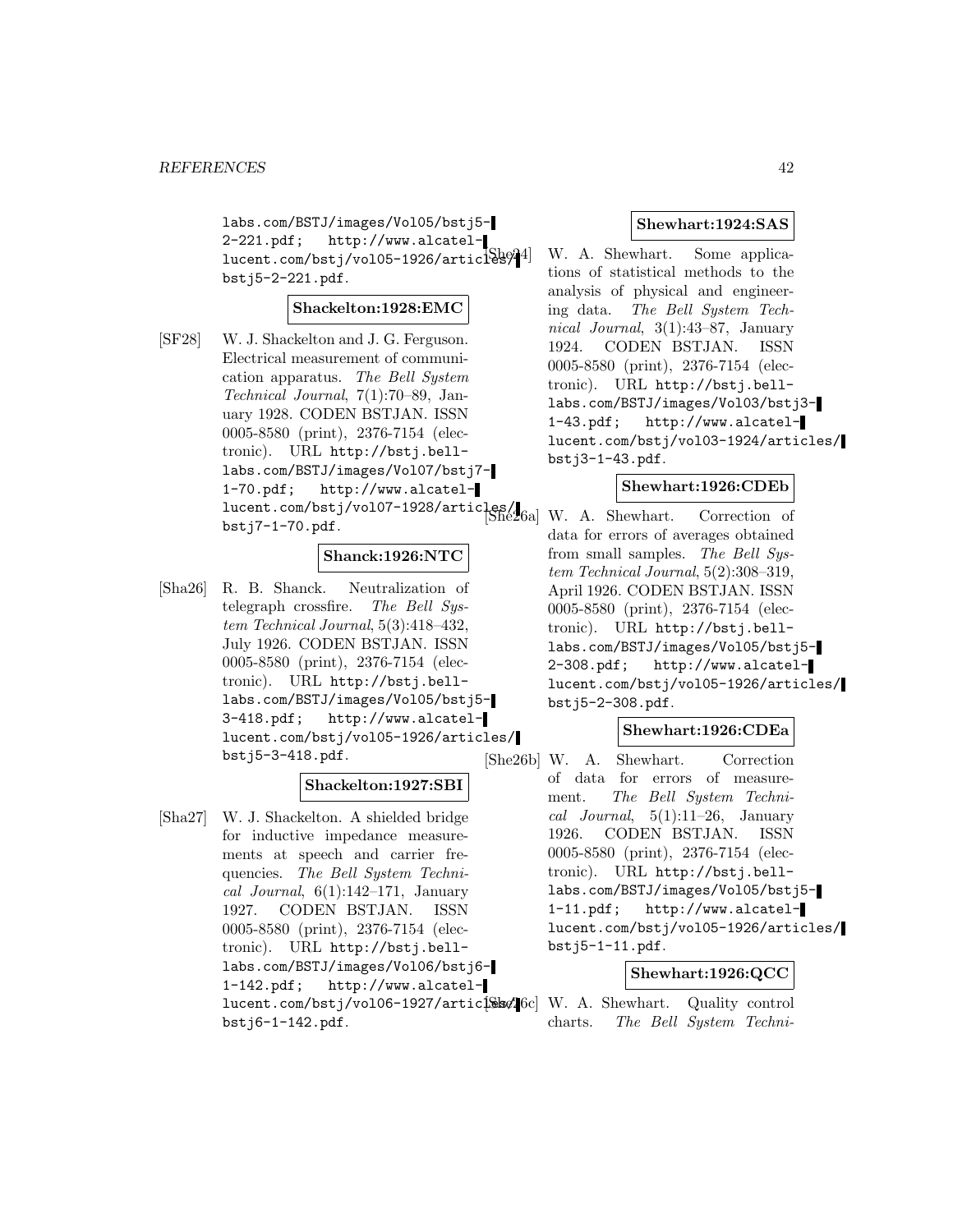cal Journal, 5(4):593–603, October 1926. CODEN BSTJAN. ISSN 0005-8580 (print), 2376-7154 (electronic). URL http://bstj.belllabs.com/BSTJ/images/Vol05/bstj5- 4-593.pdf; http://www.alcatel-[SM27a] John R. Shea and Samuel McMullucent.com/bstj/vol05-1926/articles/ bstj5-4-593.pdf.

# **Shewhart:1927:QC**

[She27] W. A. Shewhart. Quality control. The Bell System Technical Journal, 6(4):722–735, October 1927. CODEN BSTJAN. ISSN 0005-8580 (print), 2376-7154 (electronic). URL http://bstj.belllabs.com/BSTJ/images/Vol06/bstj6- 4-722.pdf; http://www.alcatellucent.com/bstj/vol06-1927/articles of  $\frac{1}{2}$ b] H. M. Stoller and E. R. Morbstj6-4-722.pdf.

# **Siegmund:1929:AEC**

[Sie29] H. O. Siegmund. The aluminum electrolytic condenser. The Bell System Technical Journal, 8(1):41–63, January 1929. CODEN BSTJAN. ISSN 0005-8580 (print), 2376-7154 (electronic). URL http://bstj.belllabs.com/BSTJ/images/Vol08/bstj8- 1-41.pdf; http://www.alcatellucent.com/bstj/vol08-1929/articles/ bstj8-1-41.pdf.

# **Sivian:1929:SPM**

[Siv29] L. J. Sivian. Speech power and its measurement. The Bell System Technical Journal, 8(4):646–661, October 1929. CODEN BSTJAN. ISSN 0005-8580 (print), 2376-7154 (electronic). URL http://bstj.belllabs.com/BSTJ/images/Vol08/bstj8- 4-646.pdf; http://www.alcatellucent.com/bstj/vol08-1929/articles/ bstj8-4-646.pdf.

# **Shea:1927:DMC**

lan. Developments in the manufacture of copper wire. The Bell System Technical Journal, 6(2):187–216, April 1927. CODEN BSTJAN. ISSN 0005-8580 (print), 2376-7154 (electronic). URL http://bstj.belllabs.com/BSTJ/images/Vol06/bstj6- 2-187.pdf; http://www.alcatellucent.com/bstj/vol06-1927/articles/ bstj6-2-187.pdf.

# **Stoller:1927:ST**

ton. Synchronization of television. The Bell System Technical Journal, 6(4):604–615, October 1927. CODEN BSTJAN. ISSN 0005-8580 (print), 2376-7154 (electronic). URL http://bstj.belllabs.com/BSTJ/images/Vol06/bstj6- 4-604.pdf; http://www.alcatellucent.com/bstj/vol06-1927/articles/ bstj6-4-604.pdf.

# **Smith:1924:PAR**

[Smi24] C. W. Smith. Practical application of the recently adopted transmission unit. The Bell System Technical Journal, 3(3):409–413, July 1924. CODEN BSTJAN. ISSN 0005-8580 (print), 2376-7154 (electronic). URL http://bstj.belllabs.com/BSTJ/images/Vol03/bstj3- 3-409.pdf; http://www.alcatellucent.com/bstj/vol03-1924/articles/ bstj3-3-409.pdf.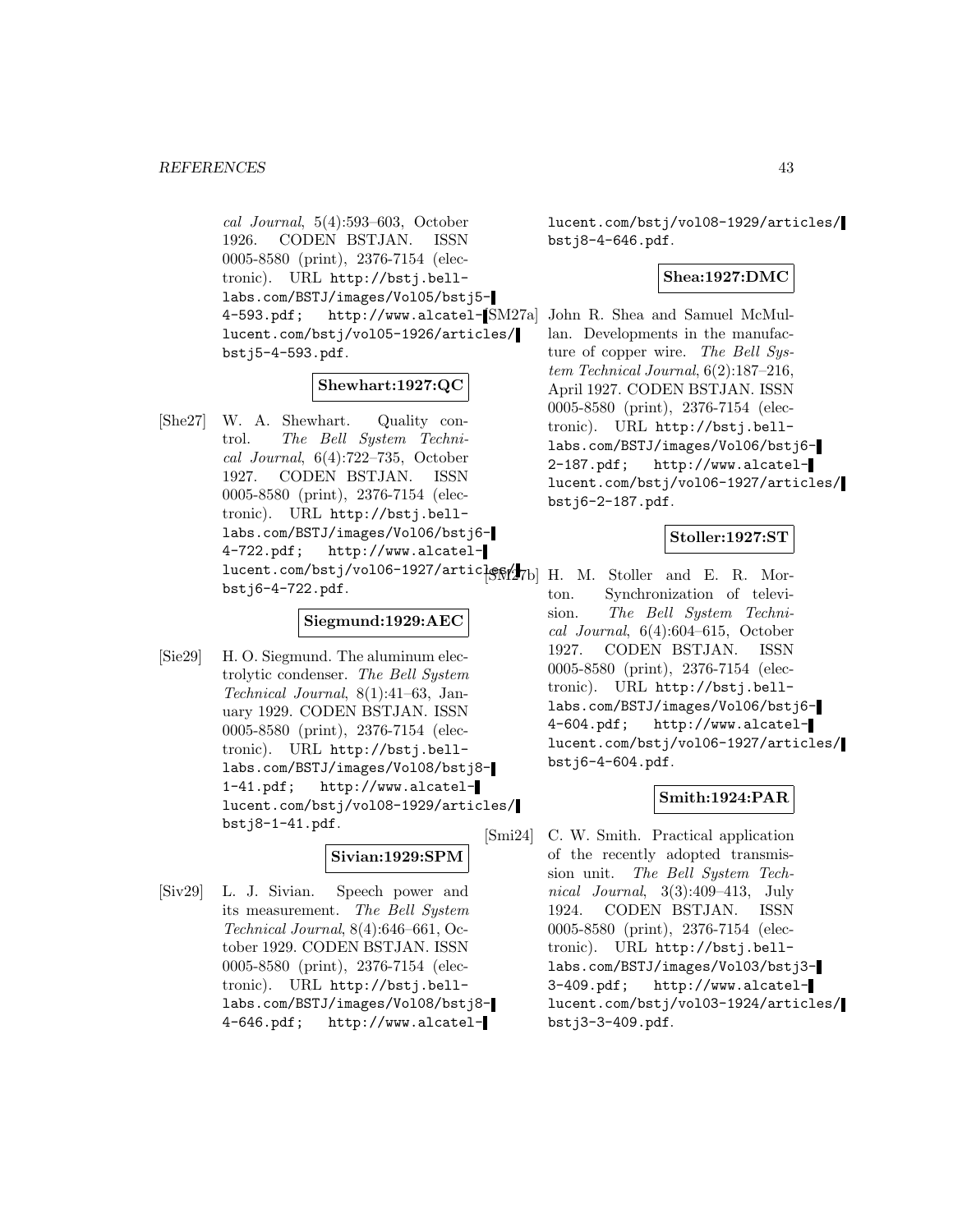# **Smith:1925:OTC**

[Smi25] T. C. Smith. Open tank creosoting plants for treating chestnut poles. The Bell System Technical Journal, 4(2):235–264, April 1925. CODEN BSTJAN. ISSN 0005-8580 (print), 2376-7154 (electronic). URL http://bstj.belllabs.com/BSTJ/images/Vol04/bstj4- 2-235.pdf; http://www.alcatellucent.com/bstj/vol04-1925/articles/ bstj4-2-235.pdf.

#### **Shackleton:1924:RBS**

[SP24] S. P. Shackleton and H. W. Purcell. Relays in the Bell System. The Bell System Technical Journal,  $3(1):1-42$ , January 1924. CODEN BSTJAN. ISSN 0005-8580 (print), 2376-7154 (electronic). URL http://bstj.belllabs.com/BSTJ/images/Vol03/bstj3- 1-1.pdf; http://www.alcatel $l = \frac{1}{\text{1} \cdot \text{1} \cdot \text{1}}$ <br>lucent.com/bstj/vol03-1924/articles/ $\frac{1}{\text{100}}$ bstj3-1-1.pdf.

# **Stoller:1929:SSC**

[Sto29] H. M. Stoller. Synchronization and speed control of synchronized sound pictures. The Bell System Technical Journal,  $8(1):184-195$ , January 1929. CODEN BSTJAN. ISSN 0005-8580 (print), 2376-7154 (electronic). URL http://bstj.belllabs.com/BSTJ/images/Vol08/bstj8- 1-184.pdf; http://www.alcatellucent.com/bstj/vol08-1929/articles/ bstj8-1-184.pdf.

# **Townsend:1929:FSN**

[TG29] John R. Townsend and Charles H. Greenall. Fatigue studies of nonferrous sheet metals. The Bell System Technical Journal, 8(3):576–590, July 1929. CODEN BSTJAN. ISSN 0005-8580 (print), 2376-7154 (electronic). URL http://bstj.belllabs.com/BSTJ/images/Vol08/bstj8- 3-576.pdf; http://www.alcatellucent.com/bstj/vol08-1929/articles/ bstj8-3-576.pdf.

# **Thorndike:1926:APP**

Frances Thorndike. Applications of Poisson's probability summation. The Bell System Technical Journal, 5(4):604–624, October 1926. CODEN BSTJAN. ISSN 0005-8580 (print), 2376-7154 (electronic). URL http://bstj.belllabs.com/BSTJ/images/Vol05/bstj5- 4-604.pdf; http://www.alcatellucent.com/bstj/vol05-1926/articles/ bstj5-4-604.pdf.

#### **Townsend:1929:TAS**

J. R. Townsend. Telephone apparatus springs: A review of the principal types and the properties desired of these springs. The Bell System Technical Journal, 8(2):257–266, April 1929. CODEN BSTJAN. ISSN 0005-8580 (print), 2376-7154 (electronic). URL http://bstj.belllabs.com/BSTJ/images/Vol08/bstj8- 2-257.pdf; http://www.alcatellucent.com/bstj/vol08-1929/articles/ bstj8-2-257.pdf.

# **Trueblood:1922:RPS**

[Tru22] H. M. Trueblood. The relation of the Petersen system of grounding power networks to inductive effects in neighboring communication circuits. The Bell System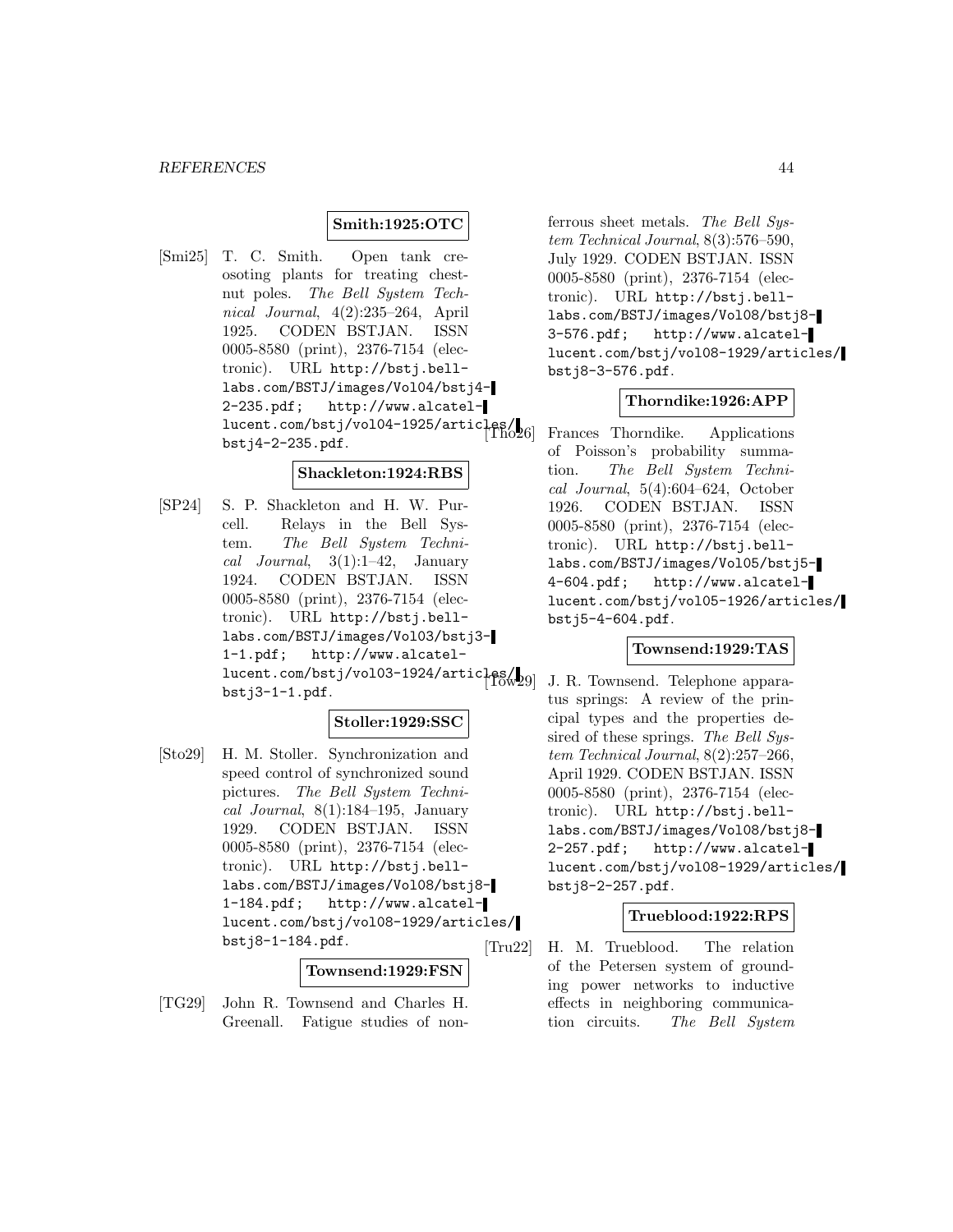Technical Journal, 1(1):39–59, July 1922. CODEN BSTJAN. ISSN 0005-8580 (print), 2376-7154 (electronic). URL http://bstj.belllabs.com/BSTJ/images/Vol01/bstj1- 1-39.pdf; http://www.alcatellucent.com/bstj/vol01-1922/articles/ bstj1-1-39.pdf.

#### **Townsend:1929:PPM**

[TS29] J. R. Townsend and W. A. Straw. Physical properties and methods of test for some sheet non-ferrous metals. The Bell System Technical Journal, 8(4):749–805, October 1929. CODEN BSTJAN. ISSN 0005-8580 (print), 2376-7154 (electronic). URL http://bstj.belllabs.com/BSTJ/images/Vol08/bstj8- 4-749.pdf; http://www.alcatellucent.com/bstj/vol08-1929/articles/ bstj8-4-749.pdf.

# **Waterson:1928:TTS**

[Wat28] K. W. Waterson. Transatlantic telephony — service and operating features. The Bell System Technical Journal, 7(2):187–194, April 1928. CODEN BSTJAN. ISSN 0005-8580 (print), 2376-7154 (electronic). URL http://bstj.belllabs.com/BSTJ/images/Vol07/bstj7- 2-187.pdf; http://www.alcatellucent.com/bstj/vol07-1928/articles/ bstj7-2-187.pdf.

# **Wente:1928:MAI**

[WB28] E. C. Wente and E. H. Bedell. The measurement of acoustic impedance and the absorption coefficient of porous materials. The Bell System Technical Journal, 7(1):1–10, January 1928. CODEN BSTJAN. ISSN

0005-8580 (print), 2376-7154 (electronic). URL http://bstj.belllabs.com/BSTJ/images/Vol07/bstj7- 1-1.pdf; http://www.alcatellucent.com/bstj/vol07-1928/articles/ bstj7-1-1.pdf.

# **Wegel:1922:PCA**

[Weg22] R. L. Wegel. The physical characteristics of audition and dynamical analysis of the external ear. The Bell System Technical Journal, 1(2):56–68, November 1922. CODEN BSTJAN. ISSN 0005-8580 (print), 2376-7154 (electronic). URL http://bstj.belllabs.com/BSTJ/images/Vol01/bstj1- 2-56.pdf; http://www.alcatellucent.com/bstj/vol01-1922/articles/ bstj1-2-56.pdf.

# **Wheeler:1924:HR**

[Whe24] E. B. Wheeler. Humidity recorders. The Bell System Technical Journal, 3(2):238–258, April 1924. CO-DEN BSTJAN. ISSN 0005- 8580 (print), 2376-7154 (electronic). URL http://bstj.belllabs.com/BSTJ/images/Vol03/bstj3- 2-238.pdf; http://www.alcatellucent.com/bstj/vol03-1924/articles/ bstj3-2-238.pdf.

# **Wilson:1922:NTH**

[Wil22] W. Wilson. A new type of high power vacuum tube. The Bell System Technical Journal, 1(1):4–17, July 1922. CODEN BSTJAN. ISSN 0005-8580 (print), 2376-7154 (electronic). URL http://bstj.belllabs.com/BSTJ/images/Vol01/bstj1- 1-4.pdf; http://www.alcatel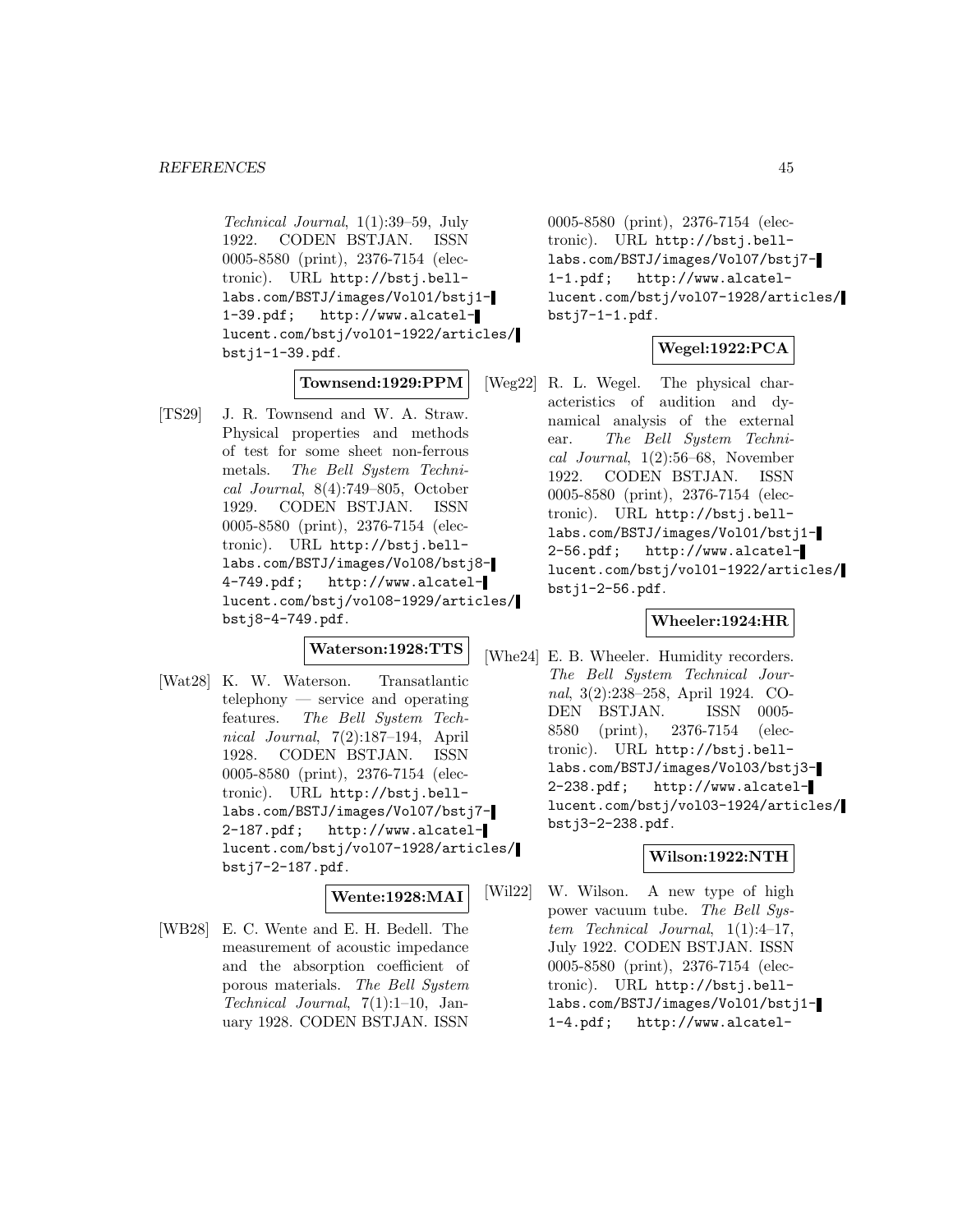lucent.com/bstj/vol01-1922/articles/  $bstj1-1-4.pdf.$ 

**Wilburn:1926:LCR**

[Wil26] S. D. Wilburn. Line current regulation in bridge polar duplex telegraph circuits. The Bell System Technical Journal, 5(4):625–635, October 1926. CODEN BSTJAN. ISSN 0005-8580 (print), 2376-7154 (electronic). URL http://bstj.belllabs.com/BSTJ/images/Vol05/bstj5- 4-625.pdf; http://www.alcatellucent.com/bstj/vol05-1926/articles/ bstj5-4-625.pdf.

# **Wise:1929:ADR**

[Wis29] W. Howard Wise. Asymptotic dipole radiation formulas. The Bell System Technical Journal, 8(4):662–671, October 1929. CODEN BSTJAN. ISSN 0005-8580 (print), 2376-7154 (electronic). URL http://bstj.belllabs.com/BSTJ/images/Vol08/bstj8- 4-662.pdf; http://www.alcatellucent.com/bstj/vol08-1929/articles/ bstj8-4-662.pdf.

# **Wegel:1924:EFA**

[WM24] R. L. Wegel and C. R. Moore. An electrical frequency analyzer. The Bell System Technical Journal, 3(2):299–323, April 1924. CO-DEN BSTJAN. ISSN 0005- 8580 (print), 2376-7154 (electronic). URL http://bstj.belllabs.com/BSTJ/images/Vol03/bstj3- 2-299.pdf; http://www.alcatellucent.com/bstj/vol03-1924/articles/ bstj3-2-299.pdf.

# **Willis:1926:LCC**

[WM26] F. C. Willis and L. E. Melhuish. Load carrying capacity of amplifiers. The Bell System Technical Journal, 5(4):573–592, October 1926. CODEN BSTJAN. ISSN 0005-8580 (print), 2376-7154 (electronic). URL http://bstj.belllabs.com/BSTJ/images/Vol05/bstj5- 4-573.pdf; http://www.alcatellucent.com/bstj/vol05-1926/articles/ bstj5-4-573.pdf.

# **Williams:1929:PIM**

[WM29] R. R. Williams and E. J. Murphy. The predominating influence of moisture and electrolytic material upon textiles as insulators. The Bell System Technical Journal, 8(2):225–242, April 1929. CODEN BSTJAN. ISSN 0005-8580 (print), 2376-7154 (electronic). URL http://bstj.belllabs.com/BSTJ/images/Vol08/bstj8- 2-225.pdf; http://www.alcatellucent.com/bstj/vol08-1929/articles/ bstj8-2-225.pdf.

# **Wolfe:1925:CTH**

[Wol25] W. V. Wolfe. Carrier telephony on high voltage power lines. The Bell System Technical Journal,  $4(1):152-177$ , January 1925. CODEN BSTJAN. ISSN 0005-8580 (print), 2376-7154 (electronic). URL http://bstj.belllabs.com/BSTJ/images/Vol04/bstj4- 1-152.pdf; http://www.alcatellucent.com/bstj/vol04-1925/articles/ bstj4-1-152.pdf.